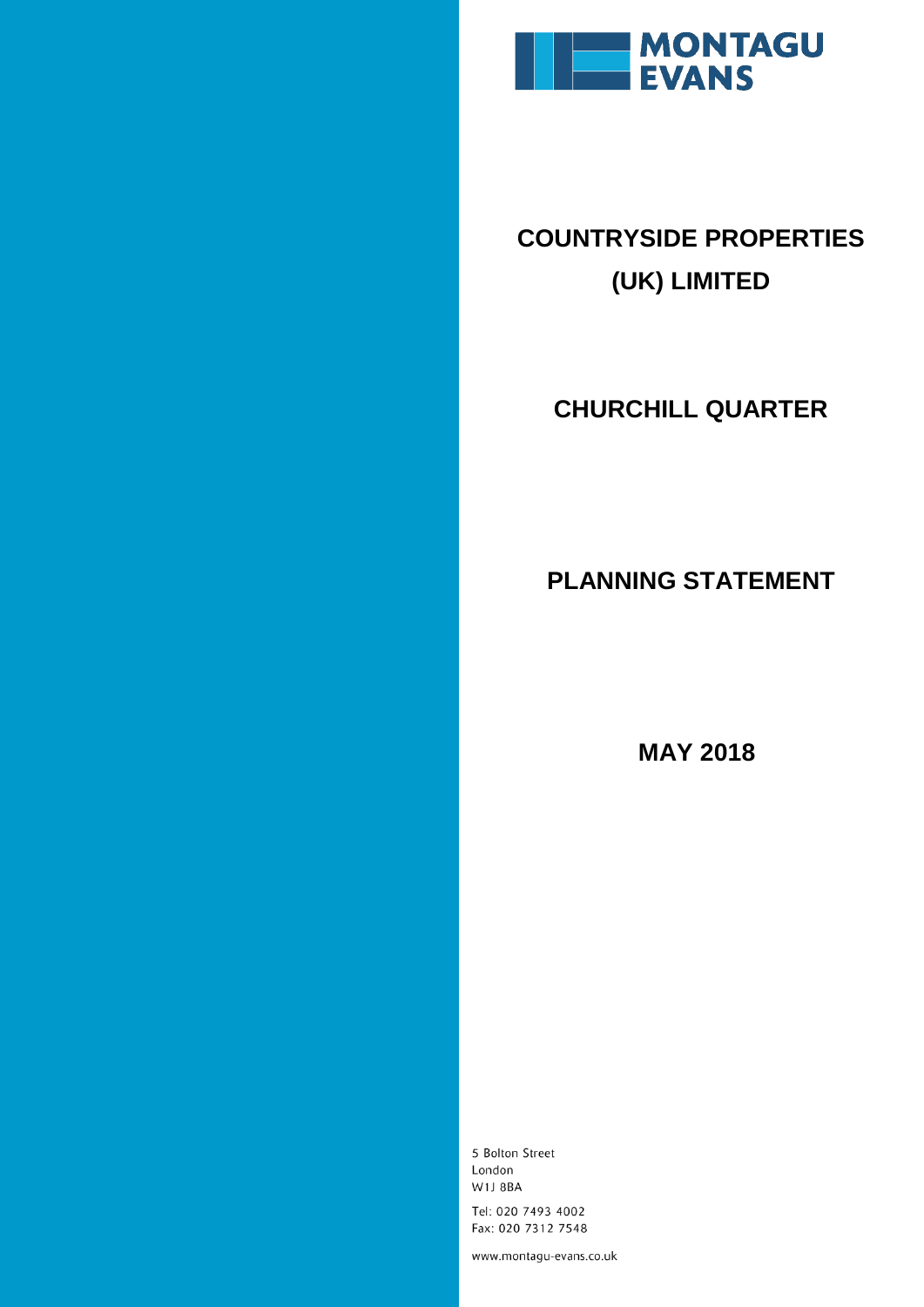# **CONTENTS**

#### **Section Page No. Page No.**

| 1.0  | <b>Executive Summary</b>           | 1  |
|------|------------------------------------|----|
| 2.0  | Introduction                       | 3  |
| 3.0  | Site Location and Planning History | 7  |
| 4.0  | Pre-application Engagement         | 9  |
| 5.0  | Development Proposals              | 12 |
| 6.0  | <b>Planning Policy Framework</b>   | 17 |
| 7.0  | <b>Planning Policy Assessment</b>  | 21 |
| 8.0  | Planning Obligations / CIL         | 52 |
| 9.0  | The Planning Balance               | 55 |
| 10.0 | <b>Summary and Conclusions</b>     | 56 |

# **APPENDICES**

1.0 LB Bromley EIA Screening Opinion April 2018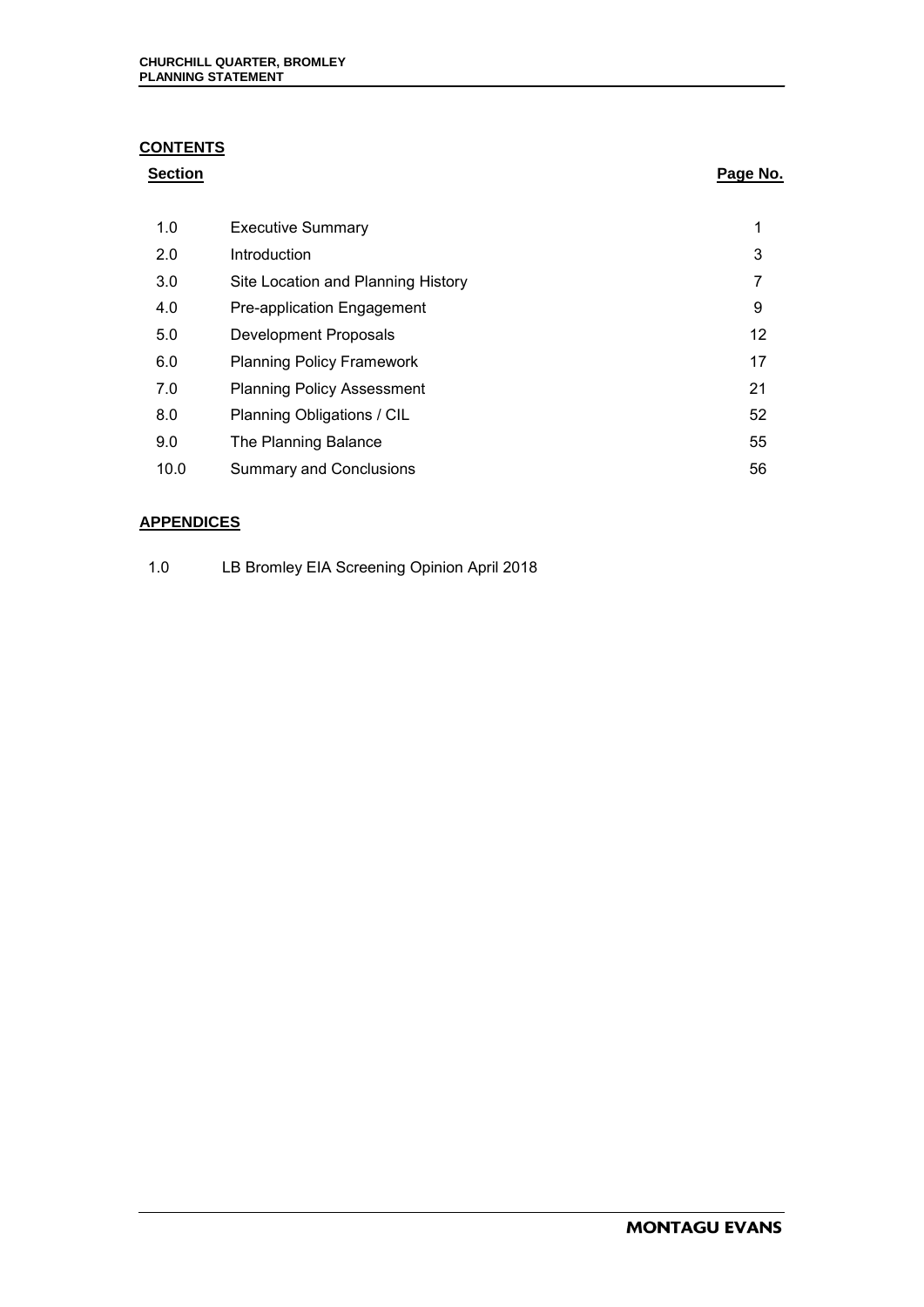#### **1.0 EXECUTIVE SUMMARY**

- 1.1 This Planning Statement has been prepared by Montagu Evans LLP to assist with the consideration and determination of an application for detailed planning permission by Countryside Properties (UK) Limited (the 'Applicant') for the redevelopment of land known as Churchill Quarter (the 'Site').
- 1.2 The Site is situated within the London Borough of Bromley (LBB), specifically Bromley Town Centre, and comprises a site area of approximately 1.26 hectares. A location plan showing the Site in the context of the surrounding area is included within the application (Ref No: PL-001 Location Plan / redline boundary).
- 1.3 The proposed development comprises of the following elements:
	- i. Demolition of existing buildings and structures, including 20 x residential maisonette properties (40 x 2 bedroom units) at Ethelbert Close, Bromley Town Church, three commercial units at Bromley High Street, Library Gardens toilet block and pedestrian underpass from Churchill Way;
	- ii. Redevelopment of the Site with a mixed use scheme comprising up to 410 residential units with a mix of Use Class A1, A2, A3, B1, D1, D2 uses at ground floor (part);
	- iii. Associated basement providing car and cycle parking and services;
	- iv. Car parking, access and servicing arrangements off Churchill Way; and
	- v. Public realm works including Library Gardens, Churchill Way and creation of new promenade.
- 1.4 The Applicant has undertaken extensive pre-application consultation. This has included pre-application engagement with officers at London Borough of Bromley (LBB), the Greater London Authority (GLA) and Transport for London (TfL). The scheme was also presented to Design Council CABE. The applicant has also undertaken comprehensive engagement with local councillors, local residents, amenity groups and other key stakeholders. These pre-application discussions have had a positive impact on the scheme for which planning permission is now sought.
- 1.5 The Site is subject to the following designations under the adopted development plan:
	- Located within Bromley Town Centre which is designated as both a Metropolitan Centre and Opportunity Area in the London Plan;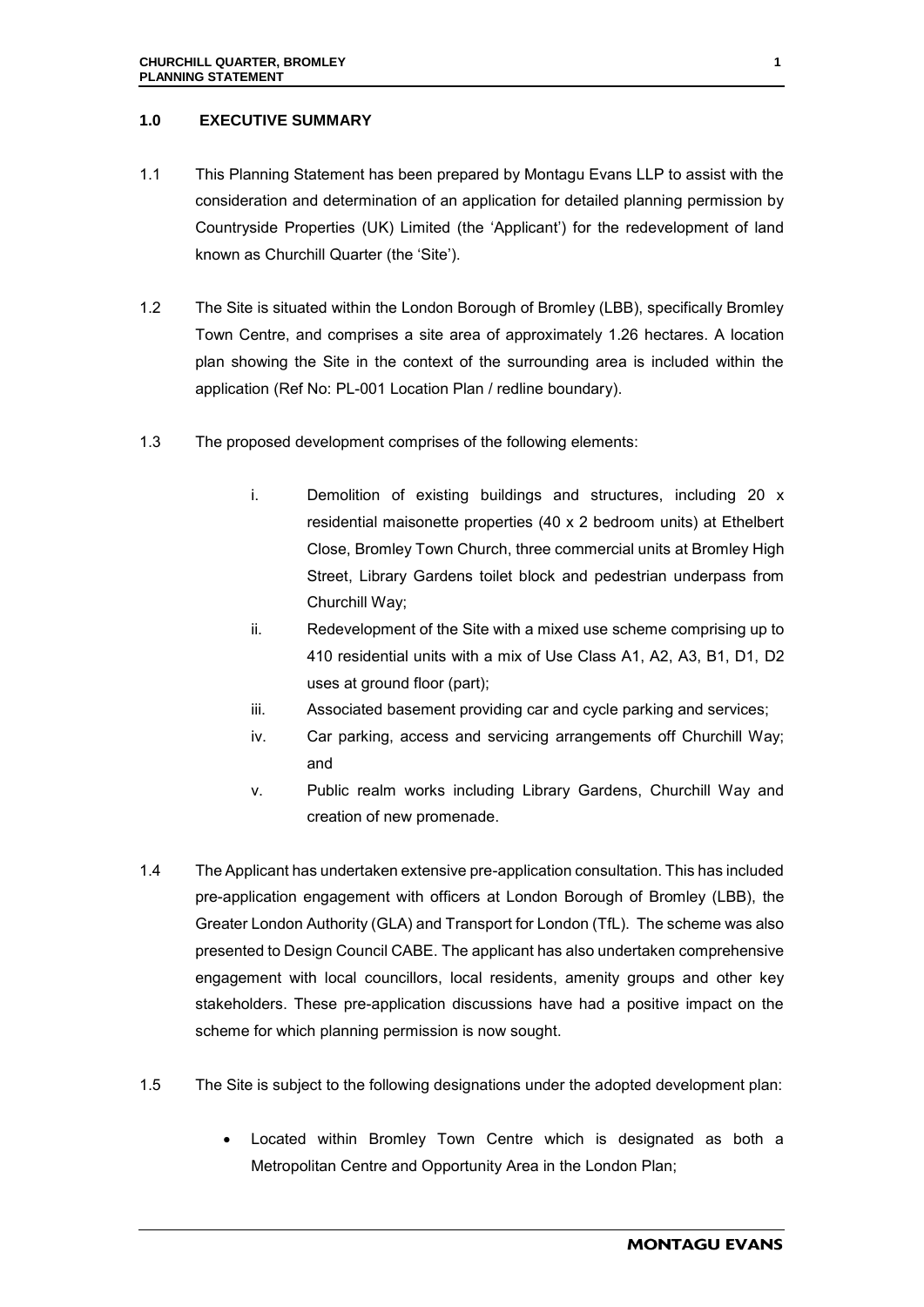- Located within Opportunity Site G (Land west of High Street) allocation within the Bromley Town Centre (AAP);
- Part located within the Bromley Town Centre Conservation Area;
- Part located within an area of Urban Open Space, Church House Gardens;
- Nature Conservation Site boarders the site to the north and west; and
- The lies within an Area of Archaeological Significance.
- 1.6 The Site is also subject to emerging Site 10 (west of Bromley High Street and land at Bromley South) in the emerging LBB Local Plan. This designation reinforces the accepted redevelopment potential of the site consistent with the strategic objectives for Bromley as a Metropolitan Centre and Opportunity Area.
- 1.7 This Planning Statement demonstrates that the proposed scheme:
	- Optimises a previously developed site in a town centre location with a mixed use scheme;
	- Mix of uses align with the GLA and LBB objectives for Bromley Town Centre Opportunity Area and its Metropolitan Centre status as well as those of the adopted and emerging site allocations;
	- Reprovides commercial floorspace which will enhance the viability and vitality of the town centre;
	- Reprovides an increased quantum of community floorspace from that as existing on site;
	- Provides new business floorspace which will meet the needs of small, new start-up and creative businesses, seeking a town centre location;
	- Delivers high quality residential accommodation with a quantum which is both a strategic and local priority;
	- Provides a mix of residential units which addresses an identified need;
	- Includes on-site affordable housing units;
	- Provides S106 contributions and obligations;
	- Delivers high quality public realm including dedicated play space;
	- Results in a net gain of Urban Open Space;
	- Delivers a high quality design which responds to the character of the surrounding area whilst respecting Bromley Town Conservation Area; and
	- Provides a quantum of development in terms of bulk, scale and massing that respects the surrounding area.
- 1.8 In conclusion, the proposed development is considered to be in accordance with the relevant national planning policy guidance, the development plan and the emerging planning policy.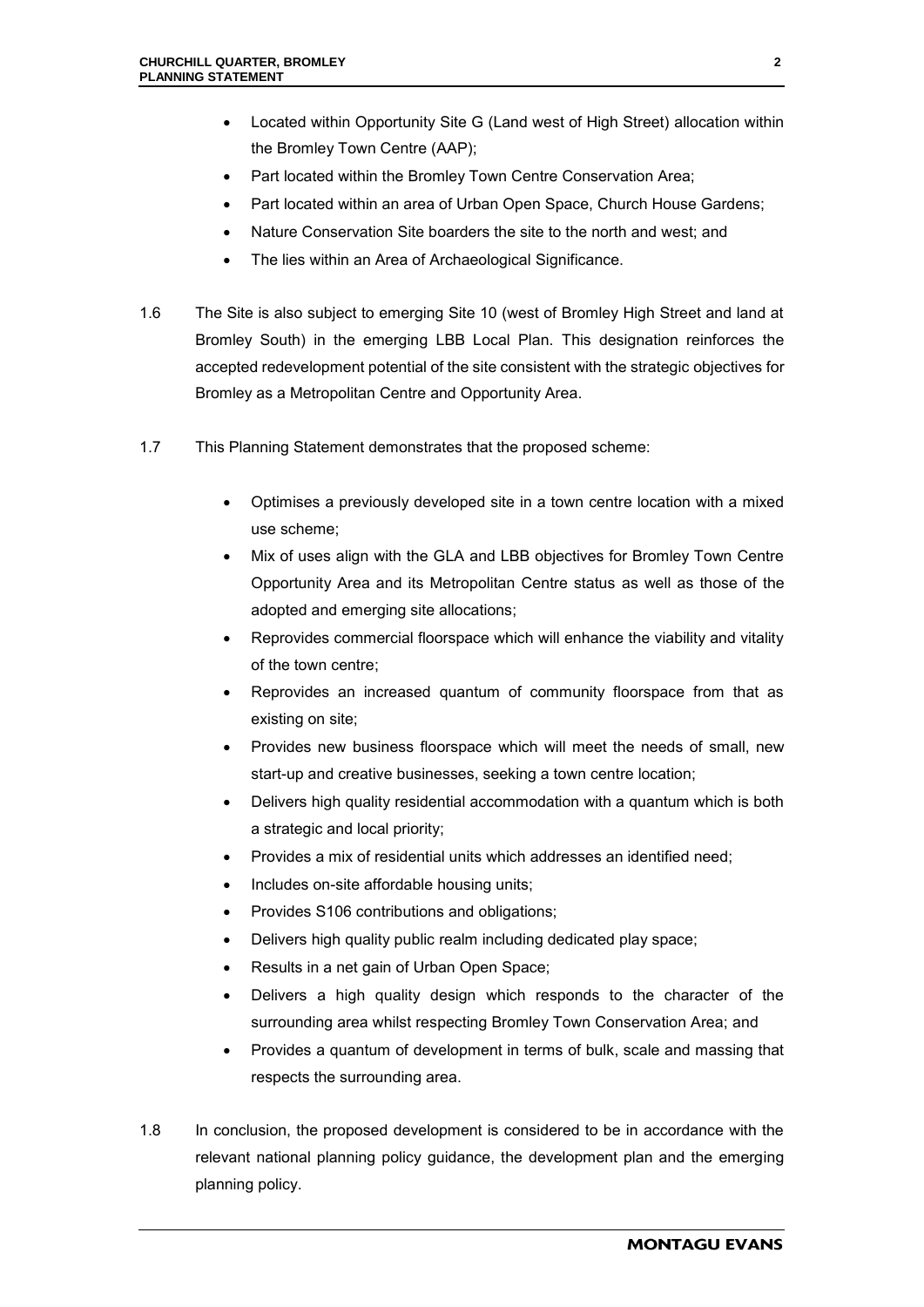#### **2.0 INTRODUCTION**

- 2.1 This Planning Statement has been prepared by Montagu Evans LLP to assist with the consideration and determination of an application for detailed planning permission by Countryside Properties (UK) Limited (the 'Applicant') for the redevelopment of land known as Churchill Quarter (the 'Site').
- 2.2 The Application seeks planning permission for the following description of development:

"*Demolition of existing buildings and redevelopment with mixed use scheme comprising up to 410 residential units with a mix of Use Class A1, A2, A3, B1, D1, D2 uses at ground floor (part). New vehicular access from Ethelbert Road. Associated basement car and cycle parking. Car parking, access and servicing arrangements at Churchill Way. Public realm works including Library Gardens and ancillary development."*

#### **Overview of Scheme Proposals**

- 2.3 The proposed development comprises of the following elements:
	- vi. Demolition of existing buildings and structures, including 20 x residential maisonette properties (40 x 2 bedroom units) at Ethelbert Close, Bromley Town Church, three commercial units at Bromley High Street, Library Gardens toilet block and pedestrian underpass from Churchill Way;
	- vii. Redevelopment of the Site with a mixed use scheme comprising up to 410 residential units with a mix of Use Class A1, A2, A3, B1, D1, D2 uses at ground floor (part);
	- viii. Associated basement providing car and cycle parking and services;
	- ix. Car parking, access and servicing arrangements off Churchill Way; and
	- x. Public realm works including Library Gardens, Churchill Way and creation of new promenade.

#### **Purpose and Format of the Planning Statement**

2.4 The purpose of this Planning Statement is to provide information to allow the necessary consideration of the development against all relevant planning policy and all other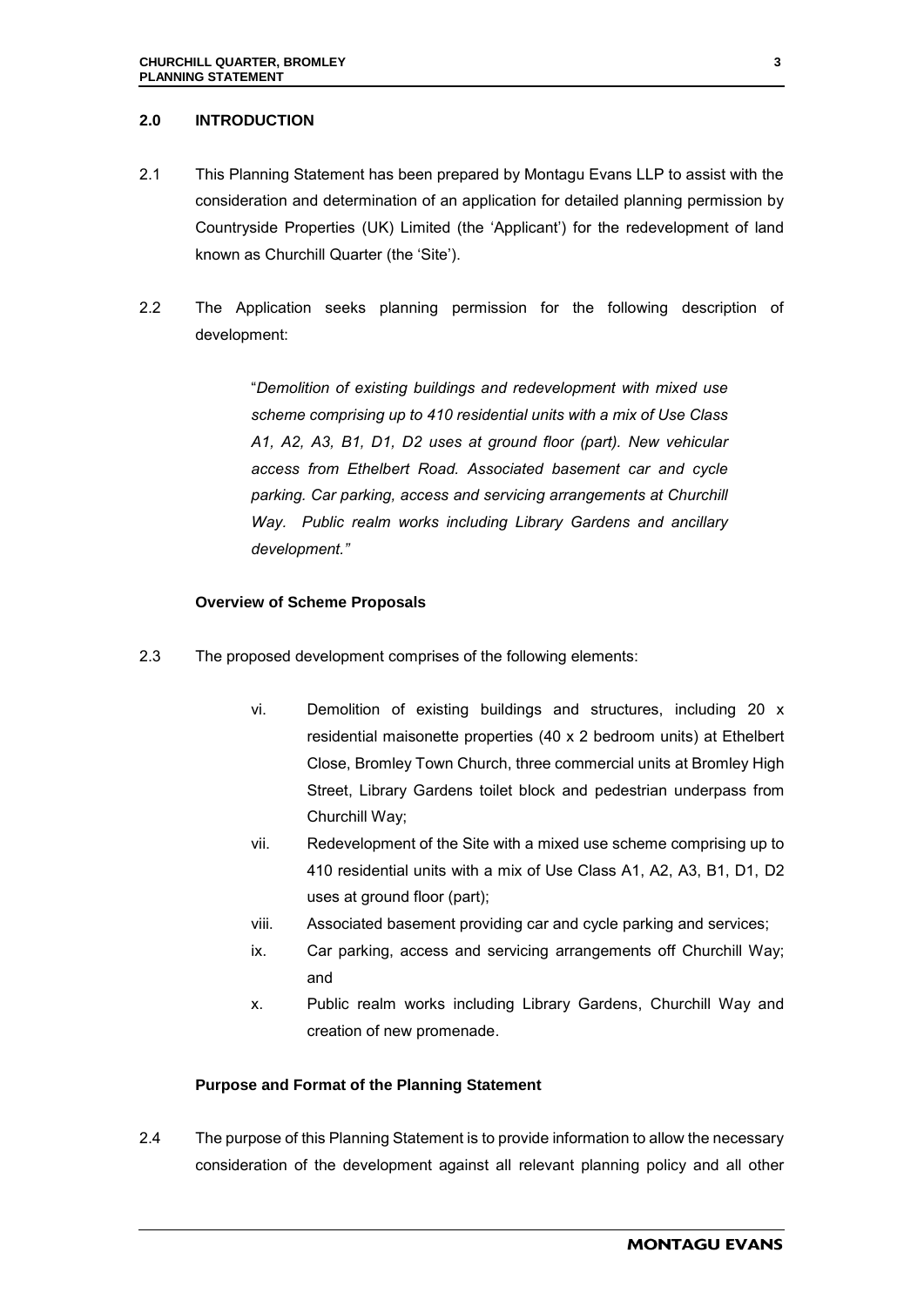material considerations. The Statement sets out how the relevant planning policies and all other material considerations to the determination of the application have been taken into account in the evolution of the scheme and the extent to which the scheme is compliant with all such considerations to help inform the overall planning balance judgement.

- 2.5 The Planning Statement forms part of the information which has been submitted with this application, and is to be read in conjunction with the following documents:
	- Application Covering Letter, prepared by Montagu Evans;
	- Planning Application Form, prepared by Montagu Evans;
	- Location Plan, prepared by Stitch;
	- Drawing Schedule, prepared by Montagu Evans;
	- Application drawings, prepared by Stitch;
	- Design & Assessment Statement (including Accessible Homes Statement / Wheelchair Housing Statement), prepared by Stitch;
	- Landscaping Design Statement, prepared by LUC;
	- Planning Statement, prepared by Montagu Evans (i.e. this Statement);
	- Heritage, Townscape and Visual Impact Assessment, prepared Montagu Evans;
	- Statement of Community Involvement, prepared by Cascade
	- Daylight and Sunlight Report, prepared by GL Hearn,
	- Transport Statement (including Draft Delivery and Servicing Plans, Travel Plan and Construction Logistics Plan), prepared by Mayer Brown;
	- Energy Report, prepared by RPS;
	- Office BREEAM Pre-Assessment, prepared by RPS;
	- Retail BREEAM Pre-Assessment, prepared by RPS;
	- Community Space BREEAM Pre-Assessment, prepared by RPS;
	- Sustainability Statement, prepared by RPS;
	- Overheating Report, prepared by RPS;
	- Preliminary Ecological Appraisal, prepared by RPS;
	- Acoustic Design Statement, prepared by RPS;
	- Air Quality Assessment, prepared by RPS;
	- Air Quality Neutral Assessment, prepared by RPS;
	- Flood Risk Assessment and Drainage Statement, prepared by Brand Consulting;
	- Baseline Lighting Survey, prepared by Hoare Lea;
	- Illumination Impact Profile, prepared by Hoare Lea;
	- Lighting Parameter Plan, prepared by Hoare Lea;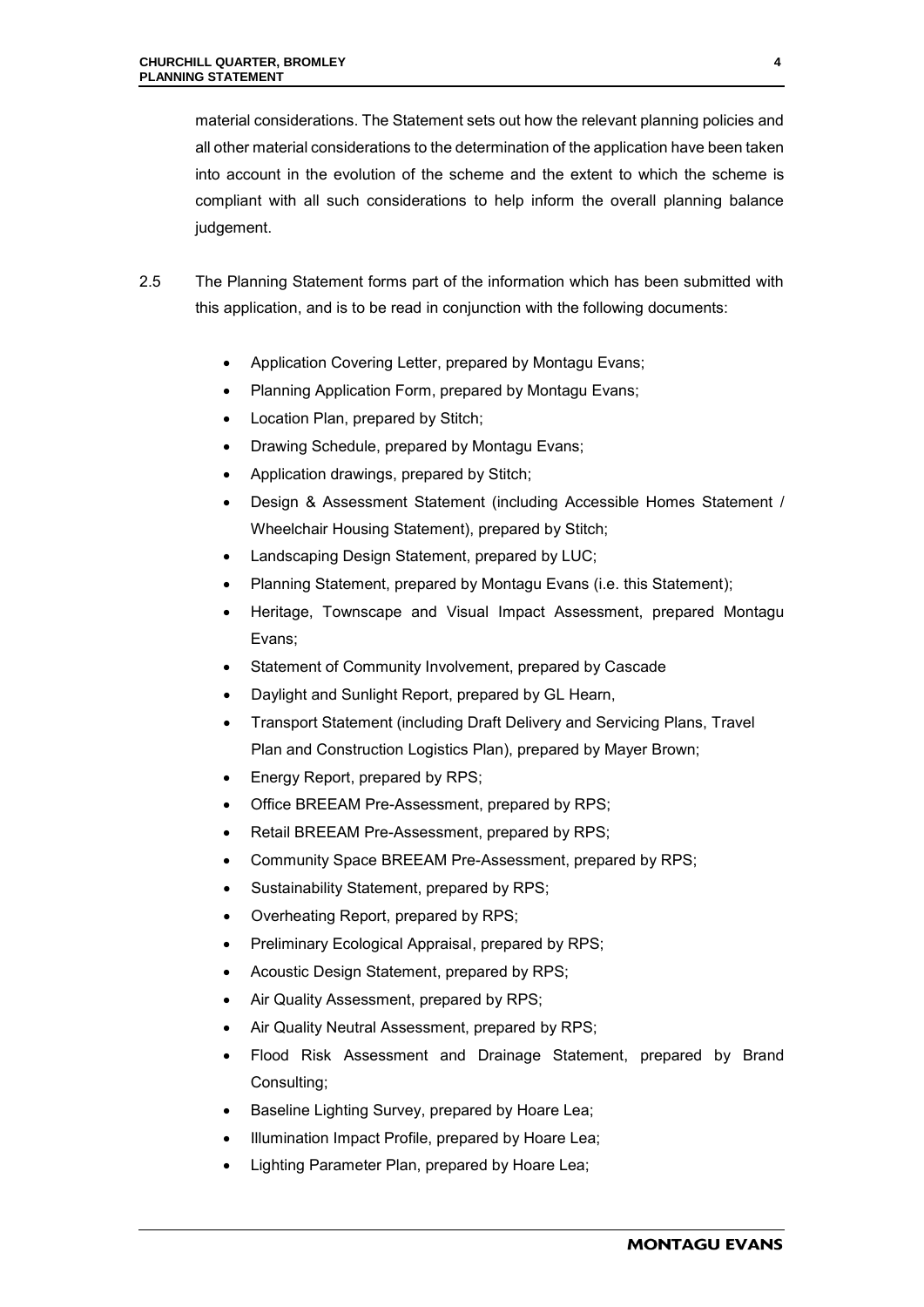- Utilities Report, prepared by Mendick Waring;
- Arboricultural Impact Assessment and Tree Condition Survey, prepared by Ruskins;
- Phase 1 Desktop Contamination Report, prepared by RSK;
- Unexploded Ordnance Survey, prepared by Dynatec;
- Site Waste Management Plan, prepared by Countryside;
- Archaeological Desk Based Assessment, prepared by RPS;
- Construction Method and Logistics Plan (including Demolition Method Statement), prepared by Countryside;
- Wind and Microclimate Study, prepared by Ramboll; and
- Community Infrastructure Levy Forms, prepared Montagu Evans.
- 2.6 In accordance with Regulation 5 of the Town and Country Planning (Environmental Impact Assessment) (England and Wales) Regulations 2017, an Environmental Impact Assessment (EIA) Screening Opinion was submitted to LBB prior to the submission of the application (ref: 18/01645/EIA). A Screening Opinion issued by the Council dated 25th April 2018 confirms that the proposed development is not EIA development (**Appendix 1**). On that basis, the application is not accompanied with an Environmental Statement. All relevant technical issues are however dealt within standalone reports as identified in paragraph 1.5 above.
- 2.7 This Planning Statement demonstrates that the proposed scheme:
	- Has evolved through extensive pre-application discussions with officers at LBB, the GLA, Design Council CABE and other stakeholders meeting the local community;
	- Optimises a previously developed site in a town centre location with a mixed use scheme;
	- Mix of uses align with the GLA and LBB objectives for Bromley Town Centre Opportunity Area and its Metropolitan Centre status as well as those of the adopted and emerging site allocations;
	- Reprovides commercial floorspace which will enhance the viability and vitality of the town centre;
	- Reprovides an increased quantum of community floorspace from that as existing on site;
	- Provides new business floorspace which will meet the needs of small, new start-up and creative businesses, seeking a town centre location;
	- Delivers high quality residential accommodation with a quantum which is both a strategic and local priority;
	- Provides a mix of residential units which addresses an identified need;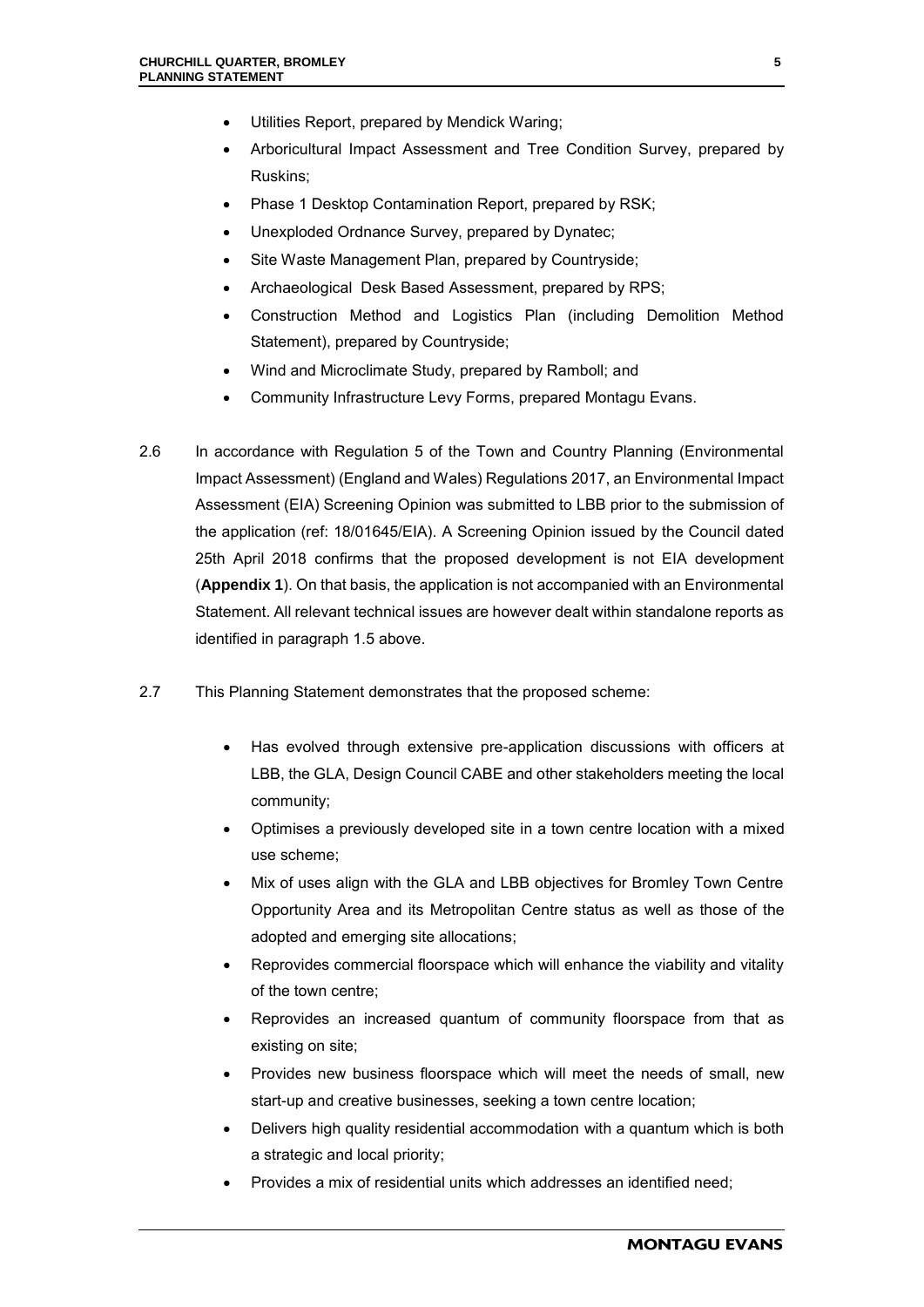- Includes on-site affordable housing units;
- Provides S106 contributions and obligations;
- Delivers high quality public realm including dedicated play space;
- Results in a net gain of Urban Open Space;
- Delivers a high quality design which responds to the character of the surrounding area whilst respecting Bromley Town Conservation Area;
- Provides a quantum of development in terms of bulk, scale and massing that respects the surrounding area; and
- Is in accordance with relevant planning policy at the national, regional and local level and delivers sustainable development.
- 2.8 **Section 3.0** of this statement provides background information on the Site and its planning history. The pre-application engagement is detailed in **Section 4.0**. **Section 5.0** sets out the wider application proposals. **Section 6.0** summarises the planning policy relevant to the Site and the proposals are assessed against the policies in **Section 7.0**. An overview of the Community Infrastructure Levy arising from the development is set out at **Section 8.0**. The planning benefits of the proposals are summarised in **Section 9.0**. A summary and conclusions are contained within **Section 10.0**.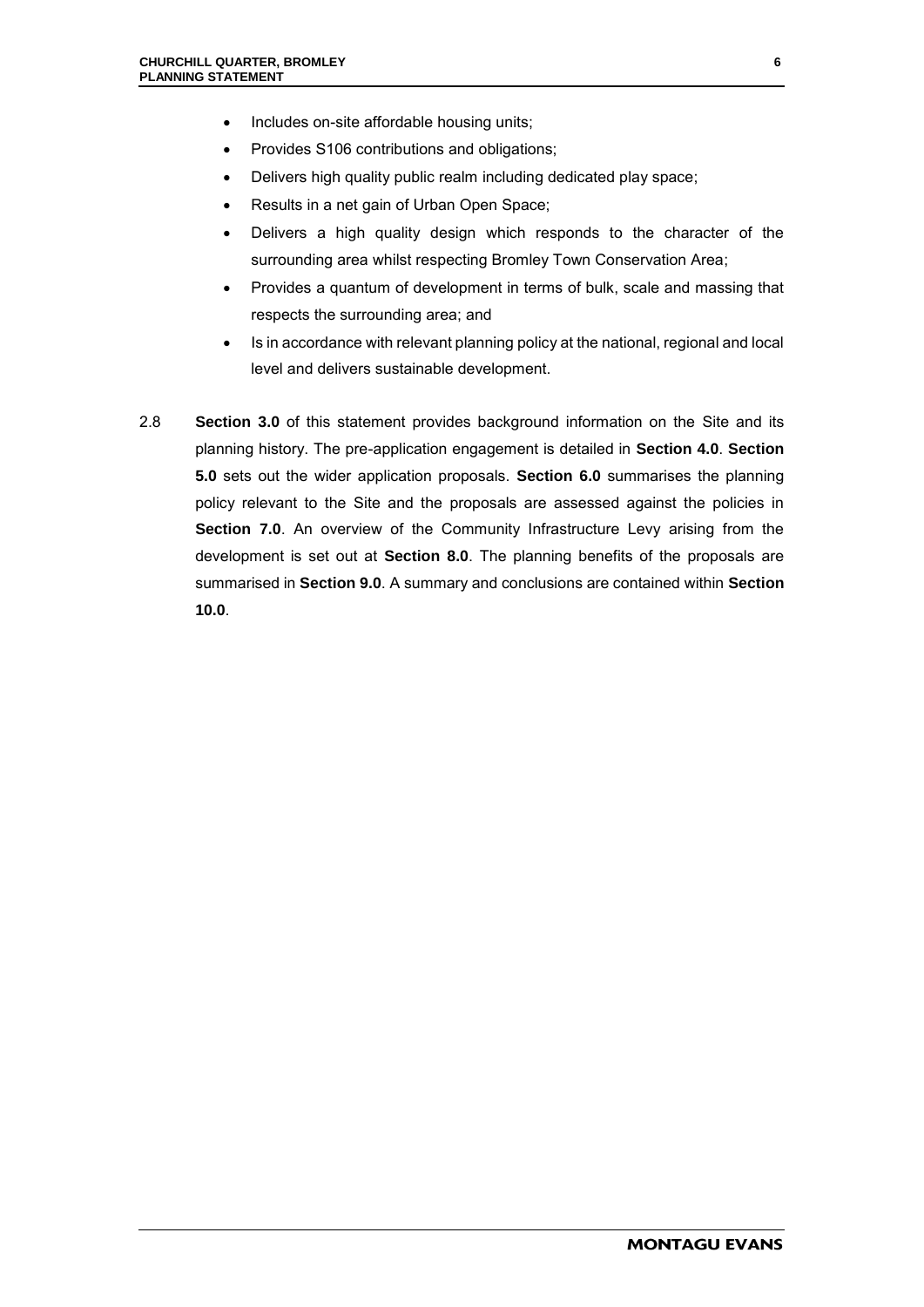#### **3.0 SITE LOCATION AND PLANNING HISTORY**

#### **The Application Site**

- 3.1 The Application Site is situated within the London Borough of Bromley (LBB), specifically Bromley Town Centre, and comprises a site area of approximately 1.26 hectares. A location plan showing the Site in the context of the surrounding area is included within the application (Ref No: PL-001 Location Plan / redline boundary).
- 3.2 The Site currently comprises forty two storey residential maisonettes at Ethelbert Close, three part one part two storey commercial units at Bromley High Street (Nos. 102-108), Bromley Town Church (part one, part two storey building), Library Gardens and Churchill Way. The Site also contains trees and vegetation along the northern and western boundary of the Site and areas of hardstanding.
- 3.3 The main vehicular access to the Site is currently via Ethelbert Close and Churchill Way of which the commercial units located along the High Street service from. Pedestrian access is obtained from either Ethelbert Road, Churchill Way or Bromley High Street.
- 3.4 Public access by foot is also possible from Churchill Gardens through which pedestrian links are available to the surrounding residential areas including Shortlands.

#### **Site Location**

- 3.5 The Site is located in the south of Bromley Town Centre. Bromley Town Centre is one of 13 designated Metropolitan Centres within the London Plan and is the primary town centre within the Borough; which had a population of 309,392 (2011 Census).
- 3.6 Bromley High Street runs parallel to the Site with the rear of the High Street commercial units forming the eastern boundary of the Site. The Churchill Theatre is located immediately to the north of the Site. Church House Gardens bounds the Site to the north and west. Ethelbert Road runs west from the High Street, forming the southern boundary of the Site.
- 3.7 The surrounding area is characterised by a mix of town centre uses. Retail / commercial units are predominately located to the east of the Site, situated along Bromley High Street. To the north and west of the Site is Church House Gardens, which forms part of a much larger area designated as Urban Open Space. Residential properties are to the south and beyond to the west of the Site.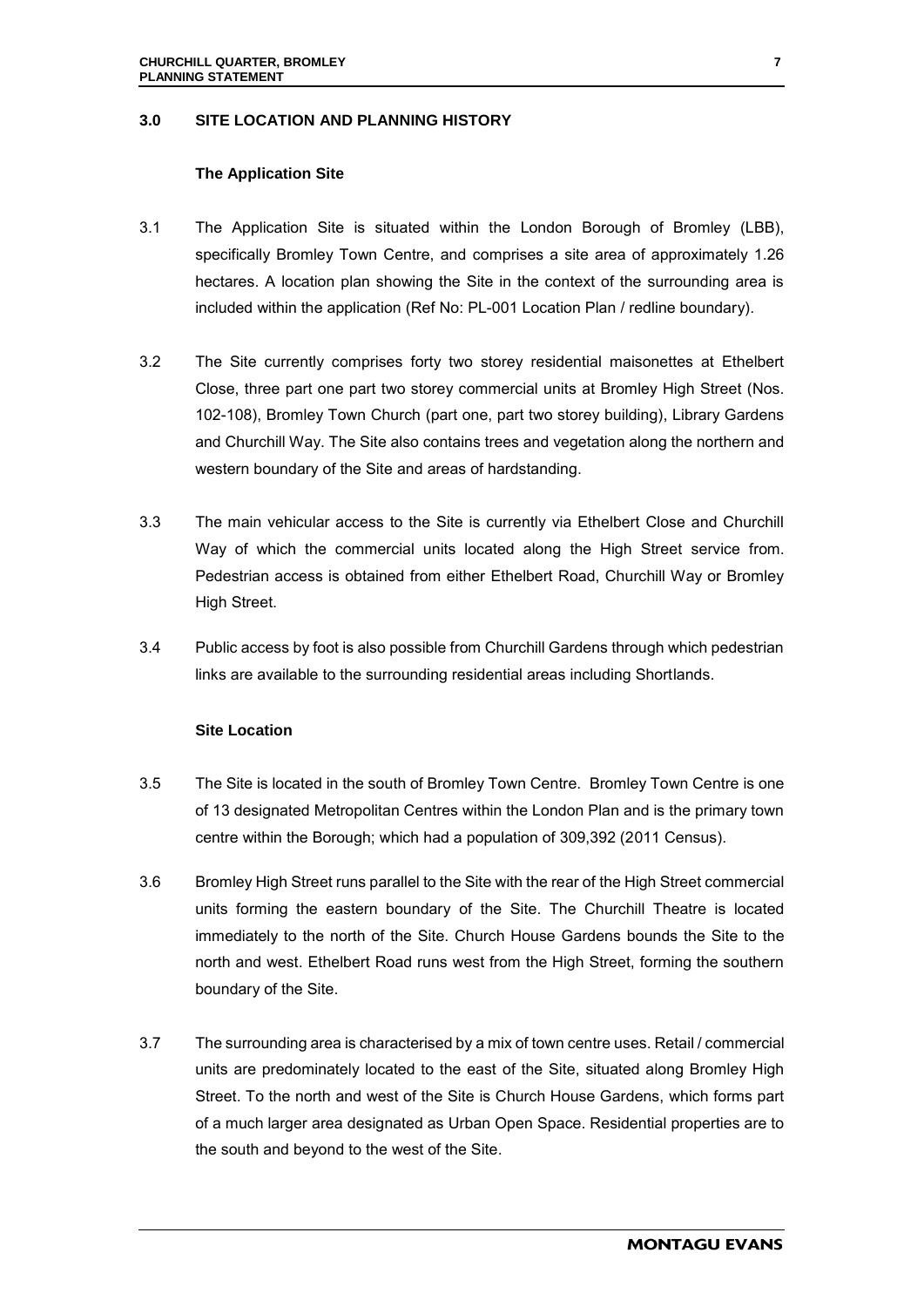- 3.8 The Site is located within Flood Zone 1, an area that benefits from a low probability of flooding. The Site is part located within the Bromley Town Conservation Area. The existing buildings on the Site are not statutory or locally listed. There are however locally listed buildings situated on the opposite side of Bromley High Street between Nos. 95-109 High Street.
- 3.9 The Site has a Public Transport Accessibility Level (PTAL) rating of 6a / 6b (highest = 6 and lowest = 1) and is therefore exceptionally well connected. Bromley South Station is located approximately 0.3 km south of the Site. From Bromley South Station trains run to London Victoria approximately every 10 minutes, with a journey time ranging between 16 minutes and 22 minutes. There are a range of bus stops located along Bromley High Street, providing services within the borough and across South London.

# **Planning History**

3.10 A planning history search of LBB's online records reveals that there are no planning applications of material relevance to the Site and the determination of the application.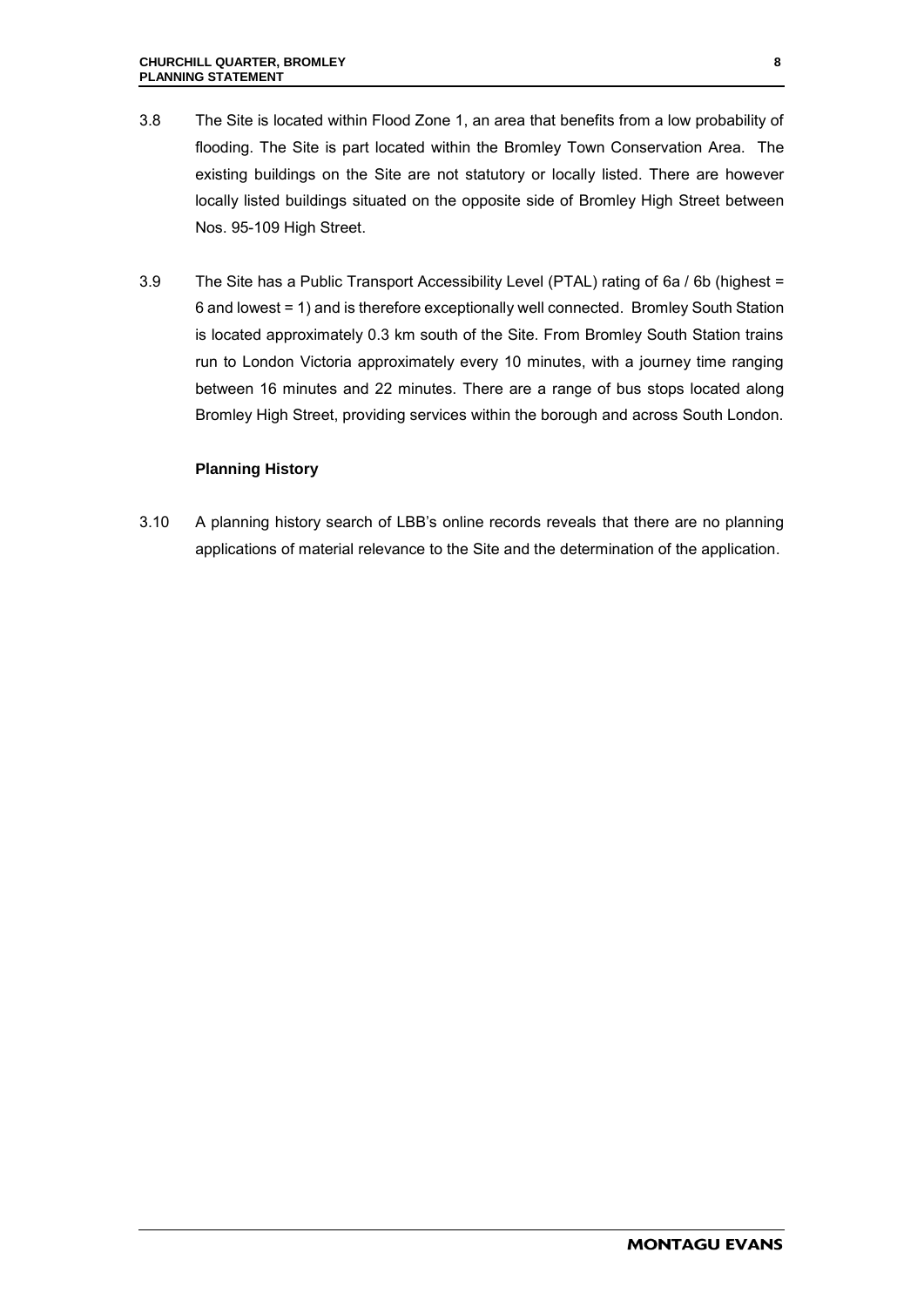#### **4.0 PRE-APPLICATION ENGAGEMENT**

#### *Engagement with LBB, GLA and Design Council CABE*

- 4.1 The Applicant has undertaken extensive pre-application consultation. This has included pre-application engagement with officers at London Borough of Bromley (LBB), the Greater London Authority (GLA) and, Transport for London (TfL). The scheme was also presented to Design Council CABE.
- 4.2 The engagement with officer at LBB, the GLA and Design Council CABE took place on the following dates:
	- $27<sup>th</sup>$  April 2017 1<sup>st</sup> LBB Pre-application Meeting
	- 4th October 2017 GLA Pre-application Meeting
	- 8<sup>th</sup> November 2017 2<sup>nd</sup> LBB Pre-application Meeting
	- 13th November 2017 Design Council CABE Design Review Panel
	- 13<sup>th</sup> February 2018 3<sup>rd</sup> LBB Pre-application Meeting
	- 12<sup>th</sup> March 2018 TfL Pre-application Meeting
- 4.3 The main issues raised in the discussions are summarised as follows:
	- The proposals in the context of the wider site allocation and future masterplan;
	- Views analysis and impact on wider townscape;
	- Articulation and elevational treatment of blocks;
	- Impact on Bromley Town Conservation Area;
	- Impact on amenity of occupants of nearby residential properties, particularly those adjacent at Ethelbert Road;
	- Connectivity of the site to Church House Gardens and Bromley High Street;
	- Design quality of Churchill Way;
	- The usability of the pedestrian entrance from Ethelbert Road;
	- Housing mix and provision of affordable housing; and
	- Quantum of car parking and servicing arrangements.
- 4.4 The above issues have been considered throughout the pre-application process and have informed significant changes to the scheme throughout this period. A full account of the design evolution and key changes are detailed within the Design and Access Statement, prepared by Stitch Architects.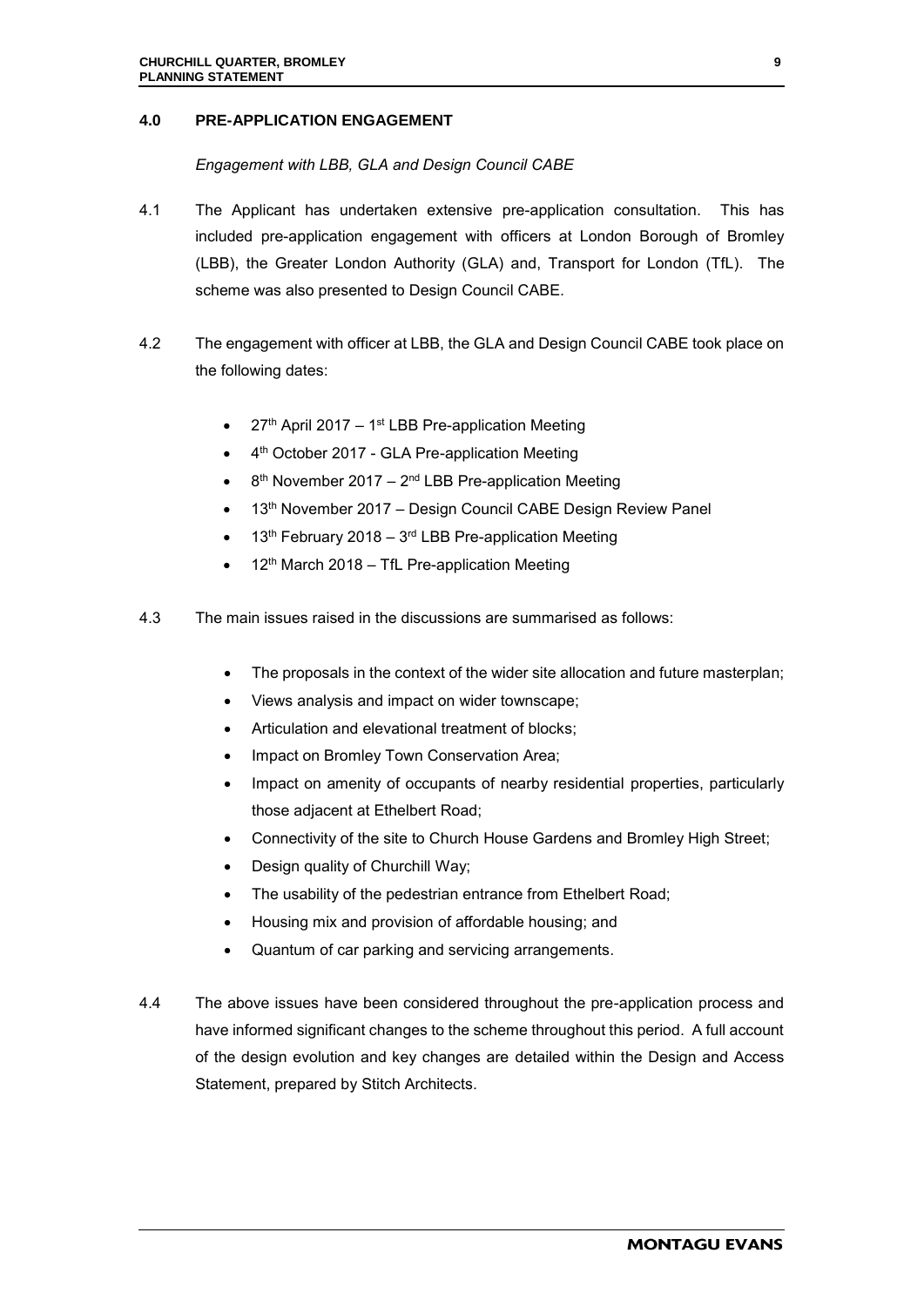#### *Public Consultation*

- 4.5 The applicant has also undertaken comprehensive engagement with local councillors, local residents, amenity groups and other key stakeholders. Full details of this and the feedback which has developed the scheme that planning permission is sought can be found in the Statement of Community Involvement, prepared by Cascade Communications.
- 4.6 In summary, the following forms of engagement took place prior to the submission of the application:
	- 13<sup>th</sup> June 2017 Introductory meeting with Bromley Town Church
	- 6-8th July 2017 First Public Exhibition
	- 7<sup>th</sup> September 2017 Meeting with Bromley Civic Society and Friends of Bromley Town Parks & Gardens
	- 21<sup>st</sup> September 2017 Meeting with YourBromley (Business Improvement District)
	- 26th September 2017 Meeting with Bromley Town Church
	- 2<sup>nd</sup> October 2017 Meeting with Churchill Theatre
	- 31st October 2017 First Meeting of Churchill Quarter Working Group
	- 16-18th November 2017 Second Public Exhibition
	- 16th January 2018 Presentation to Bromley Economic Partnership
	- 8<sup>th</sup> May 2018 Second meeting of Churchill Quarter Working group
- 4.7 The main issues raised by stakeholders are summarised as follows:
	- The importance of Library Gardens as a green public space in the town centre and retention of existing trees where possible;
	- Proposed height fronting onto Library Gardens;
	- Provision of affordable and family sized housing;
	- Provision of space to accommodate needs of local and small to medium enterprises (SMEs);
	- Changes to the Urban Open Space boundary at Church House Gardens;
	- Quantum of car parking; and
	- Materials palette and the need to incorporate local architectural references.
- 4.8 Feedback from the above events and meetings in addition to other platforms of consultation has been vital to the design evolution of the scheme. This has shaped the proposals and resulted in changes which are a direct response to concerns raised.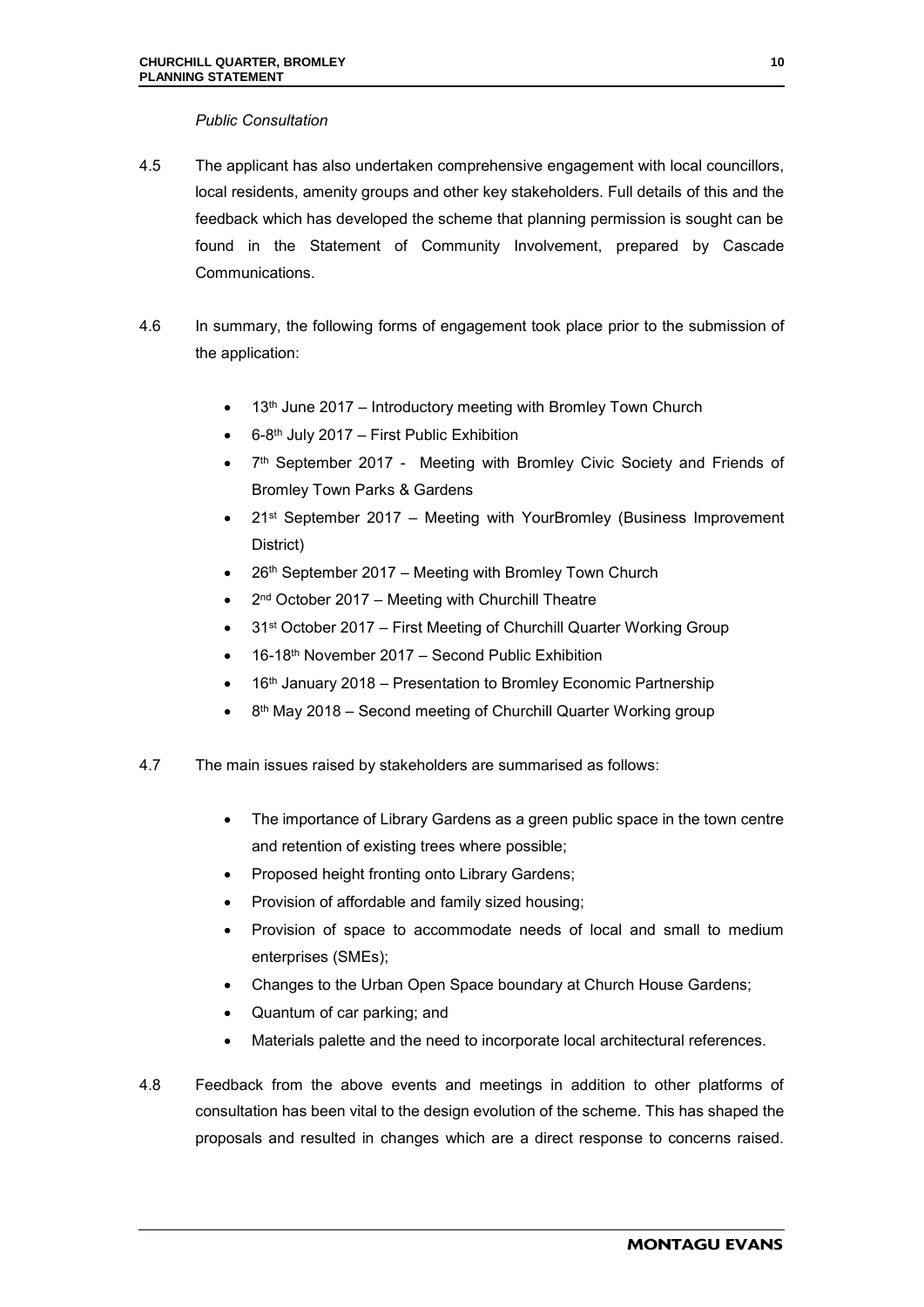Further details on the changes made at each stage of the process is contained in the Design and Access Statement.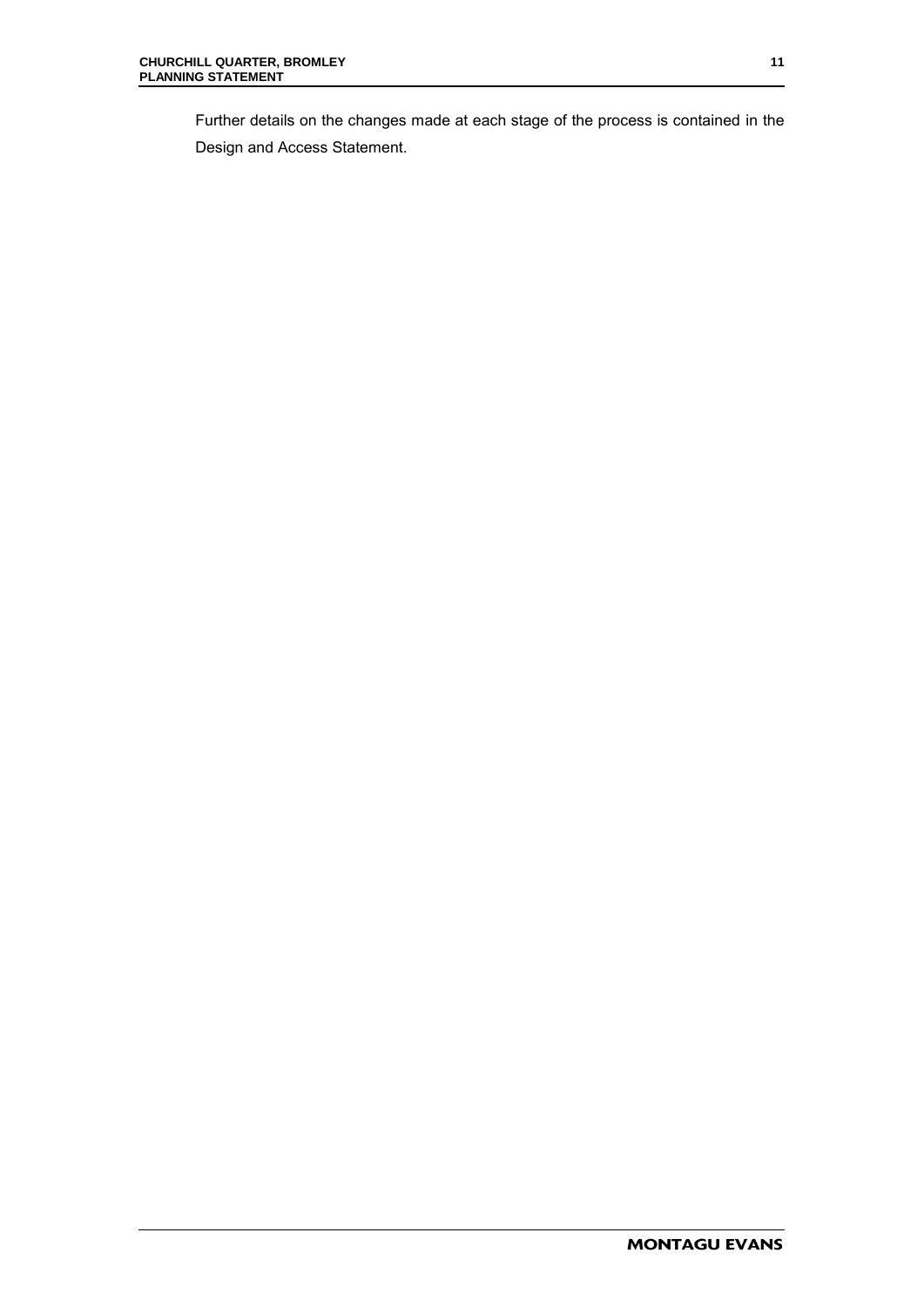#### **5.0 DEVELOPMENT PROPOSALS**

- 5.1 As set out in **Section 2.0** of this Statement, the Application proposes:
	- i. Demolition of existing buildings and structures, including 20 x residential maisonette properties (40 x 2 bedroom units) at Ethelbert Close, Bromley Town Church, three commercial units at Bromley High Street, Library Gardens toilet block and underpass;
	- ii. Redevelopment of site with a mixed use scheme comprising up to 410 residential units with a mix of Use Class A1, A2, A3, B1, D1, D2 uses at ground floor (part);
	- iii. Provision of associated basement with car and cycle parking and servicing;
	- iv. Car parking, access and servicing arrangements at Churchill Way; and
	- v. Public realm works including Library Gardens and a new public promenade.

#### **Demolition**

5.2 It is proposed that all existing buildings and structures on the Site will be demolished. This includes 20 x residential maisonette properties (40 x 2 bedroom units) at Ethelbert Close, Bromley Town Church, three commercial units at Bromley High Street, the Library Gardens toilet block and pedestrian underpass and sub-station.

### **Residential Units**

- 5.3 The proposed scheme is formed of seven blocks of varying heights from single storey front the High Street and increases up to 15 storeys towards the centre of the Site. Residential use is proposed at the upper floors of all blocks and the basement (G-1) of Blocks A, B and C in the western part of the Site. A total of 410 residential apartments are proposed including 41 wheelchair accessible units (10%). This will be a mix of shared ownership, private sale and affordable rented properties. The proposed unit mix is as follows:
	- 166 x 1 bed units (40.5%);
	- 207 x 2 bed units (50.5%); and
	- 37 x 3 bed units (9%).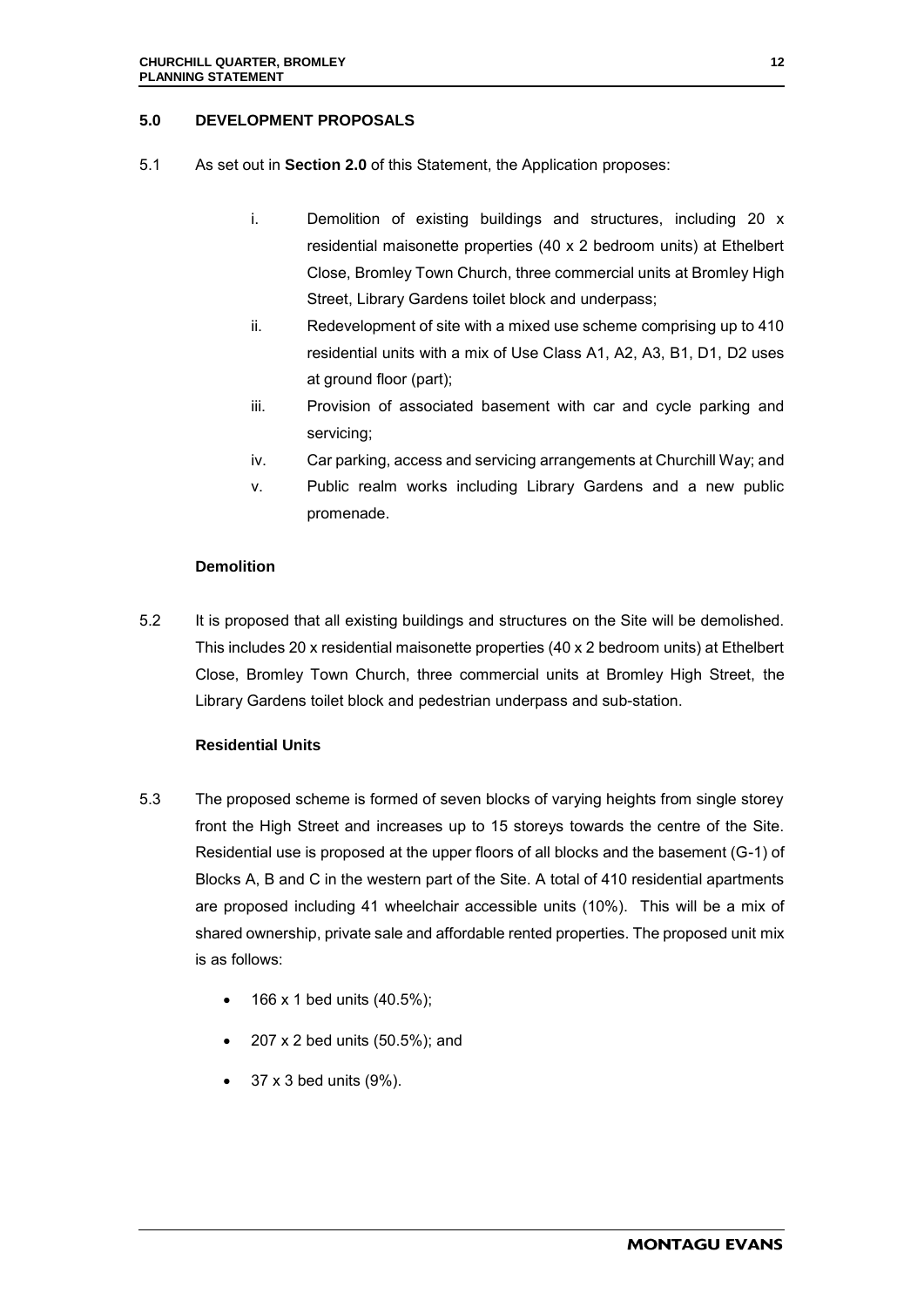#### **Community Space (Use Class D1)**

- 5.4 This application proposed to demolish the existing Bromley Town Church (643 sqm) and provide a new flexible community space (1315sqm). The new community floor space will be located in the ground and basement (G-1) of Block D in the south-eastern part of the site, which is where the exiting church is currently located. Pedestrian access to the community space will be afforded from Ethelbert Road.
- 5.5 It is intended that Bromley Town Church will occupy this space and continue to use this for a range of functions as per existing including a crèche. Countryside and Stitch Architects have been involved in a number of design meetings with Bromley Town Church to provide the optimum space. The current design and specification of the space meets their requirements. Although this space has been specifically designed to accommodate the needs of Bromley Town Church, the facilities do however lend themselves to accommodating other community uses.

#### **Commercial Floor Space (Use Class A1 / A3 / D1 / D2)**

- 5.6 Alongside the community space, the scheme proposes commercial floorspace at ground floor level of Blocks E, F and G (1193 sqm). The following uses are proposed for each of the units:
	- Unit 1 Retail / Restaurant (Use Class A1 / A2 / A3)
	- Unit 2 Retail / Restaurant (Use Class A1 / A2 / A3)
	- Unit 3 Restaurant / Café (Use Class A3)
	- Unit 4 Restaurant / Café (Use Class A3)
	- Unit 5 Retail / Office / Leisure / Non-Residential Institutions (Use Class A1 / A3 / B1 / D1 / D2)
- 5.7 Further details including the location of the units are contained in the Design and Access Statement and application drawings.

#### **Small offices / maker spaces (Use Class B1)**

5.8 In the western part of the Site, office/studio/light industrial space (Use class B1) is proposed at the ground floor level of Blocks A, B and C fronting onto the promenade (615 sqm). This is proposed to serve the needs of local and small to medium enterprises (SMEs). These units are flexible in size so that they can respond to specific occupier demand in the future.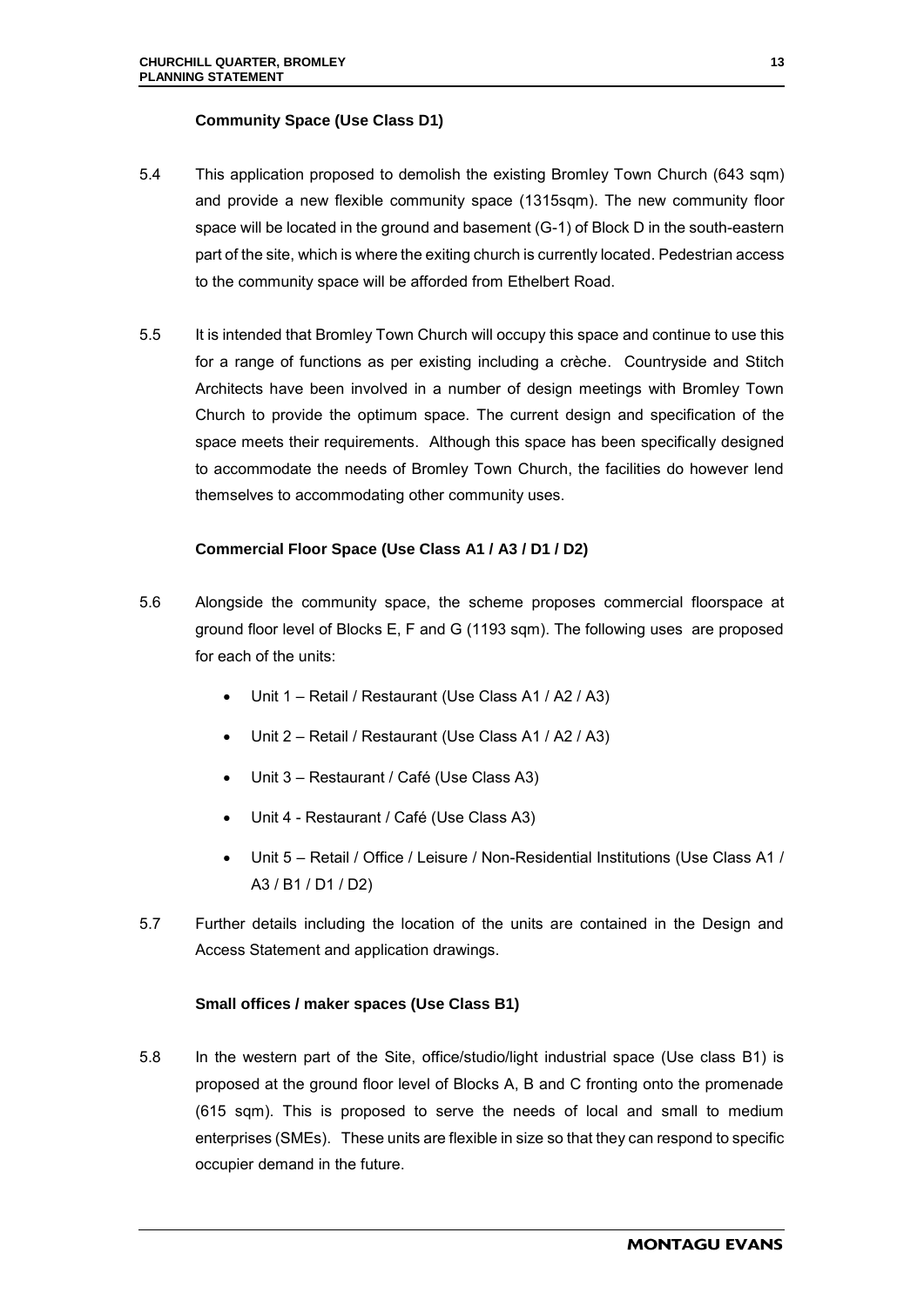5.9 Further details including a proposed design code for the frontages of the commercial units are contained in the Design and Access Statement and application drawings. This will ensure that there is a consistency in the external appearance of these units and that the units do not become dead frontages when the units are closed.

# **Car Parking**

5.10 A total of 103 car parking residential parking spaces are proposed within the Site. These will be located in the basement and at Churchill Way. The parking is proposed to be allocated as follows:

# *Basement (94 spaces)*

- 82 standard residential spaces
- 12 wheelchair residential spaces

# *Churchill Way*

- 5 car parking spaces for community use (including 1 wheelchair space)
- 2 car club spaces
- 1 wheelchair car parking space for commercial units
- 1 short term drop off space

# **Cycle Parking**

5.11 A total of 807 cycle parking spaces are provided within the scheme to serve the various uses. This is proposed to be located as follows:

# *Residential*

- 709 long stay cycle parking spaces to serve residential units located in basement and at ground floor of Block G.
- 40 short stay cycle parking space located within landscaped areas along promenade, Churchill Way and at Ethelbert Road.

# *Commercial*

- 24 Long stay cycle parking spaces proposed in Block E.
- 26 Short stay cycle parking spaces located within landscaped areas along promenade, Churchill Way and at Ethelbert Road.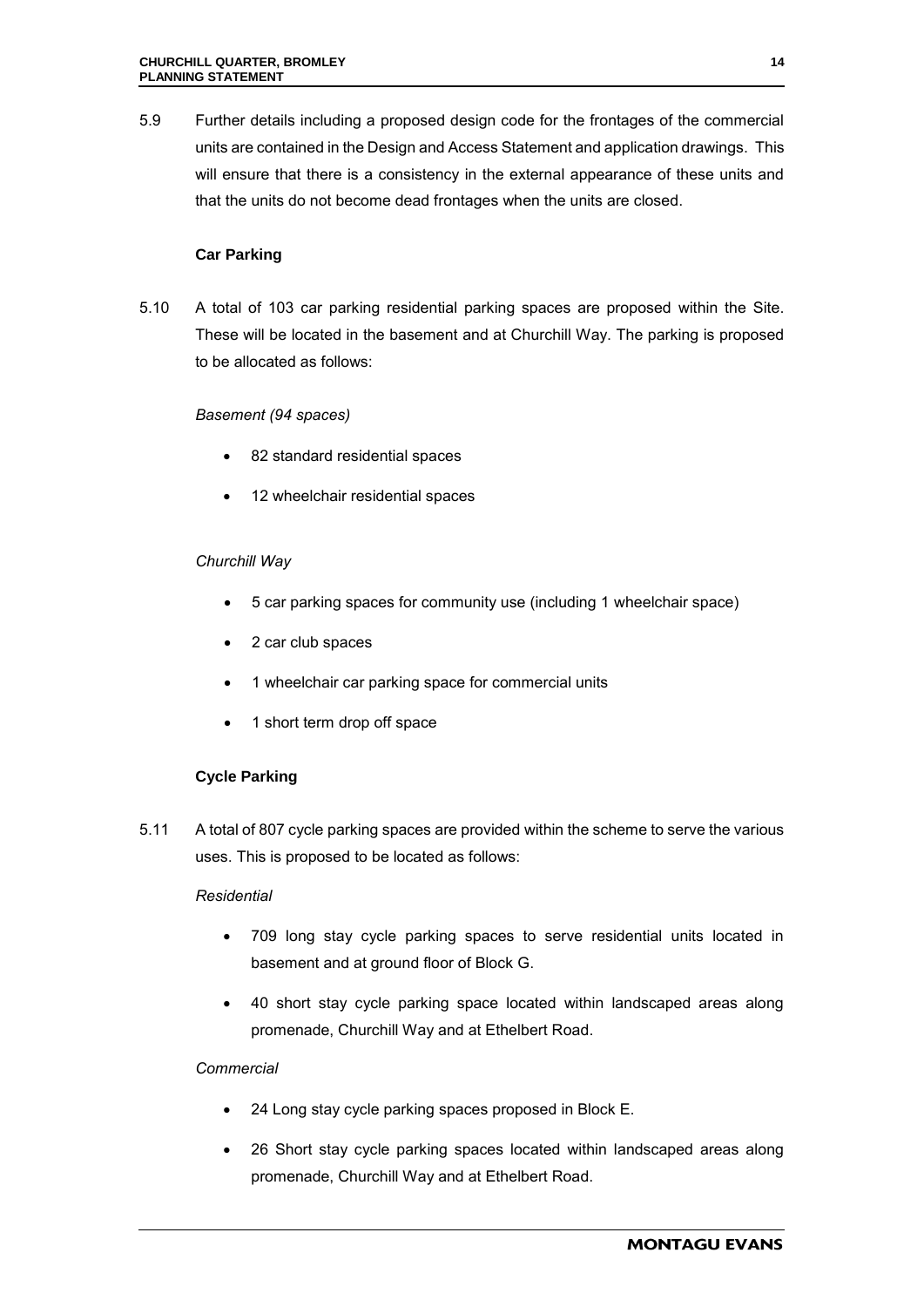#### *Community*

- 8 Cycle parking spaces located within landscaped areas along promenade, Churchill Way and at Ethelbert Road.
- 5.12 Further details of the proposed car and cycle parking arrangements are provided within the Design and Access Statement and Transport Statement.

#### **Access**

- 5.13 Vehicular access from Ethelbert Road will be retained, albeit the entrance into the Site will be located further south from the existing Ethelbert Close access. As the majority of the Site is pedestrianised this access route will be the primary route to the Site for vehicles to the residential parking and for refuse servicing and maintenance vehicles. Churchill Way will be maintained and upgraded as part of the proposals. This will remain as a service road for the retail units located along Bromley High Street and the new commercial units within the scheme. Emergency vehicle access is located along Churchill Way.
- 5.14 The main pedestrian access to the site will be located from the High Street. From here pedestrians will be able to access Library Gardens, Church House Gardens and the new pedestrian promenade that is to be delivered, running north to south through the Site. Secondary routes are then proposed through another pedestrian access from Bromley High Street which is currently an alleyway occupied by vehicles on an adhoc basis and Ethelbert Road. The scheme has been designed to ensure a clear pedestrian zone is produced which is not compromised by servicing vehicles.
- 5.15 Further details on access and the proposed delivering and servicing plan is included in the Transport Statement.

#### **Public Realm Improvement and Landscaping**

- 5.16 The scheme proposes works to Library Gardens including soft and hard landscaping as well as a new children's play area. The existing links through to Church House Gardens will be maintained. A new promenade through the centre of Site is proposed as part of this development. This will provide public space and pedestrian links running north to south of the site linking to Ethelbert Road and then the High Street to the south. It is also proposed to include the existing cut through from Churchill Way to the High Street into the scheme which provide another public realm improved link into the site.
- 5.17 The proposed public realm improvements comprise of the following:
	- Re-design of Library Gardens and link from Bromley High Street;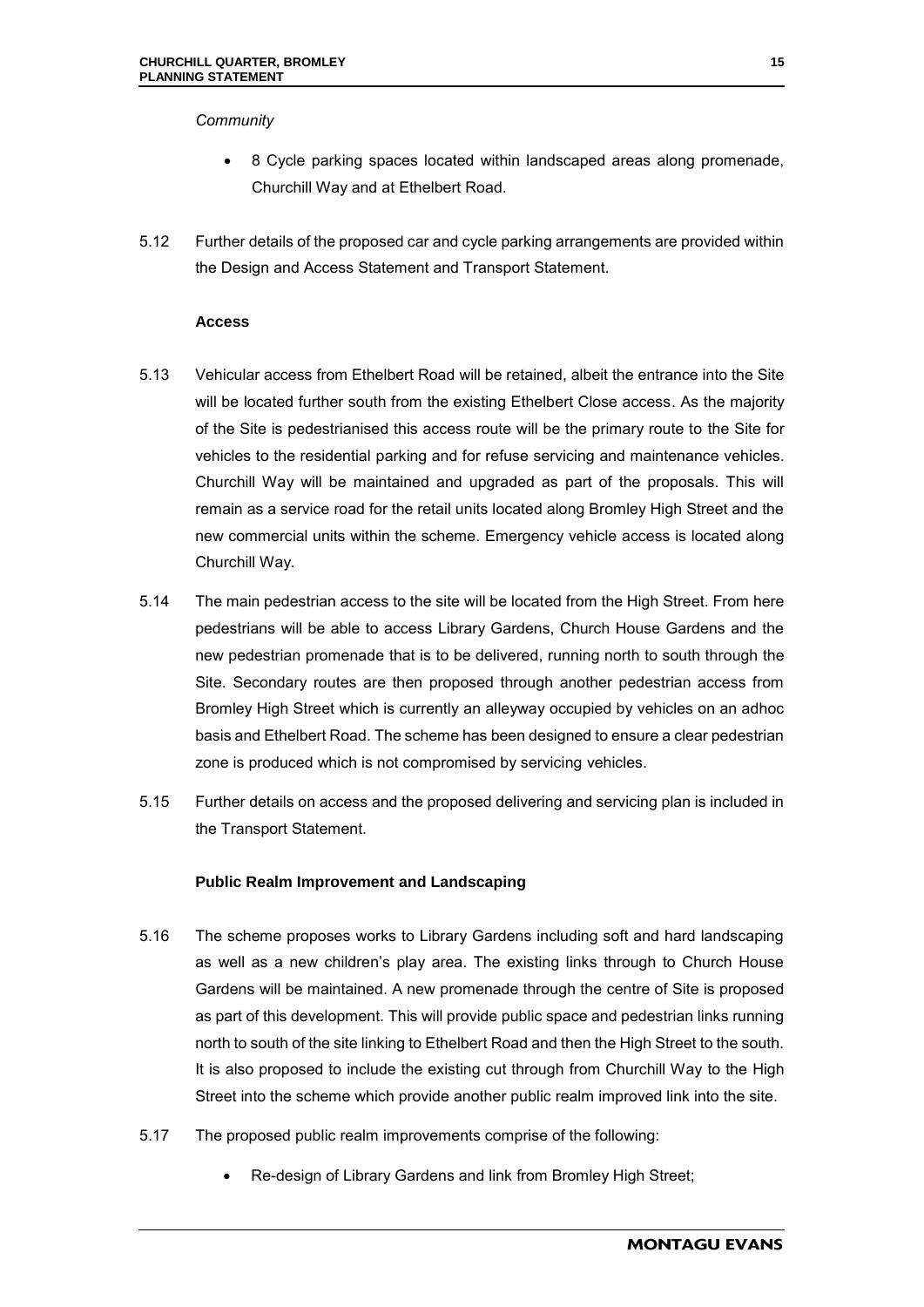- Introduction of promenade with soft and hard landscaped areas;
- Upgrading of Churchill Way with new hard landscaped layout and introduction of soft landscaping;
- Areas allocated for public art in Library Gardens and within the Site; and
- Informal and formal play spaces.
- 5.18 Further details on the landscaping strategy can be found in the Landscape Design Statement.

#### **Amenity and Play Space**

5.19 Within the communal and public space areas, 953 sqm of play area is proposed to be utilised by residents and visitors. It is also proposed that all residential units will have a private balcony. Further details of what this space comprises can be found in the Landscape Design Statement.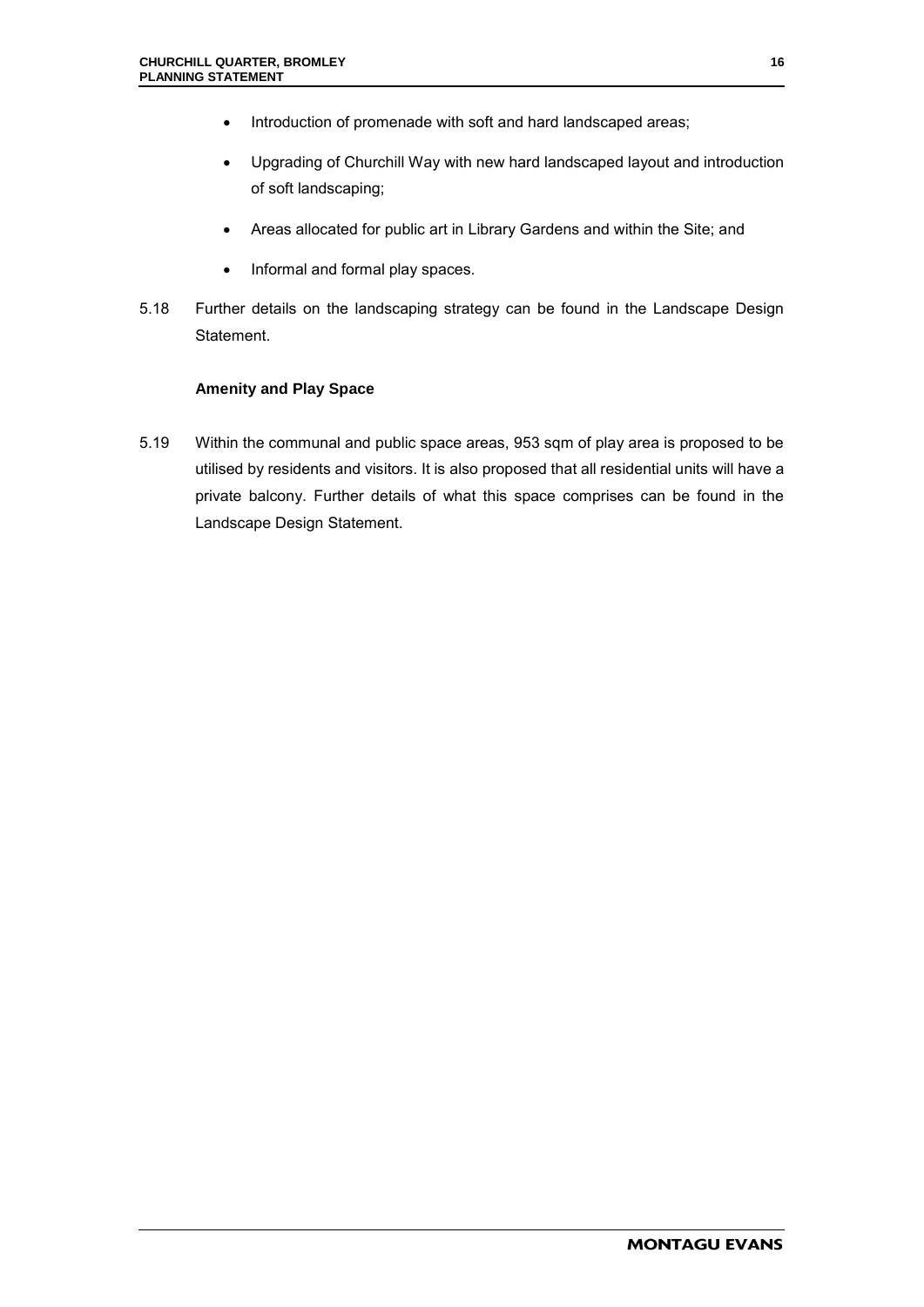#### **6.0 PLANNING POLICY FRAMEWORK**

6.1 This application has been informed by adopted and emerging development plan policies and other relevant guidance. This section of the Planning Statement provides a summary of the planning policy context and other material considerations based on which **Section 7.0** provides an assessment of the Application against the policies and guidance contained within these documents.

#### **Statutory Framework**

6.2 Section 38(6) of the Planning and Compulsory Purchase Act (2004) requires planning applications to be determined in accordance with policies of the statutory Development Plan, unless material considerations indicate otherwise.

#### **The Development Plan**

- 6.3 The statutory development plan for the Site comprises:
	- The 2016 London Plan (the "London Plan");
	- The London Borough of Bromley Unitary Development Plan (UDP) (2006), certain policies of which were saved from 20 July 2009 by direction from the Secretary of State; and
	- LBB Bromley Town Centre Area Action Plan ("AAP") (2010).

#### **National Guidance**

- 6.4 The National Planning Policy Framework (NPPF) was published on 27 March 2012 and supersedes previous national planning guidance contained in various Planning Policy Guidance Notes and Planning Policy Statements. The Framework sets out the Government's approach to planning matters, and is a material consideration in the determination of planning applications.
- 6.5 Section 14 of the NPPF states that where the Development Plan is absent, or silent, or where relevant policies are out of date, the presumption should be in favour of sustainable development and planning permission should be granted, unless material considerations indicate otherwise.
- 6.6 The National Planning Practice Guidance (NPPG) was published on 6 March 2014 and is supplementary to the NPPF. The guidance should be read in conjunction with the NPPF and is also a material consideration in the determination of planning applications.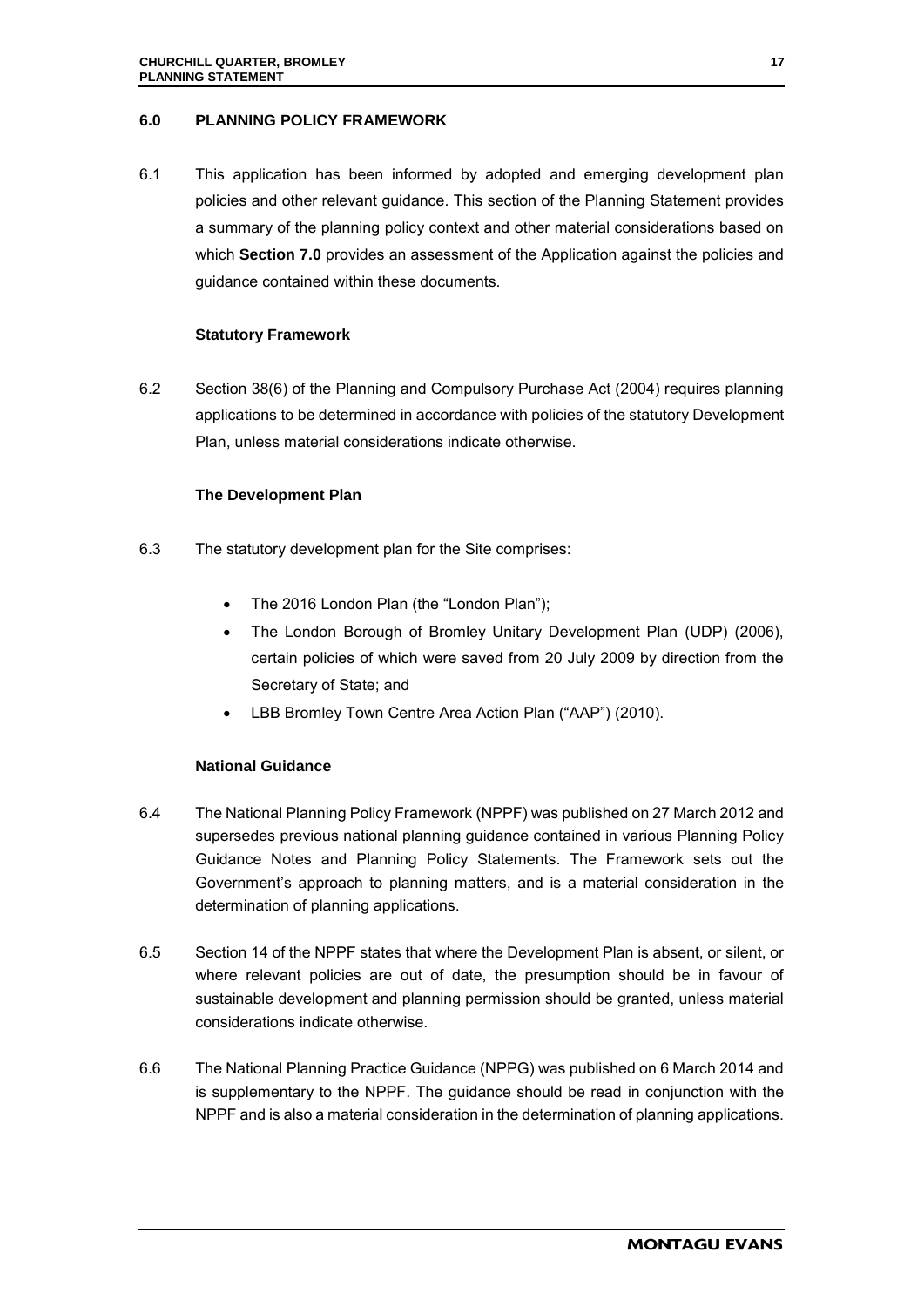### **Emerging Policy**

#### *Draft Revised National Planning Policy Framework*

- 6.7 The Government published a new draft National Planning Policy Framework for public consultation on 5 March 2018. The revised draft NPPF incorporates the proposals set out within the Housing White Paper and the Planning for the right homes in the right places consultation which closed on 9 November 2017.
- 6.8 The presumption in favour of sustainable development continues to sit at the heart of the draft NPPF. The draft NPPF re-emphasises the Government's objective of significantly boosting housing supply and identifies the importance of maximising the development of brownfield land to meet the need for new homes and other uses.

#### *Draft New London Plan*

- 6.9 The Mayor of London is in the process of preparing a new London Plan. Informal consultation on the first iteration of the document was undertaken between October and December 2017. A public draft of the new London Plan was published on 29 November 2017 and a six week consultation took place from 1 December 2017 until 2 March 2018.
- 6.10 An Examination in Public (EiP) on the document is expected to take place in Autumn 2018. The final version of the new London Plan is anticipated to be published in Autumn 2019. The policies contained within the consultation draft are still likely to undergo revisions following the consultation and EiP and therefore are of limited weight. Therefore for the purposes of this application, the proposals are assessed against the policies within the current London Plan.

### *London Borough of Bromley Draft Local Plan*

- 6.11 LBB are in the process of preparing their new Local Plan.
- 6.12 The Options and Preferred Strategy Document for the Local Plan was published for consultation in March 2013. This document builds on the previous Core Strategy Issues Document. Subsequently, LBB published the Local Plan Draft Policies and Designations Document for consultation in February 2014.
- 6.13 On 17 September 2015, the Draft Allocations, Further Policies and Designations Document was published for consultation. A proposed submission draft Local Plan was produced for consultation between the 14 November and 31 December 2016.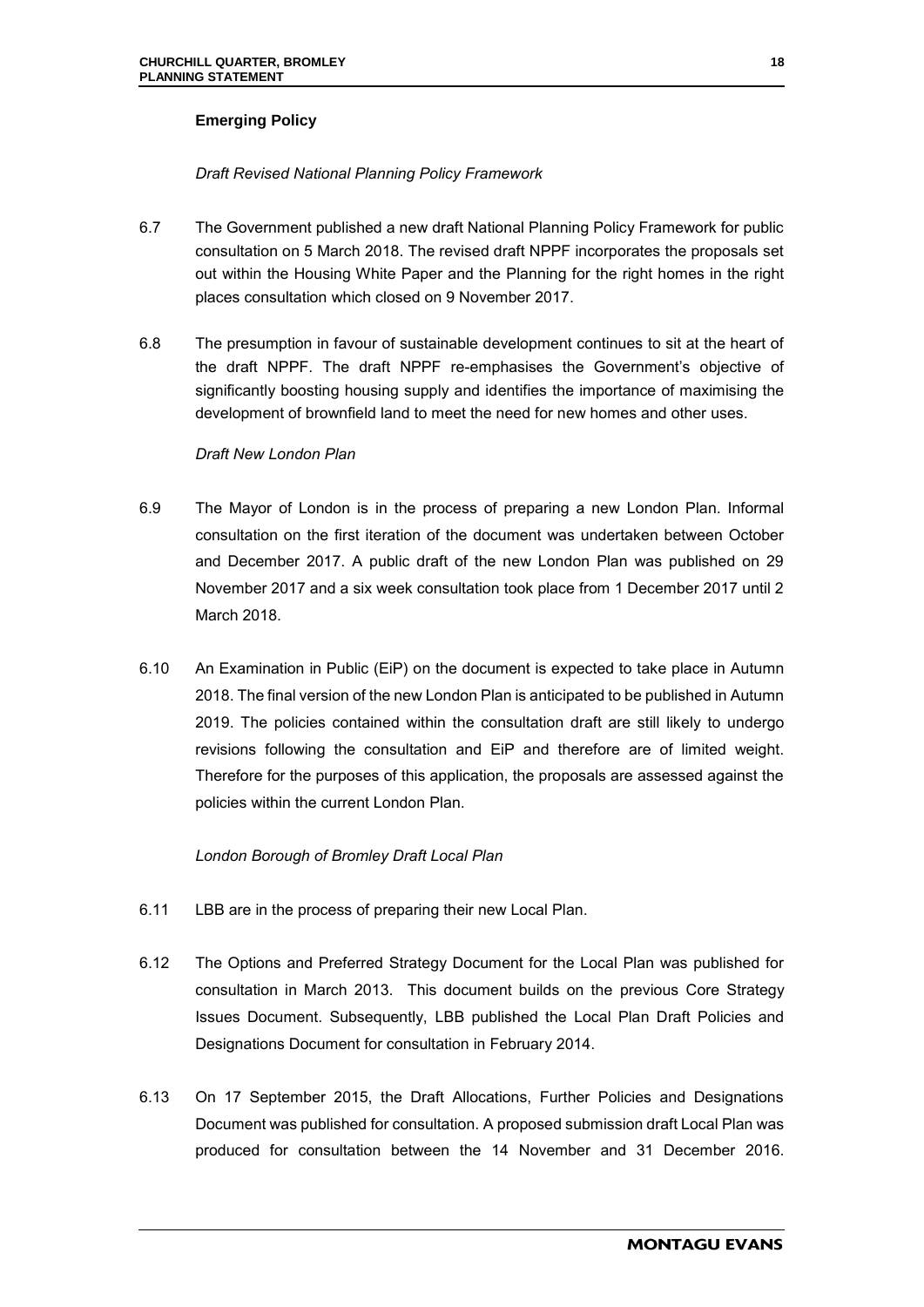Subsequently, LBB published a revised draft of the Local Plan which addressed the comments raised within this consultation period.

- 6.14 The Council at a meeting on the 26 June 2017 approved the Draft Local Plan. On Friday 11 August 2017, LBB submitted the Bromley Local Plan for independent examination in accordance with Section 20 of the Planning and Compulsory Purchase Act 2004 and Regulation 22 of the Town and Country Local Planning Regulations 2012 to the Secretary of State.
- 6.15 On the  $6<sup>th</sup>$  March 2018 the Inspector suggested main modifications to the draft Local Plan. These changes were taken to development control committee on the 13<sup>th</sup> March 2018. The main modifications related to:
	- Policy 1 Housing Supply
	- Policy 2 Affordable Housing
	- Policy 15 Crystal Palace, Penge and Anerley Renewal Area
	- Policy 23 Public Houses
	- Policy 85 Office Cluster
	- Policy 108 East Camp (Biggin Hill SOLDC)
	- Site 1 Bromley Civic Centre
	- Site 3 Hill Car Park
	- Site 10 West of Bromley High Street
	- Appendix 10.1 Housing Trajectory.
- 6.16 The Development Control Committee recommended that the executive approves the suggested Main Modifications to the Draft Local Plan for consultation and that the results from the consultation to be forward to the examination inspector. It is understood that the Main Modifications will be published for consultation at the end of May 2018.

### **Regional Guidance**

- 6.17 A number of supplementary planning guidance documents have been adopted by the Greater London Authority (GLA). These are also a material consideration in respect of the application. Those of particular relevance are:
	- The Mayor's Affordable Housing Viability (SPG) (2017);
	- The Mayor's Housing (SPG) (2016);
	- The Mayor's Accessible London: Achieving an Inclusive Environment (SPG) (2014);
	- The Mayor's Shaping Neighbourhoods: Character and Context (SPG) (2014);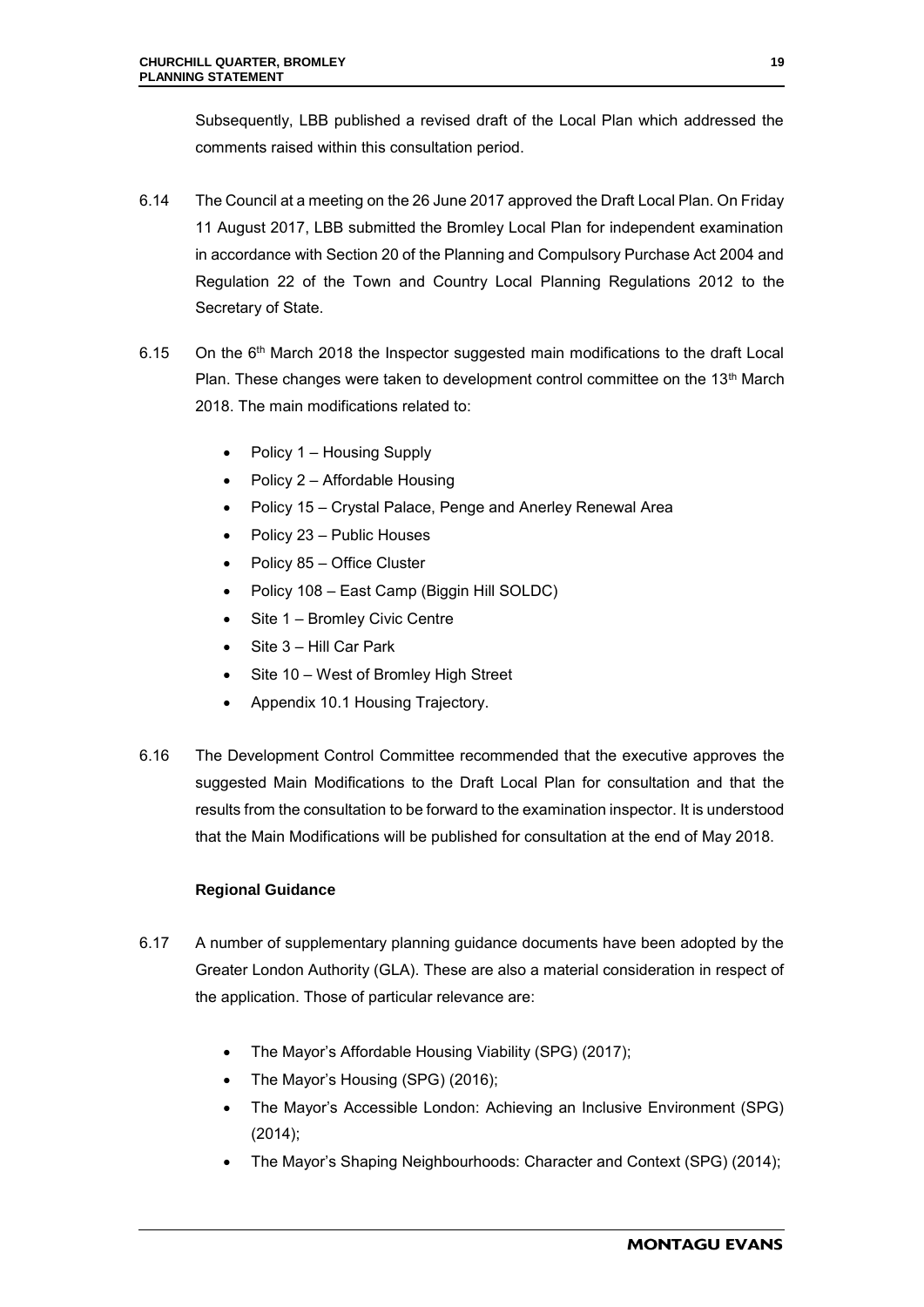- Sustainable Design and Construction (SPG) (2014); and
- Shaping Neighbourhoods: Play and Informal Recreation (SPG) (2012).

#### **Local Guidance**

- 6.18 A number of supplementary planning guidance documents have been adopted by the LBB. These are also a material consideration in respect of the application. Those of particular relevance are:
	- Affordable Housing (SPP, 2008) and Addendum (2012 & 2013);
	- Planning Obligations (SPP, 2010) and Addendum (2012, 2013, 2015 & 2017);
	- General Design Principles (SPG, 2004);
	- Residential Design Guidance (SPG, 2004); and
	- South East London Housing Partnership: Wheelchair Homes Design Guidance (2011).

### **Site Specific Designations**

- 6.19 The Site is subject to the following designations under the adopted development plan:
	- Located within Bromley Town Centre which is designated as both a Metropolitan Centre and Opportunity Area in the London Plan;
	- Located within Opportunity Site G (Land west of High Street) allocation within the Bromley Town Centre (AAP);
	- Part located within the Bromley Town Centre Conservation Area;
	- Part located within an area of Urban Open Space, Church House Gardens;
	- Nature Conservation Site boarders the site to the north and west; and
	- The lies within an Area of Archaeological Significance.
- 6.20 The Site is also subject to subject to emerging Site 10 (west of Bromley High Street and land at Bromley South) in the emerging LBB Local Plan.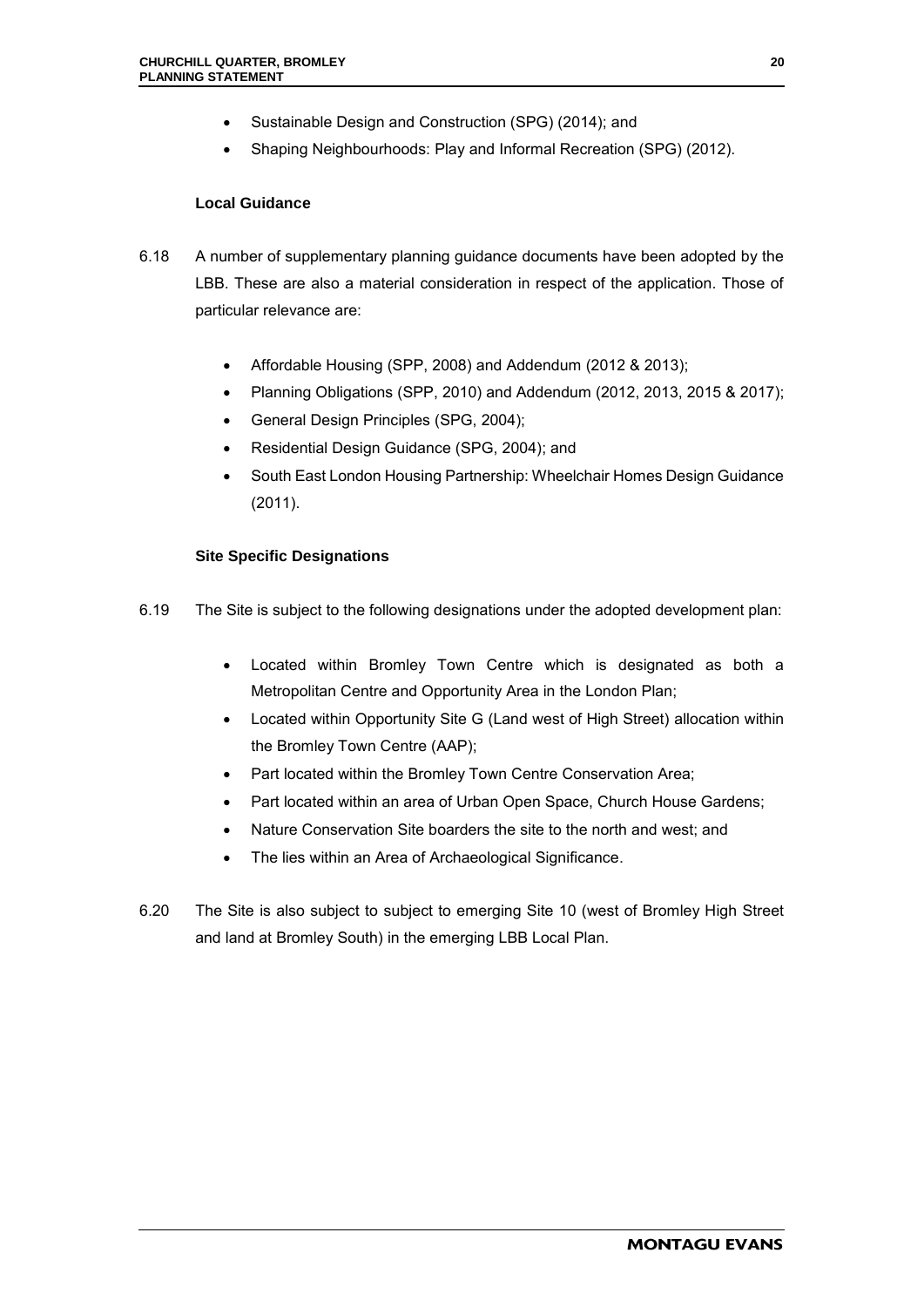#### **7.0 PLANNING POLICY ASSESSMENT**

7.1 This section of the Statement assesses the component parts of the proposed development against the statutory development plan and other material considerations as outlined in **Section 6.0**.

#### **Principle of Development**

- 7.2 Directing new development to previously developed land is a core principle promoted in both national and local planning policy.
- 7.3 The NPPF encourages the effective use of land by reusing land that has been previously developed.
- 7.4 Paragraph 23 of the NPPF states that to ensure the vitality of town centres, a range of suitable sites must be allocated to meet the scale and type of retail, leisure, commercial, office, tourism, cultural, community and residential development needed in town centres.
- 7.5 The Site is located within Bromley Town Centre which is identified in the London Plan as a Metropolitan Centre. Policy 2.15 (Town Centres) seeks for borough to sustain and enhance the vitality and viability of centres.
- 7.6 The London Plan also identifies Bromley Town Centre as an Opportunity Area. Policy 2.13 (Opportunity Areas and Intensification Areas) seeks for development proposals within opportunity and intensification areas to optimise residential and non-residential output and densities, provide necessary social and other infrastructure to sustain growth, and where appropriate, contain a mix of uses. For Bromley Town Centre specifically, the London Plan seeks to direct a minimum of 2,500 new homes and an indicative employment capacity of 2,000. To achieve these targets, it aims to:

*"Promote Bromley Town centre's strategic role as a Metropolitan town centre a distinctive cultural, leisure and quality shopping experience and realise capacity for new residential development in line with its status as a new Opportunity Area. Sustainable growth should ensure a high quality, safe and accessible environment, and a vibrant day and night time centre, with high quality buildings, public spaces and strong east-west connections."* 

7.7 Policy BTC1 (Mixed Use Development) of the Bromley Town Centre AAP promotes mixed use developments within Bromley Town Centre. This policy highlights that the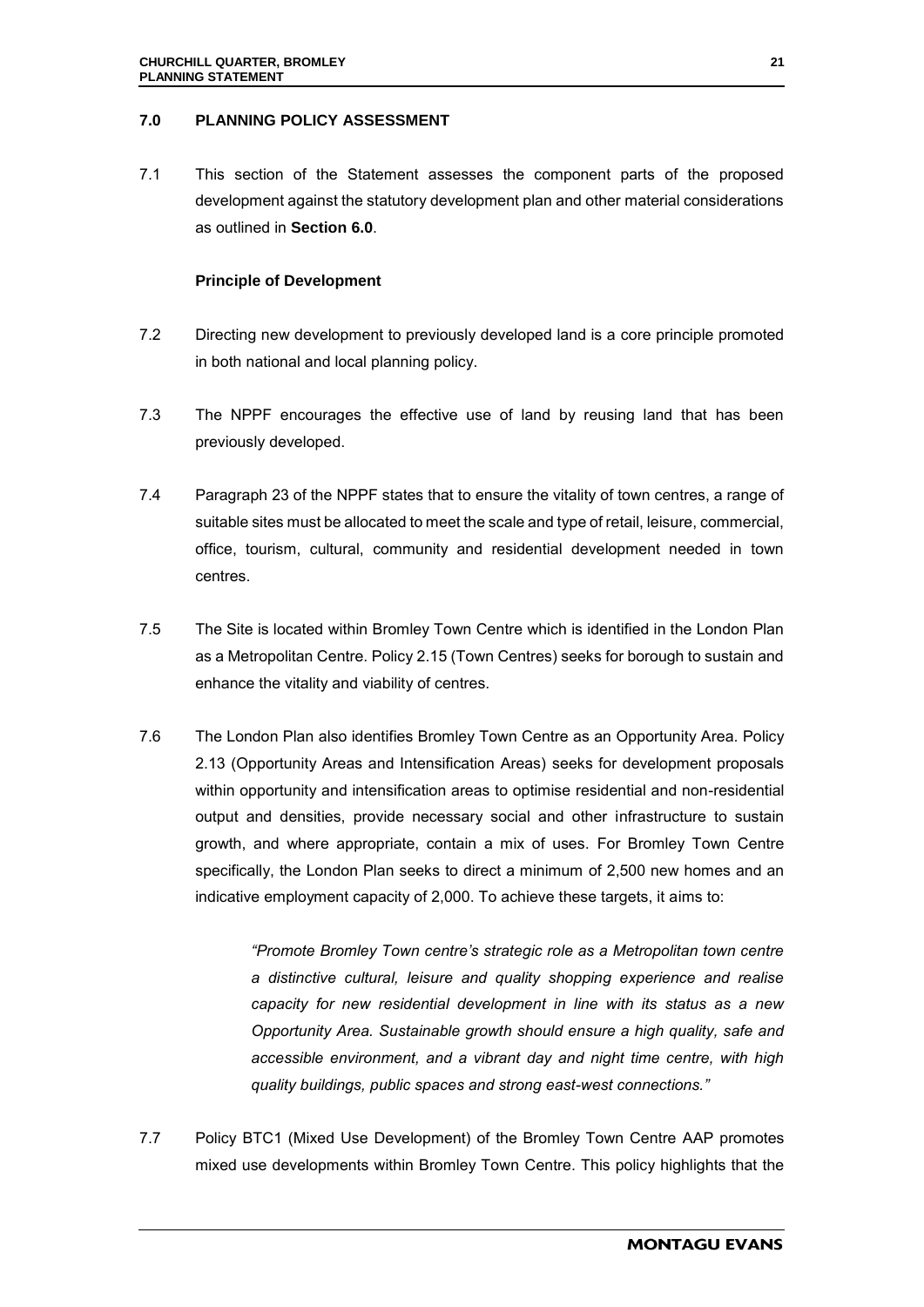Council will work with the private sector to deliver mixed use development schemes on Opportunity Sites which will comprise of additional retail floorspace, additional food and beverage floorspace, additional business floorspace, residential units, leisure floorspace and additional community facilities. As detailed in **Section 6.0**, the Site is located within Opportunity Site G (West of High Street) as identified in the AAP. The AAP outlines a distribution of development for each opportunity site. For Opportunity Site G the following uses and quantum of floorspace is detailed:

- Around 1180 residential units
- 20,000 sqm retail (A1)
- 5,000 sqm food and drink (A3/A4/A5)
- 2,000 sqm community use
- 7.8 In the emerging LBB Local Plan, the Site is included in allocation Site 10 (a merger of land West of Bromley High Street and land at Bromley South). The following uses and quantum of floorspace is detailed for Site 10 which reflects that outlined in the AAP for Opportunity Site G and also includes additional land at Bromley South:
	- 1230 residential units
	- **Offices**
	- Retail
	- Transport Interchange
- 7.9 LBB is in the process of preparing a masterplan for Site 10 which will provide guidance for developments that come forward within this allocation. The applicant has been consulted on this masterplan as one of the stakeholders to inform its preparation. An extract from the emerging masterplan showing indicative development zones is contained in the Design and Access Statement. The impact of the emerging masterplan for the Site in the context of the wider site allocation, particularly in the context of residential densities is considered further below in this statement. The masterplan as required by the Development Plan seeks to demonstrate how the current and emerging planning policy objectives for the town centre can be met.
- 7.10 Redevelopment of the Site with a mixed use scheme will ensure this brownfield site in a town centre location is being optimised in accordance with London Plan policy requirements. This also aligns with the GLA and LBB objectives for Bromley Town Centre Opportunity Area and its Metropolitan Centre status. The principle of each use is assessed further below.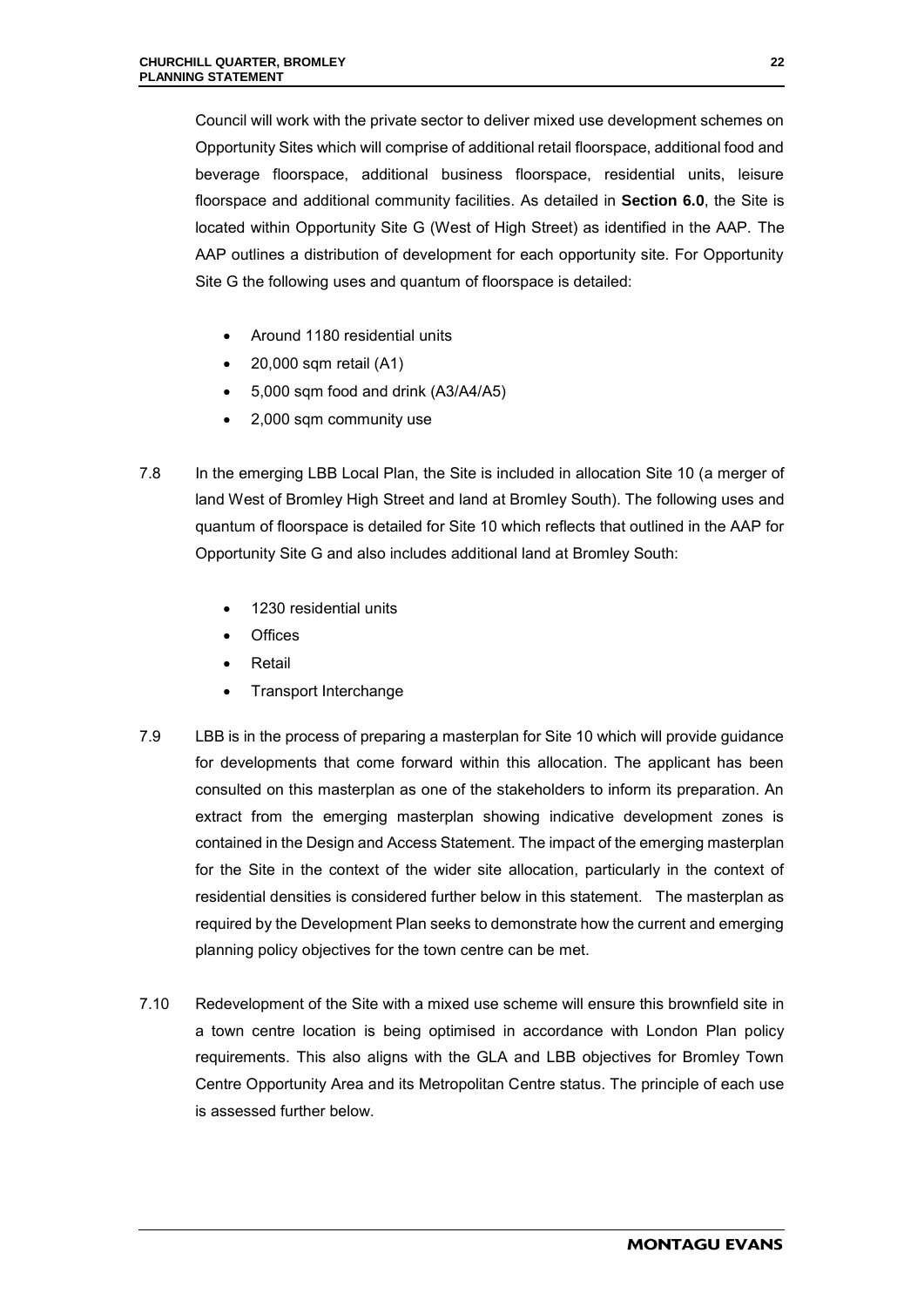#### **Principle of Commercial Floor Space**

- 7.11 There are three existing retail units on site as existing which are located at Bromley High Street (Nos. 102-108). The proposed scheme seeks to demolish these existing units to create a wider entrance into Library Gardens and reprovide commercial floorspace at ground floor level of Blocks E, F and G (1193 sqm). The following flexible uses are proposed for each of the units:
	- Unit 1 Retail / Restaurant (Use Class A1 / A2 / A3)
	- Unit 2 Retail / Restaurant (Use Class A1 / A2 / A3)
	- Unit 3 Restaurant / Café (Use Class A3)
	- Unit 4 Restaurant / Café (Use Class A3)
	- Unit 5 Retail / Office / Leisure / Non-Residential Institutions (Use Class A1 / A3 / B1 / D1 / D2)
- 7.12 Paragraph 23 of the NPPF safeguards the vitality of town centres through ensuring town centres provide customer choice and a diverse retail offering, which is unique to individual town centres.
- 7.13 London Plan Policy 4.7 stipulates the following principles should be applied to retail and town centre development:
	- *a. the scale of retail, commercial, culture and leisure development should be related to the size, role and function of a town centre and its catchment*
	- *b. retail, commercial, culture and leisure development should be focused on sites within town centres, or if no in-centre sites are available, on sites on the edges of centres that are, or can be, well integrated with the existing centre and public transport*
	- *c. proposals for new, or extensions to existing, edge or out of centre development will be subject to an assessment of impact.*
- 7.14 The Saved UDP, highlights that in order for the Borough to produce a successful economy in Bromley, new retail should be located within existing centres. Saved Policy S6 (Retail and Leisure Development) of the UDP states that proposals for retail or leisure development identified within the Schedule of Proposal Sites or within Town Centres will be permitted provided that the scale is appropriate and it will not harm the viability or vitality of other nearby centres. Whilst the proposals would result in a loss of three existing retail units along the High Street, commercial floorspace including retail use is proposed at the ground floor of the scheme.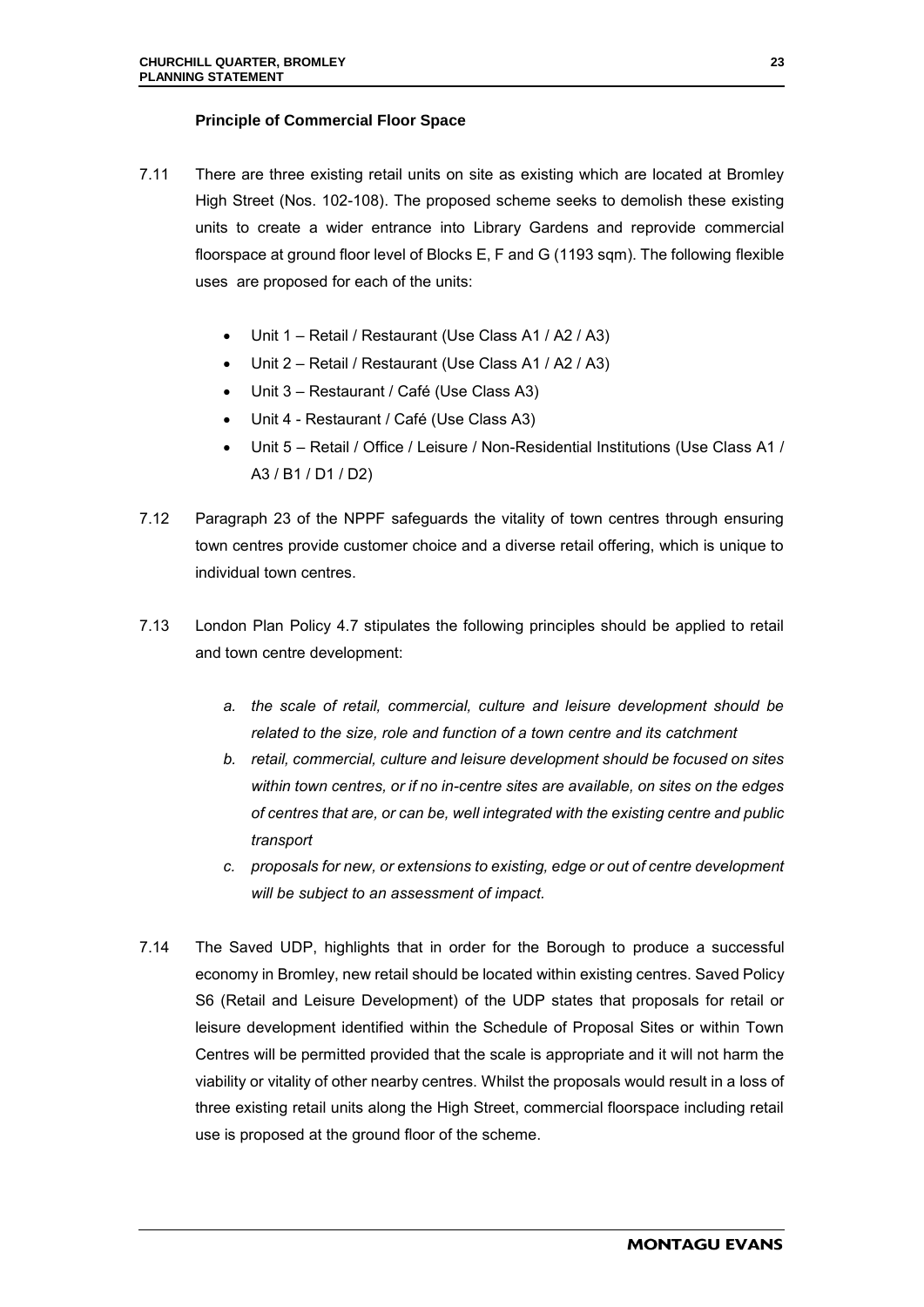- 7.15 Policy BTC4 (New Retail Facilities) of the Bromley Town Centre Area Action Plan identifies that the Council will work with the private sector to provide around 42,000 sqm of addition retail floor spaces, predominately within Opportunity Site G.
- 7.16 The proposals seek to replace the existing retail units on the north eastern corner and create a continuation into the Site. A cultural hub is proposed around the entrance of the Churchill Theatre, in which a new café/restaurant offering will create an opportunity for day time and night time activity within this part of the Town Centre. This space is also expected to be used for outdoor performances and street entertainment linked with the theatre.
- 7.17 In the light of the above, we consider the provision of further retail use on the Site to be appropriate, given the Site's links to Bromley High Street and location within Bromley Town Centre. Retail use has been identified as appropriate for the Site through the AAP allocation (Opportunity Site G) and the emerging Site Allocation 10. It is considered that not only is this use acceptable in this location but it contributes towards LBB's delivery of retail floorspace. The introduction of new retail space will enhance the viability and vitality of the Town Centre and will provide for active frontages below the residential units. The proposed retail use will complement the High Street and work as a mechanism to encourage footfall into the public spaces within the Site. Flexibility on the type of retail and other commercial uses is sought to ensure that a wide variety of tenants could occupy the units. The quantum of uses affords opportunity for destination locations within the town centre offering opportunity for a smaller start up business units and retail/restaurants that complement the cultural hub.

# **Principle of Community Floor Space**

- 7.18 The Site as existing includes Bromley Town Church, a two storey building located in the south east corner. The proposals seek to demolish this and replace with a community space (1315 sqm) located at ground and basement (G-1) of Block D.
- 7.19 Paragraph 70 of the NPPF states that in order to deliver social, recreational and cultural facilities and services communities require, Councils should plan positively for the provision of community facilities and other local services which enhance the sustainability of communities.
- 7.20 Policy 3.61 (Protection and Enhancement of Social Infrastructure) of the London Plan indicates that development proposals which provide high quality social infrastructure will be supported in light of local and strategic social infrastructure needs assessments. In addition, these facilities should be accessible to all sections of the community.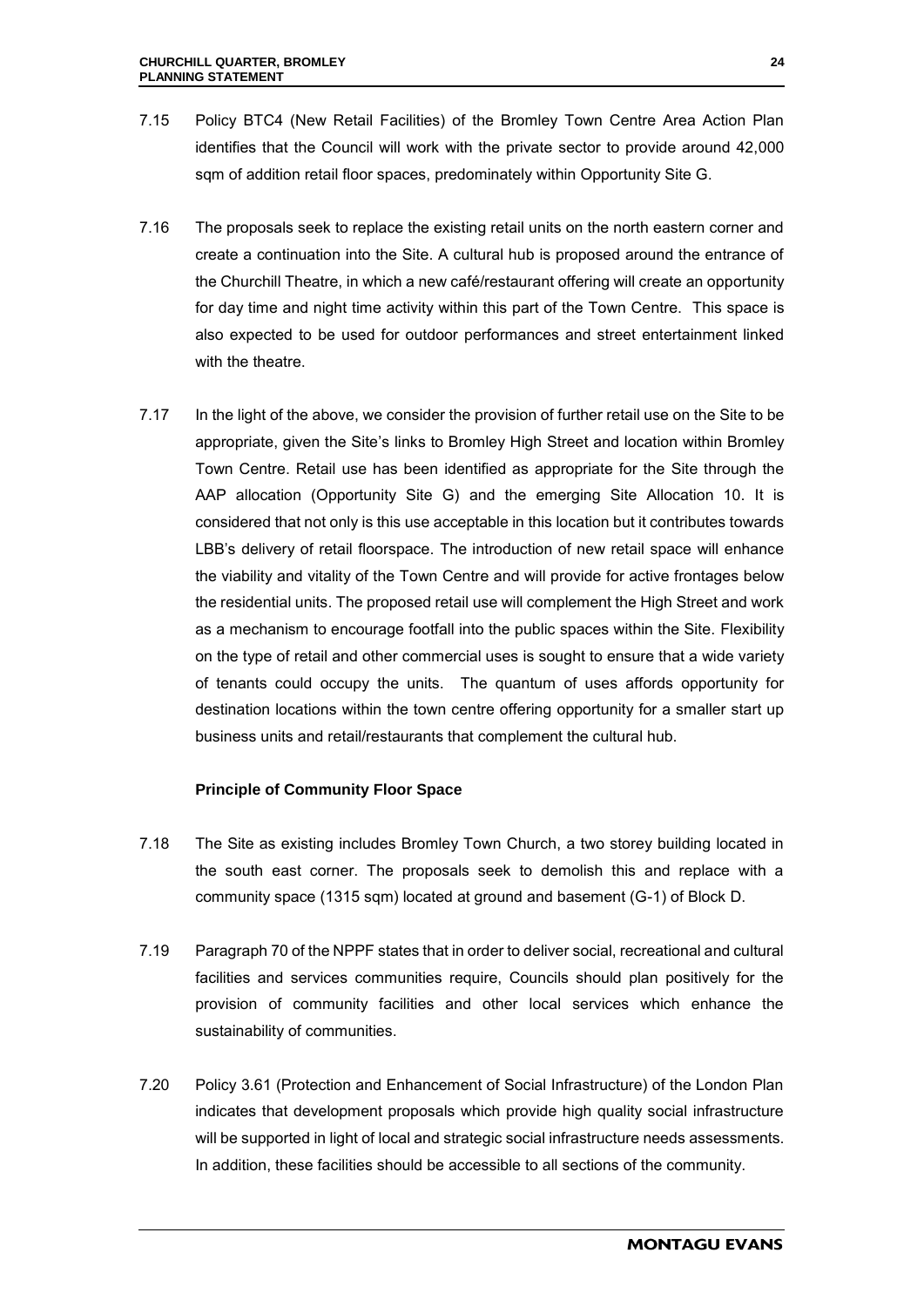- 7.21 Saved Policy C1 (Community Facilities) of the UDP indicates that proposals for development of uses which meet the identified health, education, social, faith or other needs of particular communities will normally be permitted provided that it is accessible by modes other than the car.
- 7.22 Emerging Policy 20 (Community Facilities) of the LBB Draft Local Plan outlines that developments which meet an identified need for community facilities will be encouraged to locate to maximise accessibility and normally be permitted provided that it is accessible to the members of the community it is intended to serve.
- 7.23 This proposals will result in an increased quantum of community floorspace from that existing (643 sqm). During the pre-application process the design of this building has been altered to not only increase its presence within the high street but also ensure a better entrance and spill out area is created. The proposed layout has been developed to serve the needs of the Church as well as the wider community uses that currently operate on site.
- 7.24 The proposed space will also provide space which could be used by youth groups, crèches and other community groups. Although this space has been designed to accommodate the needs of Bromley Town Church, the facilities do, however, lend themselves to accommodating other community uses. This will ensure the longevity and continued occupation of this space and ensure use of this space is optimised
- 7.25 Given the Site's excellent PTAL rating, the proposal for community uses is policy compliant as the proposed community facility will be located in a sustainable location within the Town Centre. In summary, the reprovision of community floorspace is compliant with policy at all levels.

# **Principle of Office / Maker Space**

- 7.26 The proposed development will deliver approximately 615 sqm of new Business floorspace (Use Class B1). These units will be located in the western part of the Site at the ground floor of Blocks A, B and C running parallel to the new promenade.
- 7.27 Saved Policy EMP1 (Office Development) of the UDP outlines that proposals for new office development will be expected to ensure that:
	- *i) The shopping function of the town centre are not impaired;*
	- *ii) Access to development by means other than the private car can be achieved, if necessary through the use of planning obligations; and*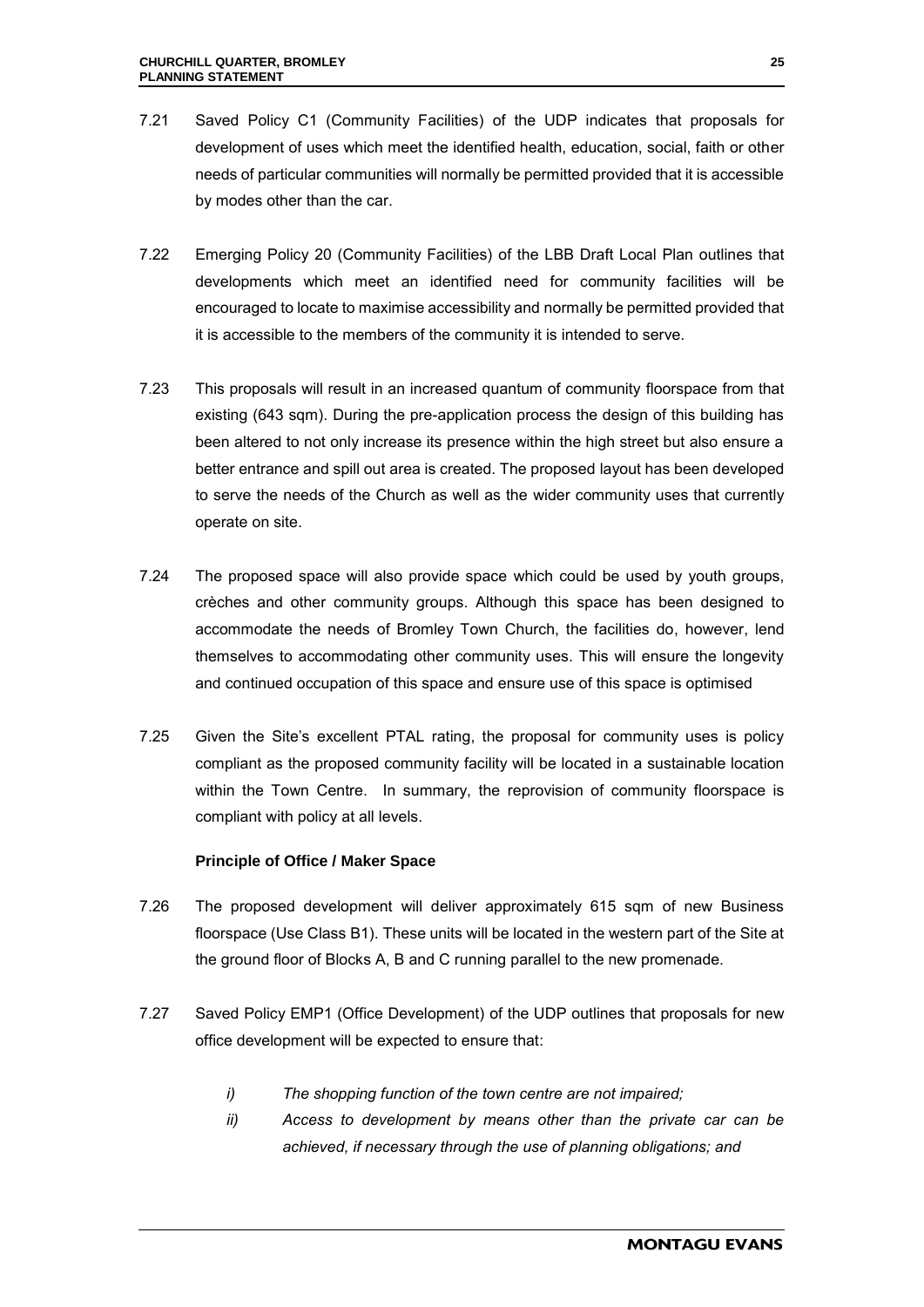- *iii) On small office schemes mixed use or flexible space for small business and start-ups can be achieved.*
- 7.28 Furthermore, saved Policy EMP7 (Business Support) of the UDP encourages proposals which encourage the supply of small business units. The policy further highlights that small business units should be located in town centres, local parades, Business Areas or land and premises used for employment purpose.
- 7.29 Emerging Policy 90 (Bromley Town Centre Opportunity Area) of the Draft LBB Local Plan outlines that the Council will identify opportunities to optimise development capacity for office uses within the Town Centre.
- 7.30 The proposed development will provide new small business floorspace to be occupied as office / light industrial units. It is intended that these units are occupied by small, new start-up and creative businesses, seeking a town centre location. The relatively small delivery of office floor space will ensure the viability and viability of the town centre is not compromised. In addition, given the Site's high PTAL rating the new office space will be located within an accessible location, ensuring that the development can be accessed by other means than a private car.
- 7.31 During pre-application discussions with LBB, concerns have been raised with the appearance of these units which may not achieve active frontages. Further details including a proposed design code for the frontages of the commercial units are contained in the Design and Access Statement and application drawings. This alongside a considered external lighting scheme will ensure that these units create active frontages to this part of the Site throughout the day and night even when the units are not open.
- 7.32 Concern has also been raised about the use of these units in the event market conditions result in them being vacant. Under such circumstances, the units have been designed to be capable of residential conversion should the council deem this to be appropriate. This can be controlled through the Section 106 agreement.

### **Principle of Residential**

7.33 The NPPF sets out the Government's objectives for development to deliver sustainable and mixed use communities in accessible locations. National Policy advises that a variety of housing should be provided in terms of tenure and price together with a mix of unit sizes.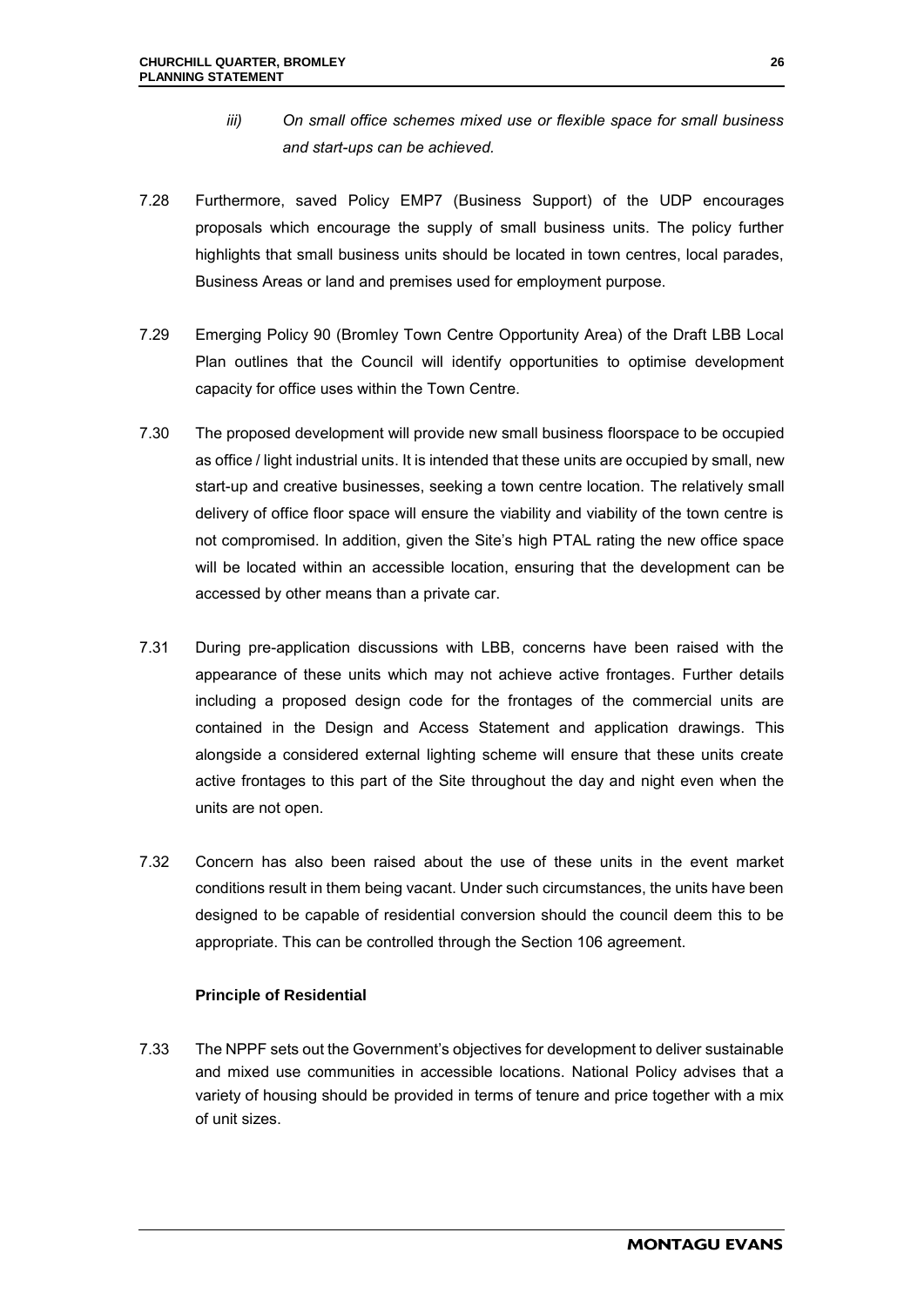- 7.34 Taking into account that there is residential use on site as existing, the principle of this use is already established. The redevelopment of the Site with the residential use at an increased capacity is consistent with national and regional policy guidance, with the NPPF stating "housing applications should be considered in the context of the presumption in favour of sustainable development". Paragraph 47 of the National Planning Policy Framework (NPPF) requires local authorities to "boost significantly the supply of housing".
- 7.35 Table 3.1 of the London Plan identifies an annual requirement of 641 new homes per annum in Bromley to 2021. This represents an increase of 68 homes per annum over the UDP target that the emerging Local Plan will need to evidence how this will be met over the plan period. Policy 3.3 (Increasing Housing Supply) states that there is 'a pressing need for more homes in London'. Part D of the policy states that boroughs should seek to achieve and exceed the relevant minimum borough annual average housing targets through the intensification of brownfield housing sites, town centre renewal and mixed-used redevelopment. It is important to note that the new draft London Plan proposes to increase this target to 1,424 units per annum to 2029. An increase in targets is also captured in the draft NPPF which proposed a standardised methodology for calculating local housing need.
- 7.36 Saved UDP Policy H1 (Housing Supply) of the UDP encourages provision of additional dwellings in the Borough, including through the re-use of vacant buildings and conversion of existing buildings and the redevelopment of unneeded employment land.
- 7.37 The Site forms part of Opportunity Site G, as designated in the Bromley Town Centre Area Action Plan (2010). The Site has been allocated for a comprehensive mixed use development with a provision for 1180 residential units.
- 7.38 Within the Emerging Draft LBB Local Plan, Draft Policy 90 (Bromley Town Centre Opportunity Area) indicates that Bromley Town Centre Opportunity Area will deliver a minimum of 2,500 new homes. The site lies within draft opportunity site 10, which allocates the land for a mixed use development including 1230 residential units.
- 7.39 Whilst it is acknowledged that the latest Annual Monitoring Report demonstrates a 5 year housing land supply in the borough, the Application proposes 410 residential units, making a significant contribution to the borough's annual and strategic housing target. With the grant of planning permission there can be certainty that the scheme will come forward thus mitigating any sites within the current 5 year supply that might not come forward for unforeseen circumstances or indeed future challenges that may arise as a result of the increased hosing pressures that the Council will be coming under in future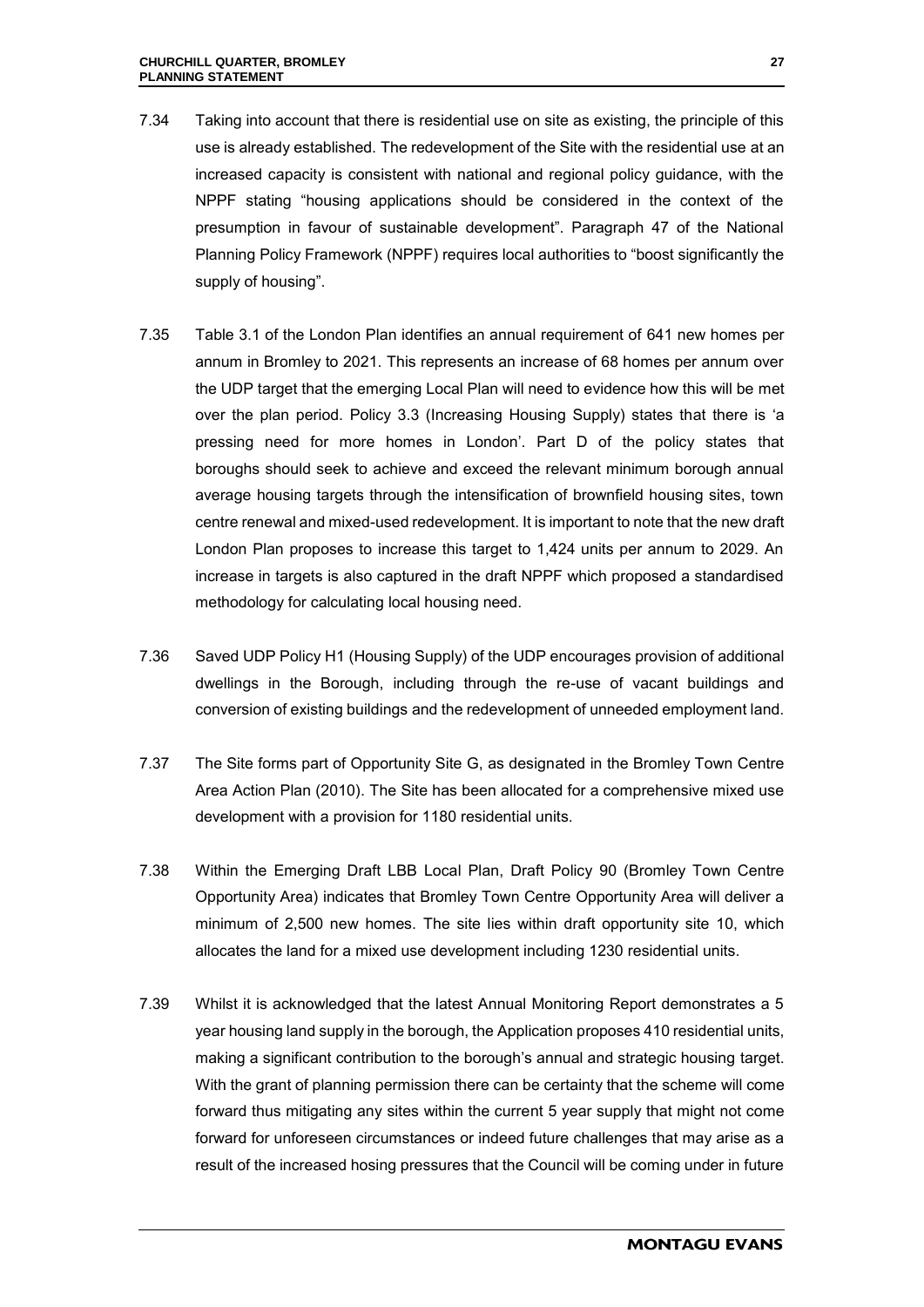years. That said, we do not need to rely on a 5 year supply argument given the Site's Metropolitan town centre location, also within an opportunity area and with a specific site allocation.

7.40 In the light of the above, we consider residential use at an increased capacity on the Site to be appropriate. As the site has been allocated for residential development, the redevelopment of the site to include residential uses is in line with the objectives of both the adopted and emerging local plans. In addition at a national level the introduction of additional residential units is in line with the objectives of the NPPF, which encourages the effective use of land, particularly previously developed land. It will also deliver housing within the opportunity area which is a strategic priority for the GLA in terms of where residential redevelopment is directed. The residential apartments will also sit within a mixed use scheme which aligns with LBB's objectives for this area.

#### *Residential Density*

- 7.41 The NPPF seeks to ensure that development proposals optimise the potential of sites to accommodate development as well as create and sustain an appropriate mix of uses.
- 7.42 London Plan Policy 3.4 (Optimising housing potential) states that development should optimise housing output for different types of location within the relevant density range, as outlined in Table 3.2 of the plan. As the Site has a PTAL rating of 6a/6b and sits within a central setting, appropriate densities range from 140-405 u/ha (units per hectare) or 650-1100 hr/ha (habitable rooms per hectare).
- 7.43 The London Plan Housing SPG (2016) provides further guidance on the density of new residential development in the context of London Plan Policy 3.4. It states that when coming to a view on the appropriate density for a development, that proper weight should be given to the range of relevant qualitative concerns. It also advises that density decisions on new schemes should take account of the differing housing needs of the households who will live in the completed scheme and that lower density developments lend themselves more, though not exclusively, to family housing.
- 7.44 Saved UDP Policy H7 (Housing Density and Design) of the UDP outlines a slightly higher density for the Site in terms of units through seeking delivery of 240-435 u/ha (units per hectare). The draft Local Plan submission (draft Policy 4, Housing Design) indicates that all new residential developments should have regard for the density matrix set out within the London Plan whilst respecting local character.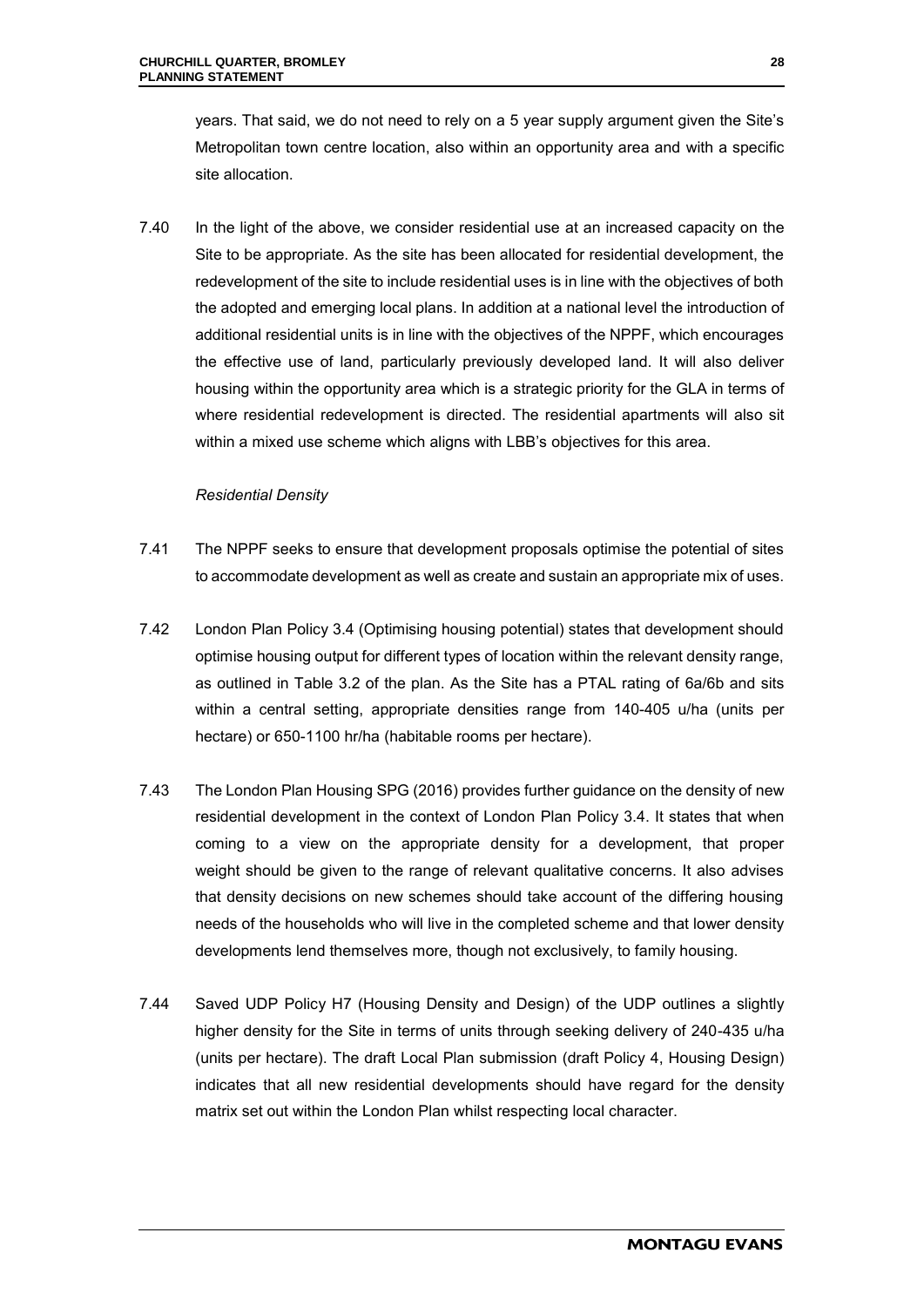- 7.45 The scheme proposes 410 residential units. Taking into account, the site area proportionate to residential (1.18 ha), the density is 347 units per hectare. This demonstrates a density compliant with regional and local policy. It is important to note that density is one measure of assessing a proposed scheme. Design quality is also a key factor and weight should be given to this and other significant planning benefit when assessing higher density development. The scheme has evolved through extensive pre-application discussions with key stakeholders. The architecture seeks to respect the surrounding character of Bromley town centre and has been received positively by the GLA and Design Council CABE.
- 7.46 It is also important to consider the density of the scheme in the context of the wider Site 10 allocation. As detailed above, a masterplan for Site 10 is currently being prepared by LBB. A plan from the draft masterplan is include in the Design and Access Statement. This identified 5 development zones within the allocation and identifies density ranges for each which amount to the number of units detailed in the emerging Local Plan (1230 units). The Site is shown as development zone 1 of which a density range of 350-385 u/ha is outlined. With that said, the proposals would align with the draft masterplan and would not impact on the capacity of other development zones within the allocation.
- 7.47 In summary, the development has been carefully designed to optimise the density of the development. The density is compliant with the above regional and local density matrix, having regard to the tests of local context, design and the Site's high PTAL level, the proposed density is considered to be acceptable and consistent with the future optimisation of the wider Bromley Town Centre.

#### *Housing Mix and Quality*

- 7.48 Paragraph 50 of the NPPF notes the importance of delivering a wide choice of high quality homes and creating sustainable, inclusive and mixed communities. Local planning authorities should plan for a mix of housing based on current and future demographic trends.
- 7.49 Policy 3.5 (Quality and Design of Housing Developments) of the London Plan states that housing developments should be of the highest quality internally, externally and in relation to their context and to the wider environment. Further guidance is set out in the Housing Supplementary Planning Guidance (2016) prepared by the GLA. Development proposals should also seek to accord with the Nationally Described Housing Standards.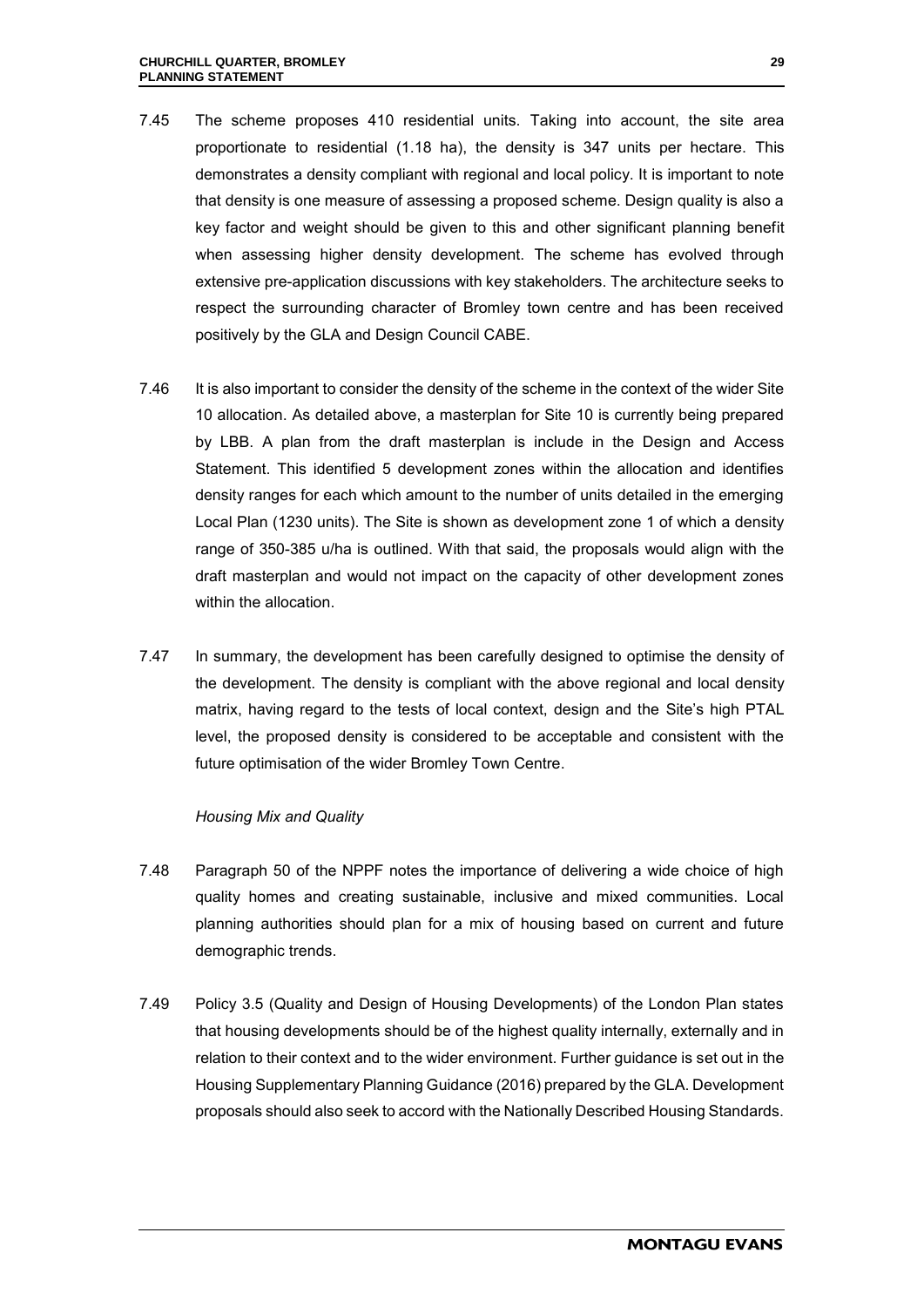- 7.50 London Plan Policy 3.8 (Housing Choice) requires new development to offer a range of housing sizes and types.
- 7.51 At the local level, saved policy H7 (Housing Density Design) of the UDP refers to housing design and states that development should be *"designed to a high quality and recognise as well as complement the qualities of the surrounding areas".*
- 7.52 The proposed unit mix comprises:
	- $\bullet$  166 x one bed (40.5%);
	- $\bullet$  207 x two-bed (50.5%); and
	- $\bullet$  37 x three-bed (9%).
- 7.53 All the proposed apartments are designed to meet the standards south out within the Mayor's Housing SPG and the Nationally Described Space Standards.
- 7.54 It is understood that in terms of housing need the greatest area of demand is currently two bedroom units. The proposed scheme demonstrates a mix weighted towards predominantly two bed units.
- 7.55 In conclusion, therefore, the scheme will be high quality exceeding all design standards and will deliver a mix of accommodation that addresses the borough's housing need whilst complementing the Site's town centre location.

# *Affordable Housing*

- 7.56 The London Plan seeks for developments to provide the maximum reasonable amount of affordable housing.
- 7.57 The Mayor's Affordable Housing and Viability SPG seeks to deliver 35% affordable housing across all developments. Where schemes are able to provide this, a viability assessment will not be required as part of the planning application.
- 7.58 Policy 3.11 of the London Plan (2016) suggests a split of 60/40 in favour of affordable/social rent, subject to viability.
- 7.59 Saved Policy H2 (Affordable Housing) of the UDP states that the Council will seek 35% provision on all housing sites capable of producing 11 dwellings or more or housing sites of 0.4ha or larger, with a 70% social or affordable rented housing and 30% intermediate provision, unless it can be demonstrated that a lower level should be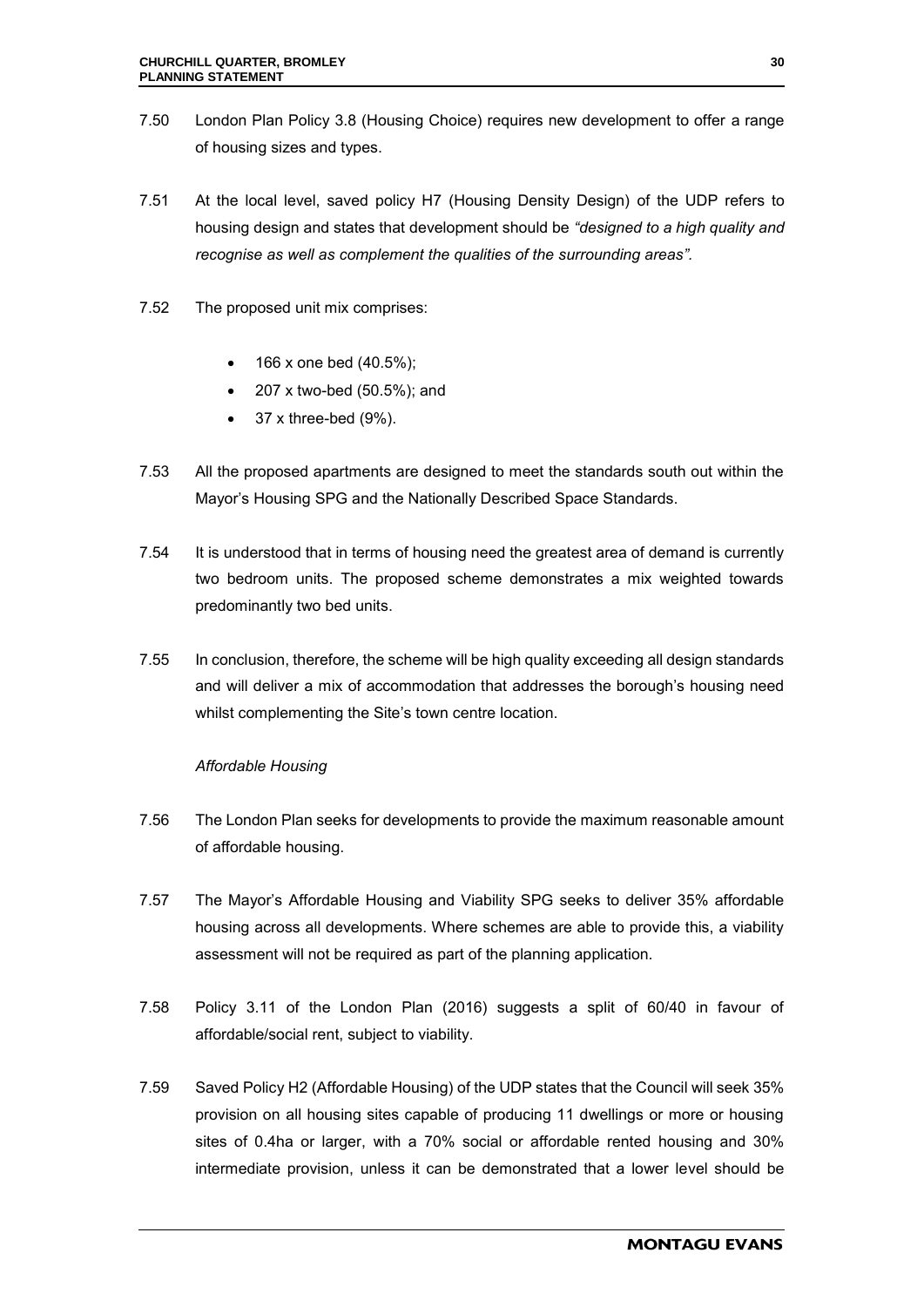sought or that a 70:30 split would not create mixed and balanced communities. This is further reinstated in the LB Bromley Affordable Housing SPD (June 2015 as amended).

- 7.60 Emerging Policy 2 (Provision of Affordable Housing) of the LLB Draft Local Plan outlines the need to provide a 35% affordable housing provision on all developments capable of providing 11 residential units or more or where the residential floorspace is more than 1000sqm, irrespective of the number of dwellings. The draft policy requires however this at a split of 60% social-rented/affordable rented housing and 40% intermediate provision, unless it can be demonstrated otherwise.
- 7.61 The development will include the provision of onsite affordable housing. This provision is subject to viability. Currently, the provision proposed is 35% affordable housing with a tenure split of 44:56 towards affordable rent. A Viability Assessment prepared by Montagu Evans LLP has been submitted with the application and outlines the justification for the proposed provision. In so far as the tenure split is not policy compliant.

#### *Wheelchair Accessible*

- 7.62 London Plan Policy 3.8 (Housing Choice) and Standard 11 of the Mayor's Housing SPG requires 90% of residential units to Part M4 (2) of the Building Regulations with the remaining 10% are designed to meet Part M4 (3) wheelchair user standards. The proposals are in accordance with these standards.
- 7.63 The scheme will provide 41 wheelchair apartments which have been designed to be compliant with Part M4 (3) wheelchair accessible units and South East London Housing Partnership Wheelchair Housing Design Guide (2012). Each core has two lifts. Further details are outlined within the Design and Access Statement prepared by Stitch Architects.

#### **Design**

- 7.64 High quality and inclusive design is encouraged at all policy levels. The NPPF notes that good design is a key aspect of sustainable development, and should contribute positively to making places better for people. Part 7 of the NPPF outlines the requirement for good design and sets out that development should:
	- *"Function well and add to the overall quality of the area, not just for the short term but over the lifetime of the development;*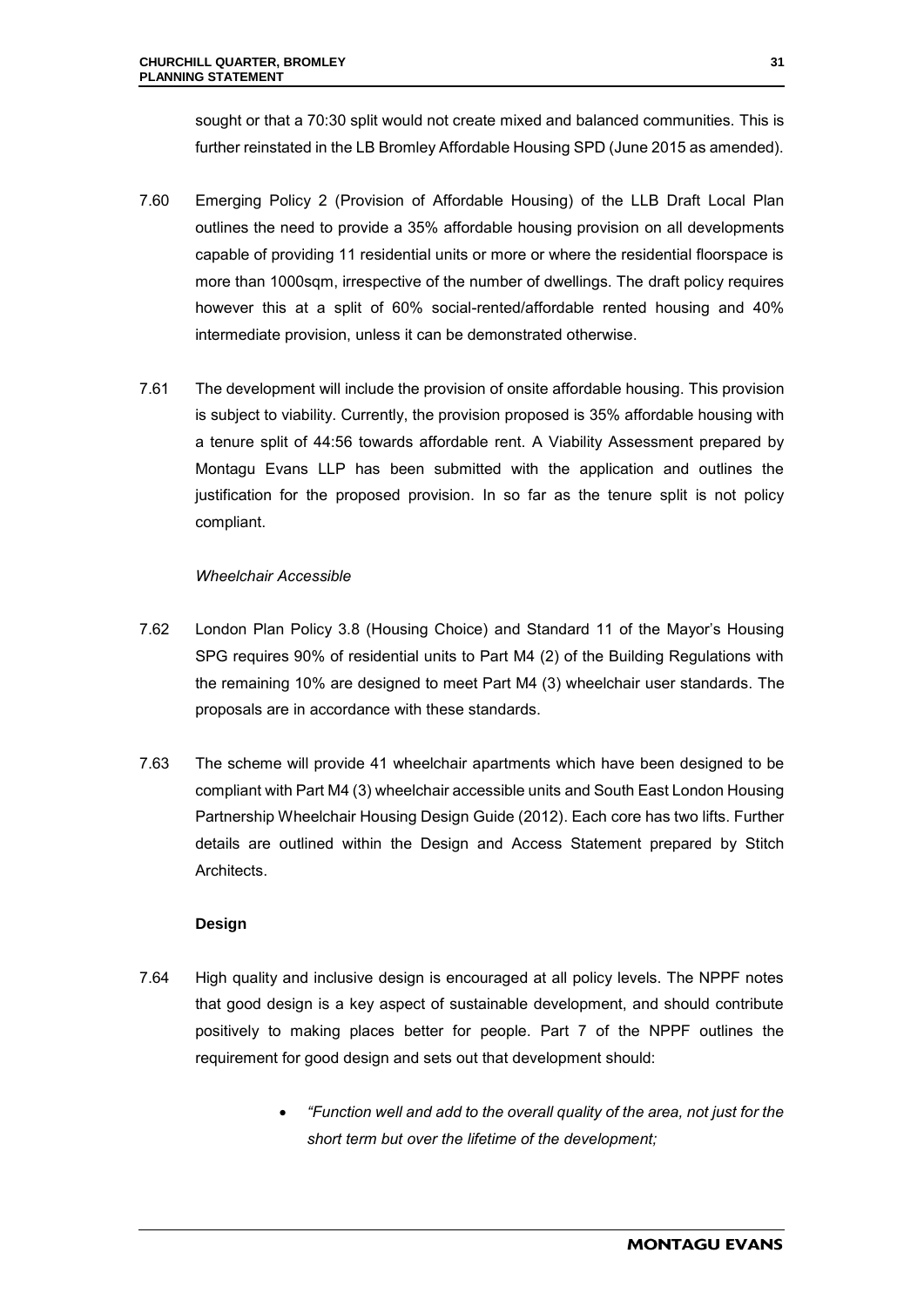- *Establish a strong sense of place, using streetscapes and buildings to create attractive and comfortable places to live, work and visit;*
- *Optimise the potential of the site to accommodate development, create and sustain an appropriate mix of uses (including incorporation of green and other public space as part of developments) and support local facilities and transport networks;*
- *Respond to local character and history, and reflect the identity of local surroundings and materials, while not preventing or discouraging appropriate innovation;*
- *Create safe and accessible environments where crime and disorder, and the fear of crime, do not undermine quality of life or community cohesion; and*
- *Are visually attractive as a result of good architecture and appropriate landscaping."*
- 7.65 Chapter 7 of the London Plan sets out the Mayor's policies on a number of issues relating to London's places and spaces. Policy 7.2 (An Inclusive Environment) requires all new development in London to achieve the highest standards of accessible and inclusive design, while Policy 7.4 (Local Character) states that *"development should have regard to the form, function, and structure of an area, place or street and the scale, mass and orientation of surrounding buildings".* Part D of Policy 7.6 (Architecture) states that buildings and structures should *"not cause unacceptable harm to the amenity of surrounding land and buildings".*
- 7.66 At a local level, Saved Policy H7 (Housing Density and Design) of the UDP states that all new housing development will be expected to be designed to a high quality and recognised as well as compliment the qualities of the surrounding area.
- 7.67 In addition, Emerging Policy 4 (Housing Design) of the draft LBB Local Plan outlines that all new housing developments will need to achieve a high standard of design and layout whilst enhancing the quality of local places. New housing schemes will also need to respect local character, spatial standards, physical context and density.
- 7.68 The proposals vary in height across the Site up to 15 storeys which is considered tall. London Plan Policy 7.7 deals with location and design of tall and large buildings and stipulates that such development should:
	- a. generally be limited to sites in the Central Activity Zone, opportunity areas, areas of intensification or town centres that have good access to public transport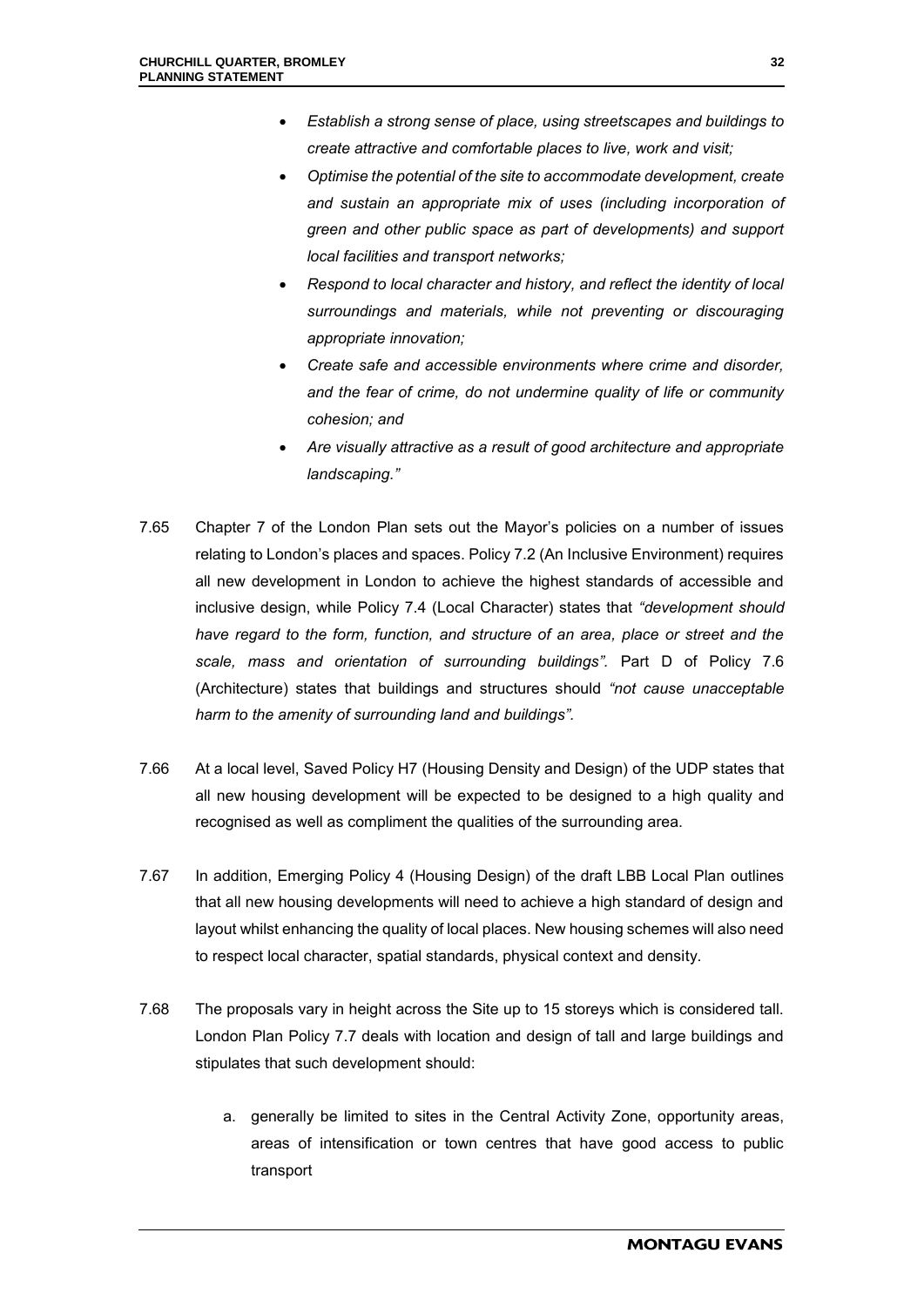- b. only be considered in areas whose character would not be affected adversely by the scale, mass or bulk of a tall or large building
- c. relate well to the form, proportion, composition, scale and character of surrounding buildings, urban grain and public realm (including landscape features), particularly at street level;
- d. individually or as a group, improve the legibility of an area, by emphasising a point of civic or visual significance where appropriate, and enhance the skyline and image of London
- e. incorporate the highest standards of architecture and materials, including sustainable design and construction practices
- f. have ground floor activities that provide a positive relationship to the surrounding streets
- g. contribute to improving the permeability of the site and wider area, where possible
- h. incorporate publicly accessible areas on the upper floors, where appropriate
- i. make a significant contribution to local regeneration.
- 7.69 Emerging Policy 47 (Tall buildings) of the draft LBB Local Plan indicates that proposals for tall and large buildings will be required to make a positive contribution to the townscape ensuring that their massing, scale and layout enhances the character of the surrounding area. Tall buildings will need to be of the highest architectural design quality and materials must be appropriate to the local location. An Assessment of the proposed scheme in the context of the wider townscape is provided in the Heritage, Townscape and Visual Impact Assessment, prepared by Montagu Evans LLP.
- 7.70 The Scheme has evolved through extensive pre-application discussions with officers at LBB, the GLA and Design Council CABE. The surrounding context has been fully considered. A red based brick will be used within the materials palate, which directly reflects the local heritage and character of Bromley Town Centre. In addition, the Scheme's design responds to the surrounding character including heights and massing. The layout of the scheme respects the existing boundary of Library Gardens and ensures features such as the existing cedar tree are retained. The elevations facing the high street have been articulated to soften the impact of mass behind. The promenade is a key feature in the centre of the scheme which links the development to Library and Church House Gardens, providing additional public space for residents and visitors to enjoy. The proposed scheme demonstrates a high quality inclusive design in accordance with the above planning policy.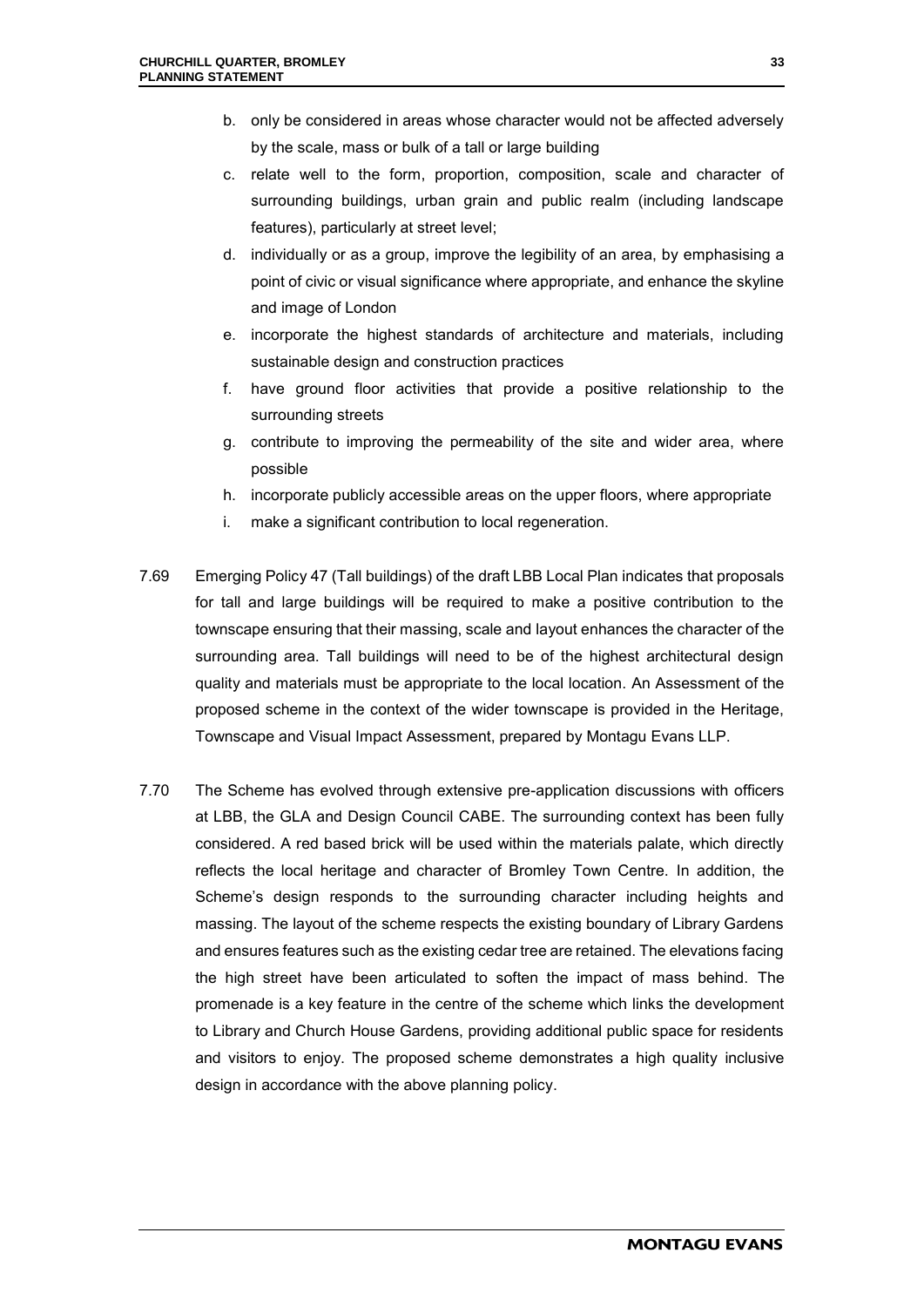- 7.71 A Design and Access Statement produced by Stitch forms part of this application. This provides further details on the design evolution and architectural approach of the proposals.
- 7.72 Further to the Design and Access Statement, a Heritage, Townscape and Visual Assessment prepared by Montagu Evans forms part of this submission to demonstrate how the design of the buildings respond to the local townscape.

# **Heritage, Conservation and Townscape**

- 7.73 As part of the Site lies within the Bromley Town Centre Conservation Area, it is important to consider the impact of the proposed development on the setting of the Conservation Area.
- 7.74 Paragraph 135 of the NPPF outlines the effect of development proposals on the significance of a non-designated heritage asset and should be taken into account in determining an application.
- 7.75 Policy 7.8 (Heritage Assets and archaeology) of the London Plan highlights development should identify, value, conserve, restore, re-use and incorporate heritage assets, where appropriate. Part D notes development affecting heritage assets should be sympathetic to their form, scale, materials and architectural detail.
- 7.76 Emerging Policy 14 (Conservation Areas) of the LBB Draft Local Plan outlines that development within a conservation area will need to preserve and enhance the character of the conservation area by respecting or complementing the layout, scale, form and materials of existing buildings and spaces. In addition, developments should respect the conservation area through incorporating the existing landscape within design and through the use of high quality materials.
- 7.77 Through the pre-application process, the proposals were amended to enhance the conservation area and to ensure the proposal was in keeping with the surrounding current and future townscape. The building heights were altered slightly within Block E to soften the impact of the development facing the High Street. In addition, the mass of Block C has been reduced and this building now sits further away from Ethelbert Road. As a result of this, Block A and B increased in height.
- 7.78 A detailed assessment of the impact of the proposal on the conservation area and the surrounding townscape, prepared by Montagu Evans, forms part of this application. This outlines that the proposed scheme will have a relatively limited visual impact but would preserve the special interest of all heritage assets outside the Site boundary.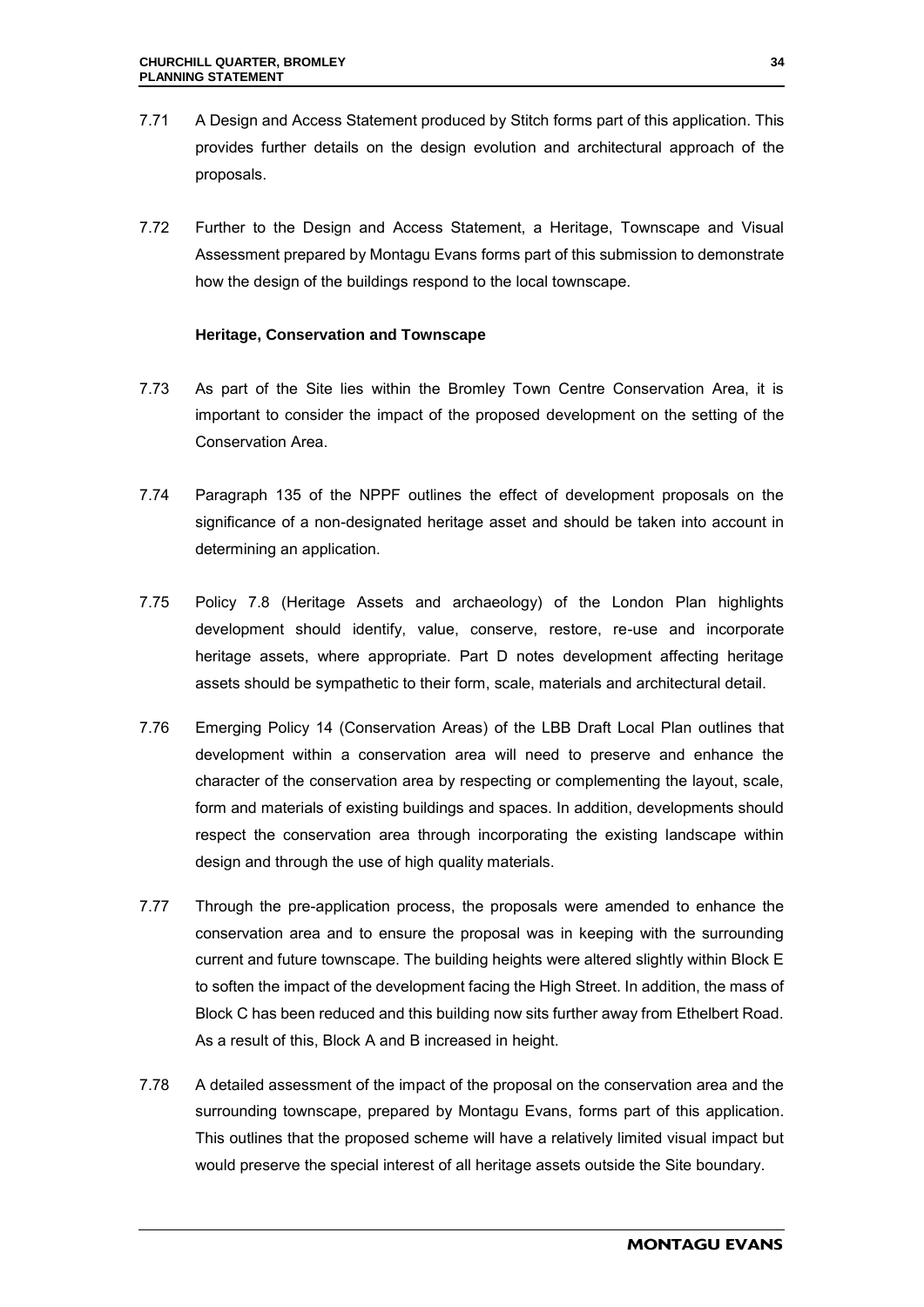- 7.79 The heritage assessment identifies that the proposals would cause less than substantial harm to the Conservation Area, limited to the Conservation Area at the southern part of the High Street. It acknowledges that the scheme will create a contrast between its tall elements and the lower scale High Street frontage. However, it is determined that the two are integrated visually through careful, detailed design and in particular through detailing and materials. It is considered that this harm is partly mitigated through the delivery of heritage benefits to the appearance, function and longterm conservation of sub-areas in the Conservation Area. This harm will need to be balanced against the benefits of the proposals. The planning benefits of the scheme are summarised in **Section 9.0** of this Statement.
- 7.80 The visual assessment considers the impact of the proposals upon visual receptors and is informed by 19 accurate visual representations from view locations agreed with LBB. These also have regard to significant viewpoints identified in the AAP.
- 7.81 The views have informed design development and the overall height has been reduced from the successful bid scheme maximum of 16 storeys. Design development has also sought to relocate the tallest element of the proposed scheme away from Churchill Theatre. The consequent visual impact appears subservient and complementary to the Theatre in views from the north.
- 7.82 In views from the west, the proposed scheme will be seen across the Ravensbourne Valley. The impact to visual amenity will be experienced over a relatively limited duration, where wider views are afforded along street axis. There is an inevitable visual impact on the lower density street scene from this side. The impact has been partly mitigated through careful design. The Site orientation means that the elevation in this location will be illuminated by sunlight, enabling greater appreciation of the form and materials.
- 7.83 The increased scale of development will be marked, although transformational change is envisaged by the designation of the Opportunity Area, Metropolitan Centre and Site 10 Allocation.
- 7.84 The Assessment concludes that the proposed scheme is considered to cause a degree of harm to the character and appearance of the Conservation Area. When giving weight to that harm, the town centre context for the Conservation Area, and the inevitability of some change must be considered. The proposals will provide a demonstrable improvement to the appearance, character and function of the townscape whilst meeting the AAP vision for the Site.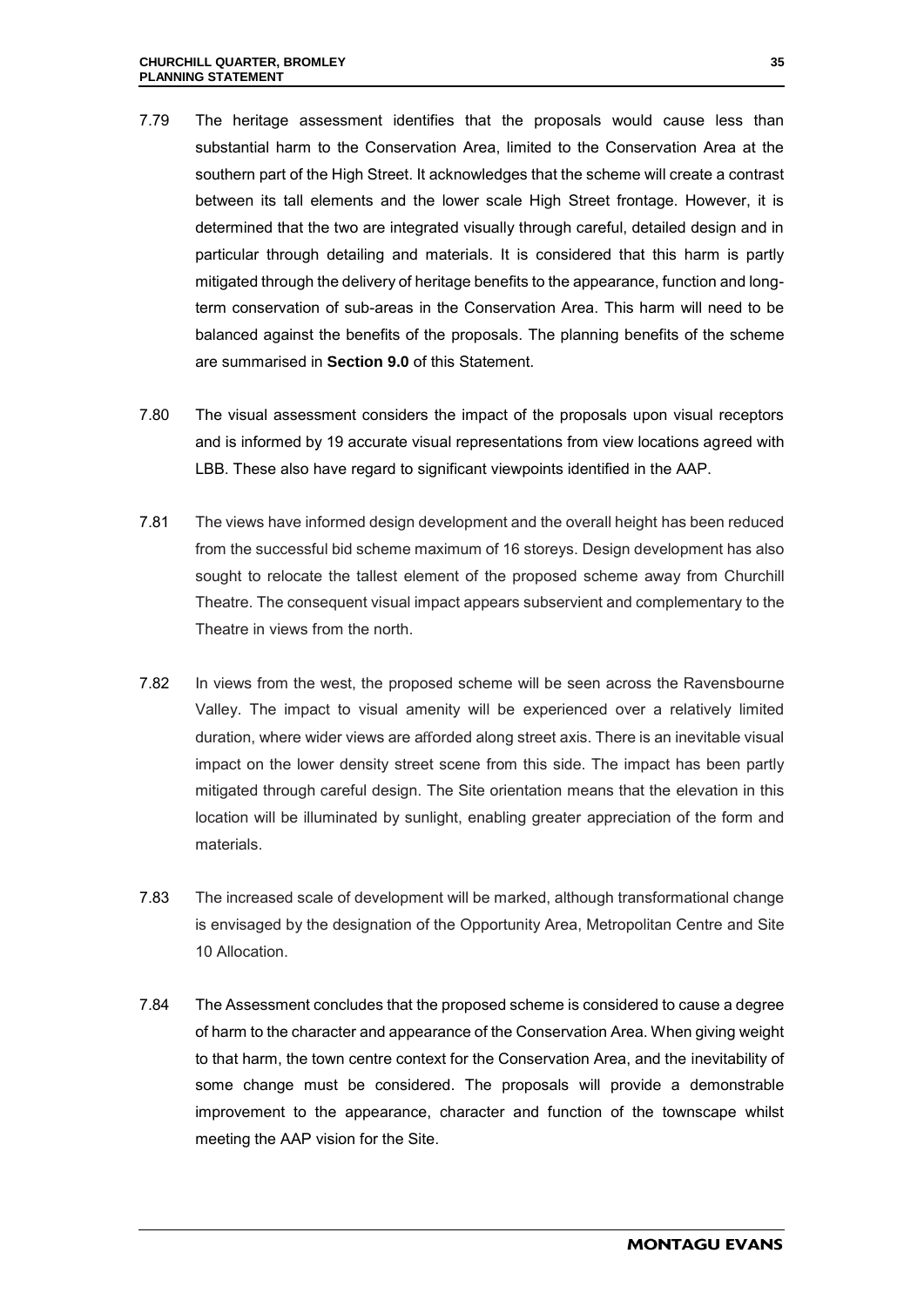#### **Development Urban Open Space**

- 7.85 A small part of the Site falls within an area of designated open space (Church House Gardens / Library Gardens). This forms 4% of the wider urban open space allocation. Such areas have been designated for their local significance and because they make a significant contribution to the residential environment and provide important breaks within the built up area.
- 7.86 Saved Policy G8 (Open Space) of the UDP sets out the circumstances under which development will be permitted on Urban Open Space, these are:
	- i) the development is related to the existing use (in this context, neither residential nor indoor sports development will normally be regarded as being related to the existing use; or
	- ii) the development is small scale and supports the outdoor recreational uses or children's play facilities on the site; or
	- iii) any replacement buildings do not exceed the site coverage of the existing development on the site.
- 7.87 In addition, the policy states that where built development is involved the Council will weigh any benefits being offered to the community, such as new recreational or employment opportunities, against the proposed loss of open space.
- 7.88 Emerging Policy 55 (Urban Open Space) of the draft LBB Local Plan further reiterates the above criteria.
- 7.89 The proposals seek to develop on areas which are part of the existing Urban Open Space. However, these areas are predominantly existing structures such as the toilet block and areas of hardstanding alongside soft landscaping within Library Gardens. It is then proposed that areas which are currently existing buildings outside of the designation will be included. The existing urban open space designation and the amended boundary is presented on Drawing PL-024. This shows that 342 sqm will be taken from the designation but through the amended boundary, there will be a net gain of 341.5 sqm. The proposals have been designed to ensure that the existing boundary of Library Gardens is maintained so that no built form is located here. In consideration of the public benefits (as outlined within **Section 9.0**) of the scheme including improvements to Library Gardens, the proposals are deemed to be acceptable in terms of Policy G8.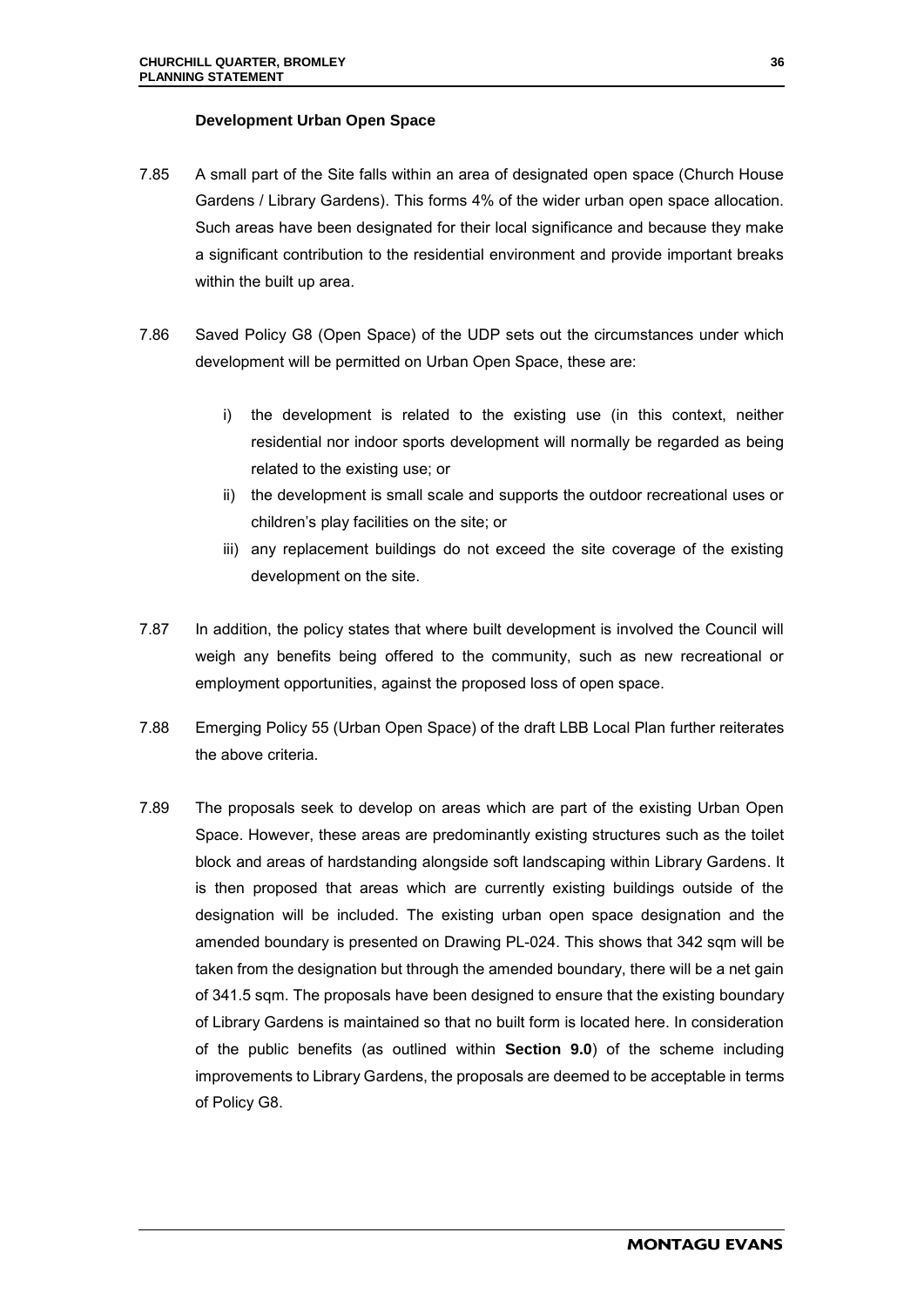#### **Residential Amenity and Play Space**

- 7.90 London Plan Policy 7.6 (Architecture) states that buildings and structures should not "cause unacceptable harm to the amenity of surrounding land and buildings, particularly residential buildings, in relation to privacy, overshadowing, wind and microclimate".
- 7.91 Policy BE1 (Design of New Development) stipulates that all development proposals are expected to be of a high standard of design and layout. To achieve this, buildings are expected to respect the amenity of occupiers of neighbouring buildings and those of future occupants and ensure their environments are not harmed by noise and disturbance or by inadequate daylight, sunlight or privacy or by overshadowing.

#### *Daylight & Sunlight*

- 7.92 A Daylight and Sunlight Assessment, prepared by GL Hearn forms part of the Application. This details that there are a comparatively small number of neighbouring properties that have the potential to be affected by the development which is rare for town centre locations such as this. The nearest residential properties which could be affected are located to the south at Ethelbert Road.
- 7.93 The analysis of the impact on surrounding residential properties shows that the Development would result in some loss of daylight. The retained levels would be align with daylight levels frequently experienced in town centre locations such as this. A review of a recent planning permission at Ringer's Road shows that the reductions and retained levels are very similar. In light of the above and the benefits from the scheme, GL Hearn conclude that the effect on the daylight and sunlight amenity to the neighbouring properties would be acceptable.
- 7.94 The Report includes an assessment of overshadowing which demonstrates that the proposals would have a limited effect on Church House Gardens.
- 7.95 The daylight and sunlight levels of the proposed scheme have also been assessed. This shows that levels of daylight amenity received to the habitable rooms within the scheme would be reflective, or even exceed, that of many recent developments in a town centre location such as this and are in line with the expectations of occupants of such an area. The majority of rooms meet or exceed the BRE criteria and where transgressions occur, the scheme has been carefully designed to afford desirable living accommodation to meet modern day expectations.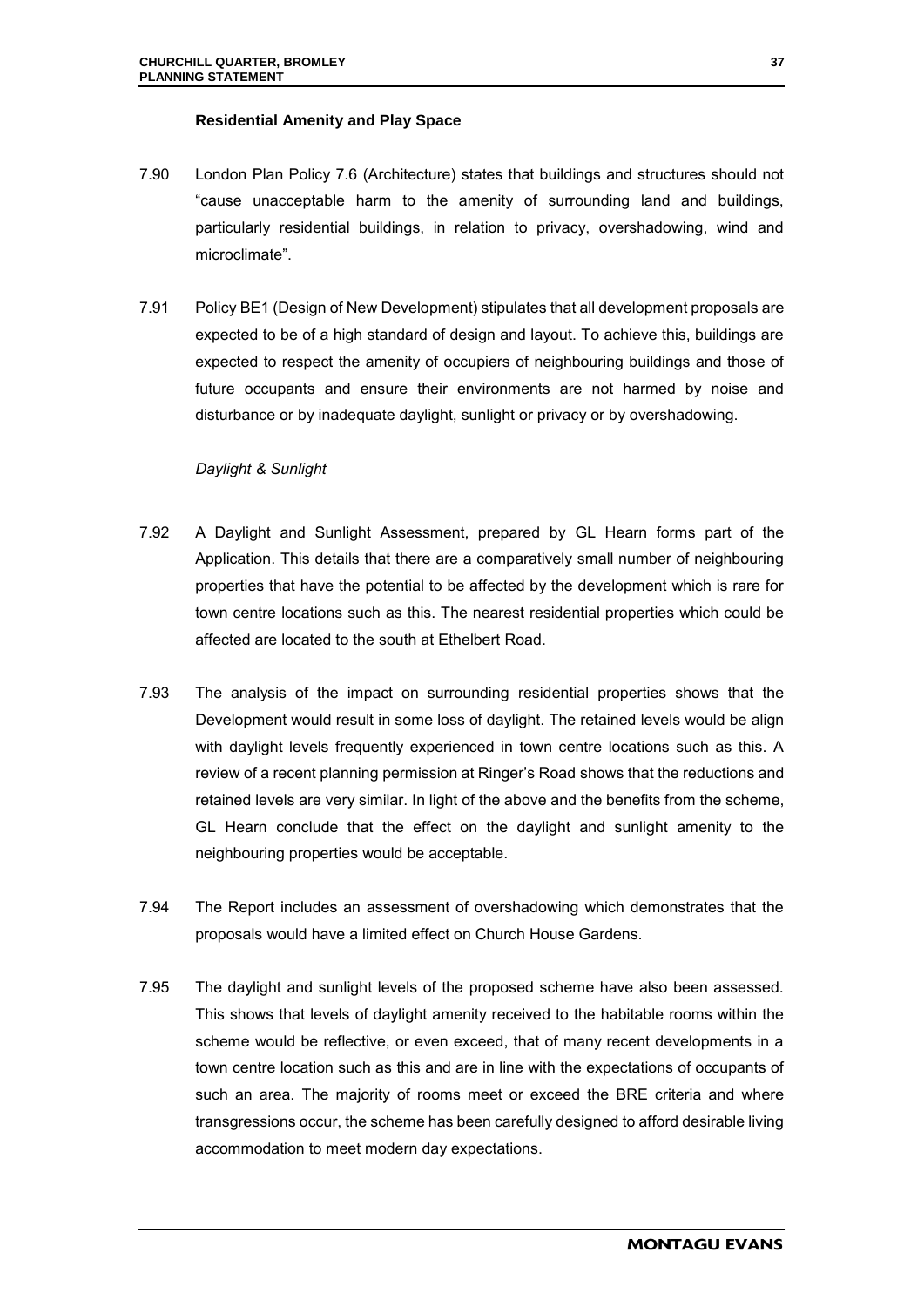7.96 Therefore, on balance the analysis concludes that the proposed scheme is acceptable in terms of daylight and sunlight.

## *Amenity and Play space*

- 7.97 The Mayor's Housing SPG sets out a requirement for a minimum of 5 sq m of private outdoor space that should be provided for 1-2 dwellings and an additional 1 sq m for each additional occupant (Standard 4.10.1). All units have private balconies or terraces in accordance with these requirements.
- 7.98 Policy 3.6 (Children and Young People's play and informal recreational facilities) of the London Plan states that housing development should make provision for play and informal recreation space based upon the expected child population to be generated by the scheme.
- 7.99 Emerging Policy 4 (Housing Design) of the LBB Draft Local Plan indicates that the Council will expect a provision for appropriate play space in accordance with the Mayor's Play and Informational Recreation SPG within all new housing developments.
- 7.100 Within the communal and public space areas, 953 sqm of play area is proposed to be utilised by residents and visitors. This exceeds the 876 sqm requirement in line with the Mayor's SPG. It is then proposed that all residential units will have a private balcony.
- 7.101 Further details of the play space provision will be outlined within the Landscaping Strategy prepared by LUC, which forms part of this Application.

# **Noise**

- 7.102 An Acoustic Design Statement has been prepared by RPS to form part of this Application. This assesses the potential impact this development may have on the surrounding local area and also how the existing noise environment can be mitigated appropriately for the scheme.
- 7.103 London Plan Policy 7.15 (Reducing noise and enhancing soundscapes) states development proposals should seek to reduce noise by:
	- *a. "Minimising the existing and potential adverse impacts of noise on, from, within, or in the vicinity of, development proposals;*
	- *b. Separating new noise sensitive development from major noise sources wherever practicable through the use of distance, screening, or internal layout in preference to sole reliance on sound insulation; and*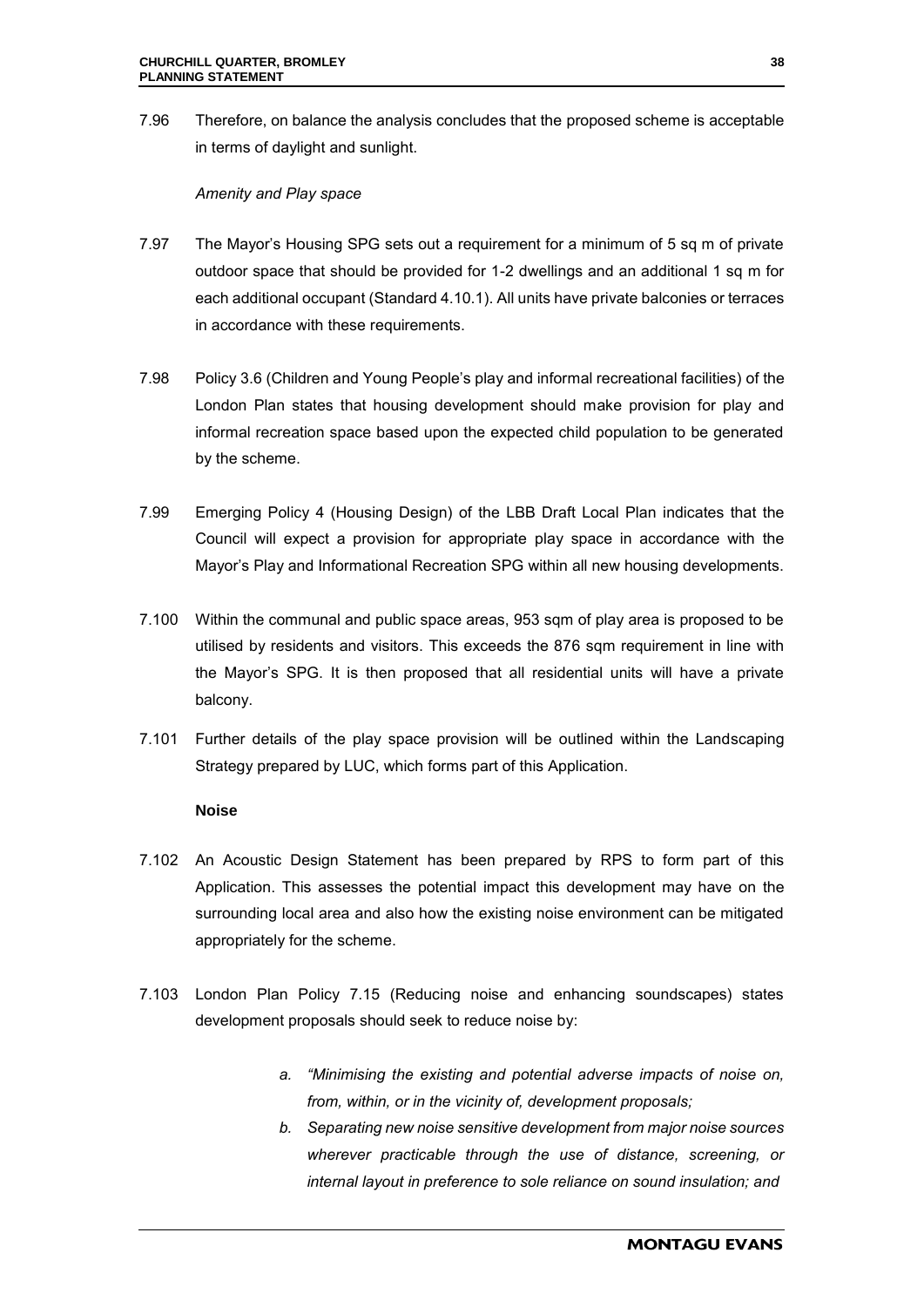- *c. Promoting new technologies and improved practices to reduce noise at source."*
- 7.104 Saved Policy ER 8 (Noise Pollution) of the UDP outlines that the Council will resist development likely to lead to unacceptable levels of noise pollution. Where noisesensitive development is proposed close to existing sources of noise the Council will usually require submission of a detailed impact survey.
- 7.105 Emerging Policy 37 (General Design of Development) of the LBB Draft Local Plan states that all development proposals must respect the amenity of the occupiers of neighbouring buildings and those of future occupants through providing health environments and ensuring they are not harmed by noise or disturbance.
- 7.106 In addition, Emerging Policy 119 (Noise Pollution) of the LBB Draft Local Plan indicates that to minimise adverse impacts on noise sensitive receptions, proposed developments likely to generate noise and vibration will require a full noise/vibration assessment to identify these issue and mitigate appropriately. Applicants will be required to ensure any new noise source is 10dB below the existing typical background LA90 noise level when measured at any sensitive receptor.
- 7.107 The Site is located within an area which hosts a mixed of uses, particularly to the west, along the high street. The introduction of a sensitive use such as residential needs to be assessed in the context of these noise generating uses, however residential uses are already established within the area due to the existing units. As well protecting the new residents amenity from background noise at Bromley High Street, impact from the ground floor uses to the residential above has been highlighted by LBB in preapplication discussions. In particular, impact from the community use and the residential above needs to be considered.
- 7.108 The Acoustic Design Statement includes the results of existing noise surveys which identify the dominant sound affecting the Site to be road traffic and pedestrian activity from the High Street. However, it is determined that this will not have a significant impact on the new residential units. The eastern block provides screening for the western block and specification in terms of external wall construction and glazing and ventilation systems are detailed to ensure appropriate internal noise levels within the apartments.
- 7.109 With regards to sound insulation between the community use and residential uses above, minimum floor and ceiling construction details are recommended to ensure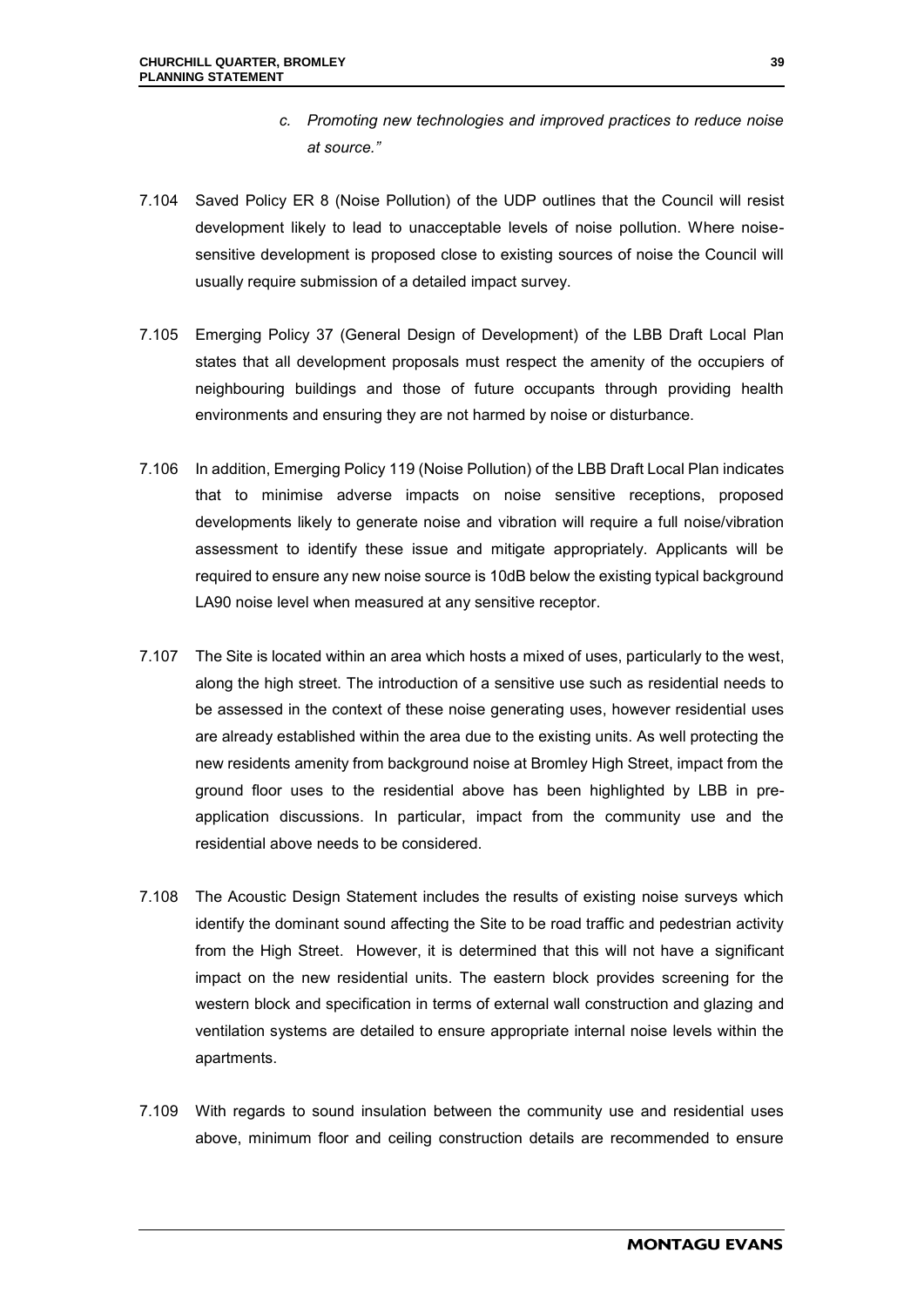appropriate internal noise levels can be achieved whilst activities in the ground floor take place.

7.110 In summary, the Statement concludes that the development has been designed to minimise the existing and potential adverse impact of noise on the surrounding area and the development itself in line with planning policy. With that said, there are no reasons, with regards to noise, why planning permission should not be granted for the proposed scheme.

#### **Air Quality**

- 7.111 An Air Quality Assessment and Air Quality Neutral Assessment has been prepared by RPS and accompanies this application.
- 7.112 Policy 7.14 (Improving Air Quality) of the 2016 London Plan states that development proposals should promote sustainable design and construction and be at least 'air quality neutral', ensuring that where provisions are made to reduce emissions from a development, they are usually made on-site.
- 7.113 Saved Policy ER5 (Air Quality) of the UDP outlines that the Council when considering proposals for development with a potential significant direct or indirect impact on air quality, will require submission of an assessment of this impact. The Council will resist development that is likely to cause air quality objectives to be breached.
- 7.114 Emerging Policy 120 (Air Quality) of the LBB Draft Local Plan indicates that developments which are likely to have an impact on air quality or which are located in an area which will expose future occupiers to pollutant concentrations above air quality objective levels will be required to submit an Air Quality Assessment. Developments should aim to meet 'air quality neutral' benchmark in the GLA Air Quality Neutral report.
- 7.115 The Air Quality Assessment considers the air quality impacts from the construction phase and once the development is complete. For the construction phase, mitigation measures are recommendation to ensure that the risk adverse dust effects are reduced to a minimum. Post development, emissions from the proposed gas-fired boilers and Combined Heat and Power (CHP) plant are identified as the most important consideration. Pollutant concentrations are predicted to be within standards and therefore air quality is acceptable at the Site. The operational impact of the proposed scheme on existing receptors in predicted to be negligible. The assessment concludes that there are no constraints in the context of air quality and the development can be considered to be air quality neutral.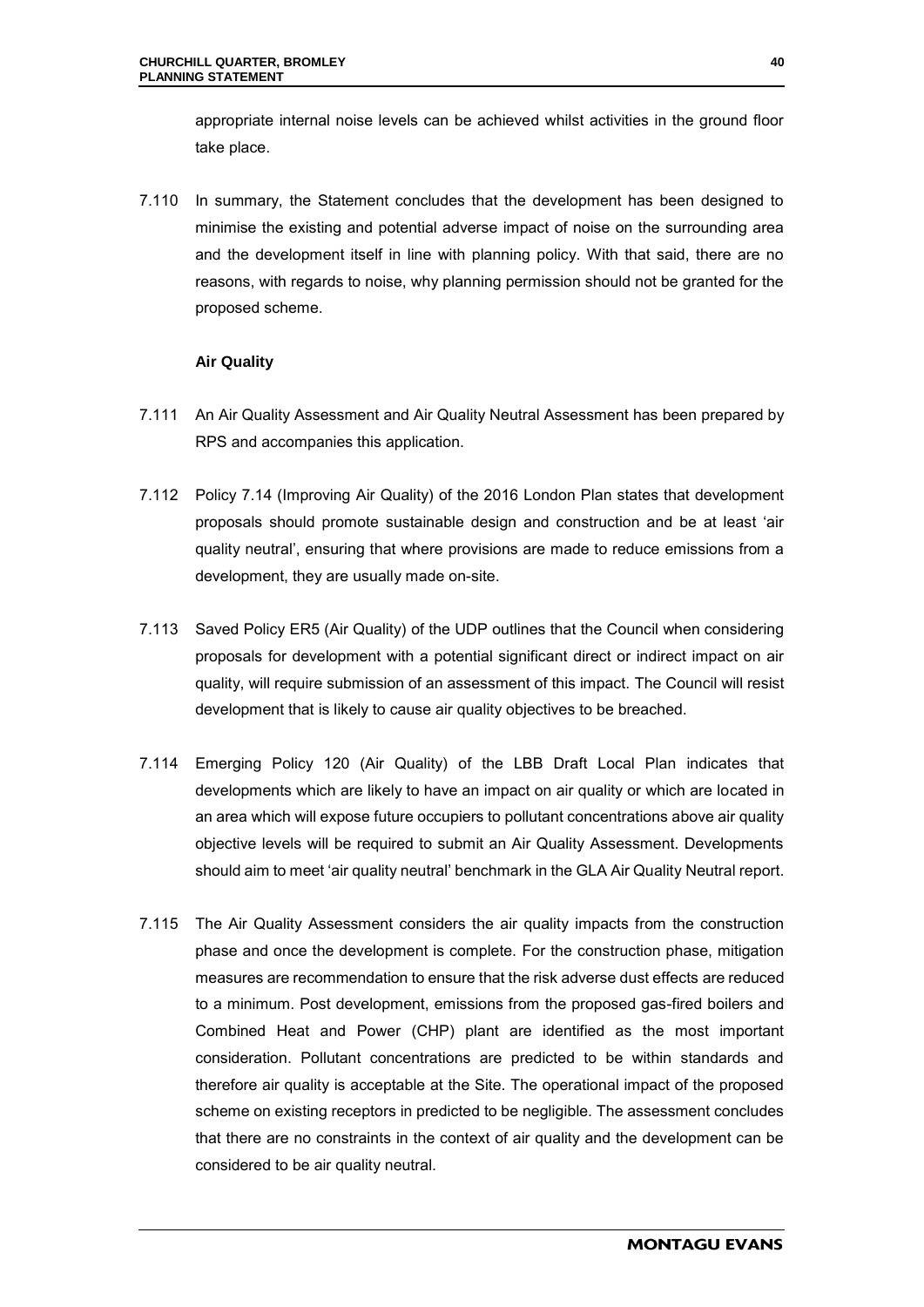#### **Wind**

- 7.116 A Wind and Microclimate Study has been prepared by Ramboll to ensure the wind and microclimate levels are sufficient within the new development.
- 7.117 The Wind and Microclimate Study identifies that the proposed scheme will be windiest along the northern perimeter of the Site between Block G and the Churchill Theatre then along the southern perimeter at Ethelbert Road. The proposed landscape strategy in the northern perimeter including planters and screens, means that this area will be suitable for outdoor seating. The proposed buildings will provide shelter from the winds in the promenade and at Churchill Way. It is concluded that the proposals will have no significant adverse effect on the wind climate of the surrounding area.

#### **Transport**

- 7.118 A Transport Statement prepared by Mayor Brown is submitted as part of this application in order to assess the impact upon highways, sustainable transport modes and address issues of access, in line with Paragraph 32 of the NPPF.
- 7.119 Chapter 6 of the London Plan provides the regional guidance for transport. Policy 6.1 (Strategic Approach) seeks to encourage the "closer integration of transport and development", while supporting "*development that generates high levels of trips at locations with high public transport accessibility and/or capacity".*
- 7.120 London Plan Policy 6.3 (Assessing effects of development on transport capacity) states development proposals should ensure that impacts on transport capacity and the transport network are fully assessed. This Policy outlines development should not adversely affect safety on the transport network.
- 7.121 Saved Policy T1 (Transport Demand) of the UDP illustrates a matrix for assessing the acceptability of development proposals in transport terms. Given the high PTAL level of the Site, the proposed uses on this Site are all deemed appropriate.
- 7.122 The emerging Local Plan seeks to "reduce road congestion at peak times through better management of the network and encouraging patterns of development that reduce the need to travel", and "locate major developments where they can maximise the use of public transport".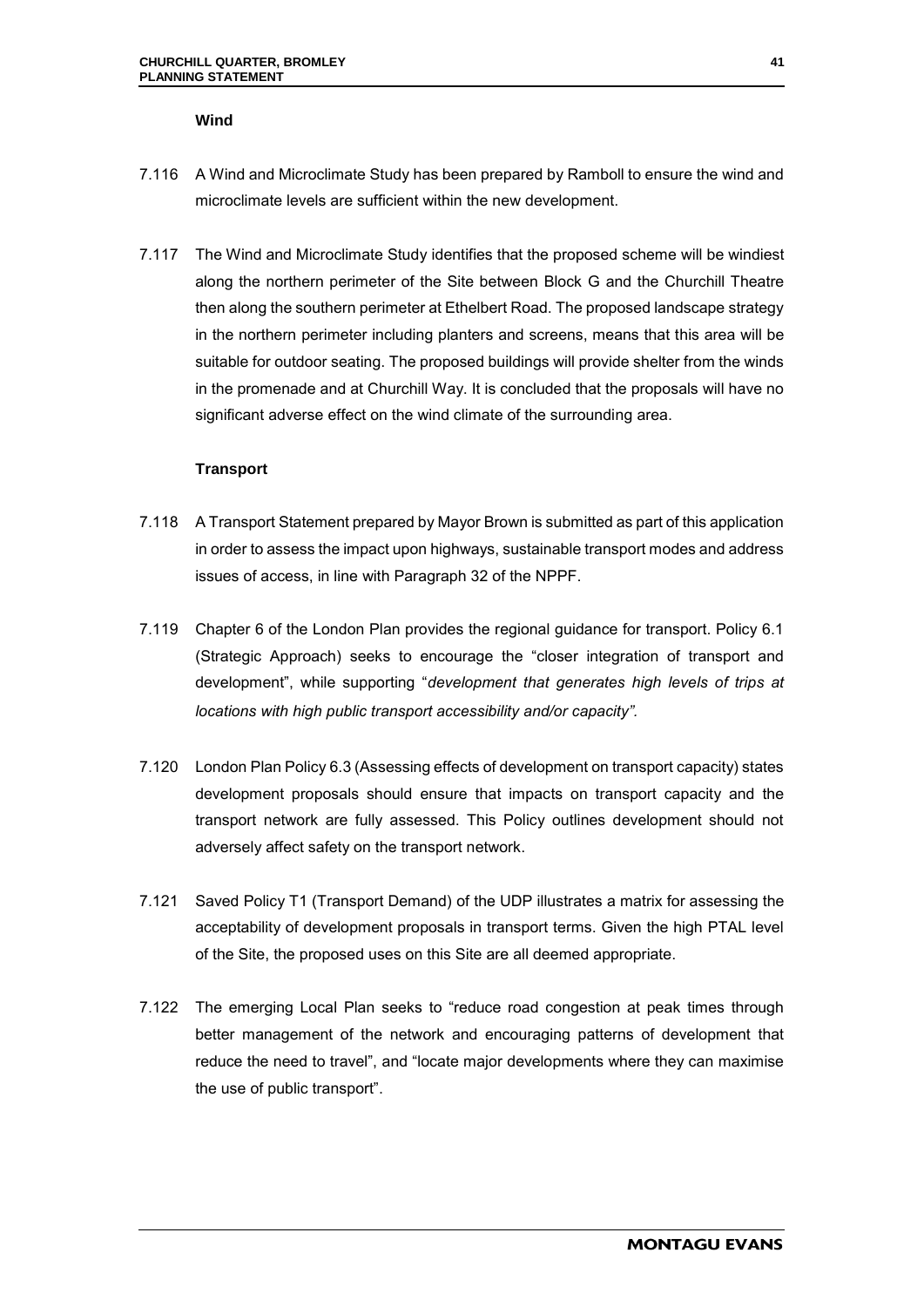- 7.123 Emerging Policy 33 (Access for All) of the LBB Draft Local Plan indicates that the Council will require that proposals consider the potential impact on public transport services and their users.
- 7.124 The site is located within a highly accessible town centre location (PTAL 6a/6b). The Transport Statement assesses the trip generation and demonstrates that the development will generate less than 0.5 vehicles per minute in both peak periods and will not have any significant impacts on the local highway network. There will also be minimum impact to pedestrian, cyclist and public transport trips.

#### *Car Parking*

- 7.125 The NPPF requires Local Authorities to consider parking provision within new developments based upon the accessibility of the development and the opportunities for public transport, whilst recognising that there is a need to reduce the use of highemissions vehicles.
- 7.126 Policy 6.13 (Parking) of the London Plan aims to achieve an appropriate balance between promoting new development and preventing excessive car parking provision. For residential development, this policy seeks for all residential developments in good areas of public transport accessibility should aim for significantly less than 1 space per unit. For new retail development, the starting point is for developments to utilise existing public off-street provision. For B1 floorspace, a maximum of 1 space per 100-600 sqm is detailed for outer London locations. There are no standards outlined for community uses.
- 7.127 Saved Policy T3 (Parking) of the UDP "off street parking for new development to be provided at levels no higher than the parking standards set out in Appendix II". Appendix II to be UDP sets out car parking standards for open market residential units and notes that the normal requirement is for a maximum provision of 1 per space per flatted accommodation unit. The policy further states that for retail and leisure developments within town centres, parking additional to the relevant maximum standards will be acceptable. For D1 uses, a transport assessment is required to justify any provision.
- 7.128 Emerging Policy 30 (Parking) of the LBB Draft Local Plan outlines that the Council will normally require off-street parking spaces to be provided in new residential development in accordance with Table 1 Residential Parking, which requires the following: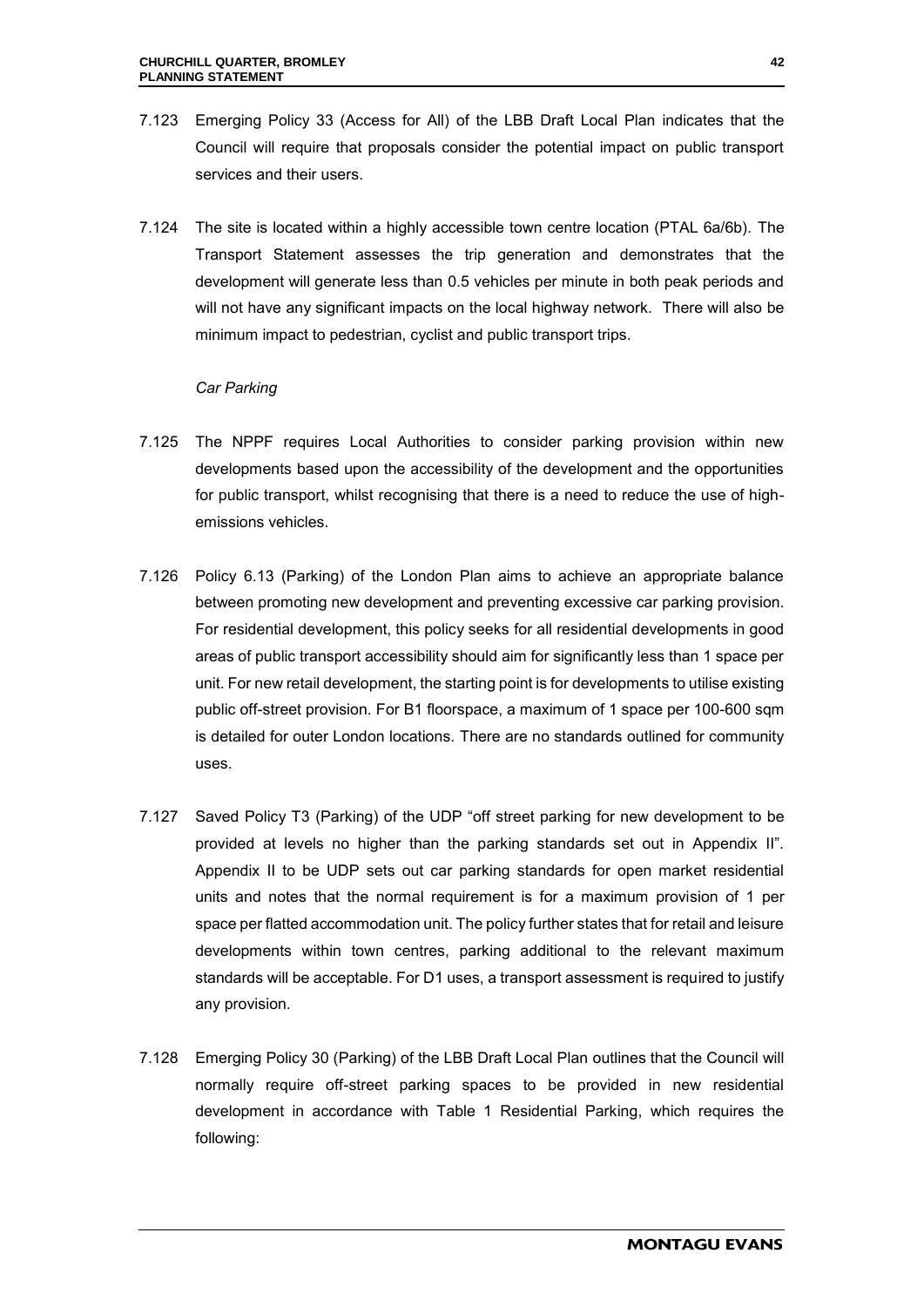- 1-2 bed: 0.7 (min) 1 (max)
- 3 bed: 1 (min) 1.5 (max).
- 7.129 For all other types of development, the emerging Local Plan refers to Table 6.2 of the London Plan.
- 7.130 The development proposal provides a total of 94 residential parking spaces located in the basement. This includes 12 wheelchair spaces. In addition to the basement, Churchill Way will provide:
	- 5 x car parking spaces (1 accessible) for the Church;
	- 2 x car club spaces;
	- 1 x accessible bay for commercial units;
	- 1 x drop off/ loading bay adjacent to the concierge for residential units; and
	- 4 x loading bays marked out in the turning head.
- 7.131 The proposed provision is considered acceptable given the Site's highly accessible location, with a PTAL of 6a/6b which mean it is suitable to propose a low parking provision. The Site provides some residential car parking spaces which are proposed to be allocated in line with a car parking management plan. A draft plan has been prepared by Mayer Brown and is included in the Transport Statement. This proposes to ensure that all 3 bed units are allocated with a car parking space. The parking for other uses, proposed car club spaces and servicing arrangements have been carefully considered to take into account the specific requirements of the uses on site and in the context of the surrounding uses.

### *Cycle Parking*

- 7.132 The NPPF promotes cycling in locations which can be made sustainable.
- 7.133 London Plan Policy 6.13 requires (Parking) 1 cycle space per 1 bedroom dwelling for residents and 1 per 40 units for visitors. For 2 and 3+ bedroom units 2 spaces should be provided for residents and 1 per 40 units for visitors. For non-food retail uses, 1 space per 1000 sqm is required long and short stay. For restaurants and cafes, 1 space per 175 sqm is required for long stay and 1 space per 40 sqm for short stay. Then for B1 use, 1 space per 150 sqm for long stay and 1 space per 500 sqm for short stay is required. Community uses such as a church should provide 1 space per 8 staff for long stay and 1 space per 100 sqm for short stay.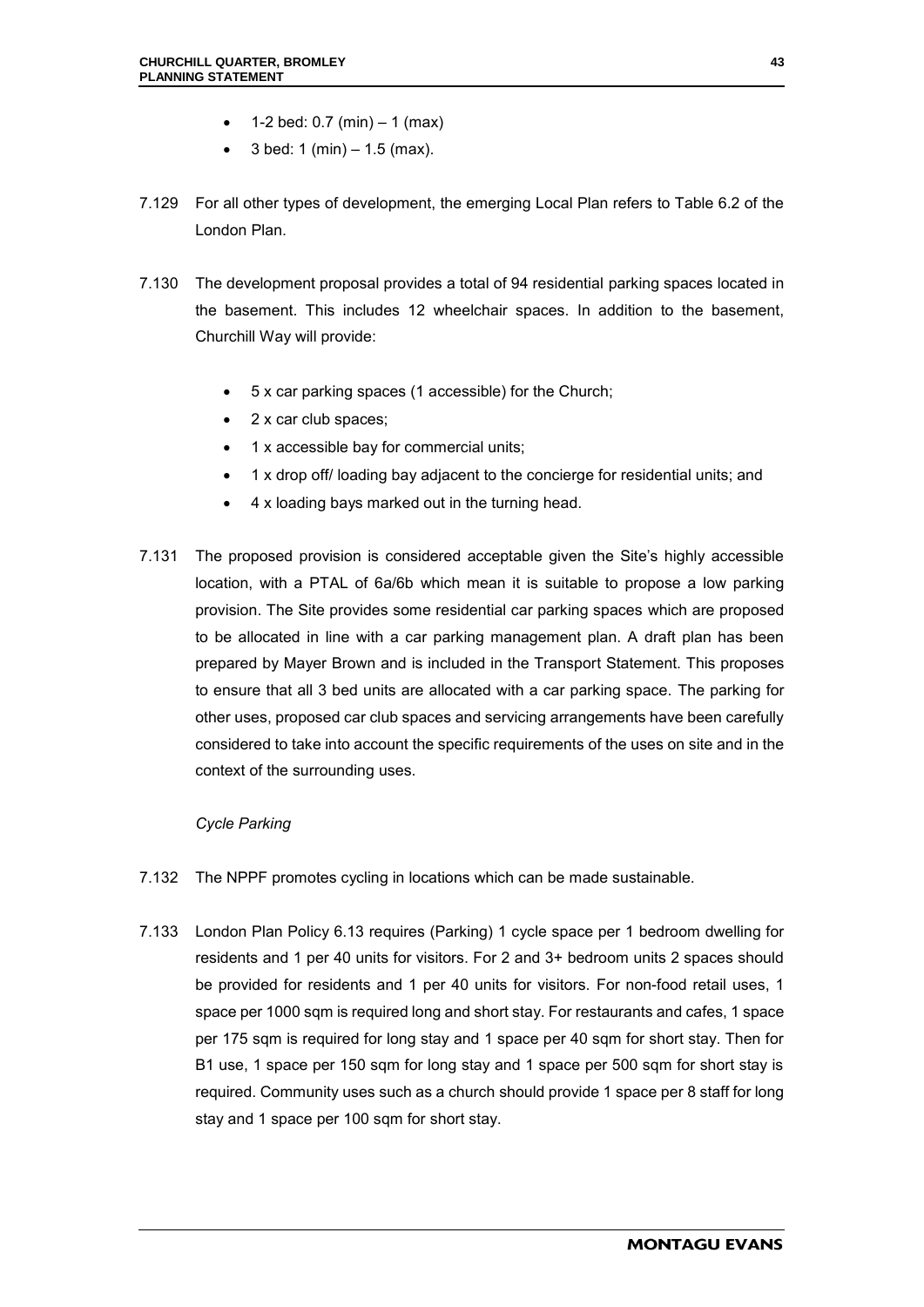- 7.134 Saved Policy T7 (Cyclists) of the UDP outlines that in determining planning applications, the Council will consider as appropriate the potential impact on cyclist and their safety and will seek provision of suitable facilities, including cycle parking/ storage to standards set within Appendix II. Appendix II requires residential developments to provide 1 cycle space for each unit. For retail uses, 1 space per 250 sqm of floorspace is required. The for D1 uses, 1 space per 200 sqm is to be provided.
- 7.135 The emerging Local Plan refers to the minimum standards set out in the London Plan.
- 7.136 A total of 807 cycle parking spaces are provided within the scheme to serve the various uses. This is proposed to be located as follows:

## *Residential*

- 709 long stay cycle parking spaces to serve residential units located in basement and at ground floor of Block G.
- 40 short stay cycle parking space located within landscaped areas along promenade, Churchill Way and at Ethelbert Road.

# *Commercial*

- 24 Long stay cycle parking spaces proposed in Block E.
- 26 Short stay cycle parking spaces located within landscaped areas along promenade, Churchill Way and at Ethelbert Road.

# *Community*

- 8 Cycle parking spaces located within landscaped areas along promenade, Churchill Way and at Ethelbert Road.
- 7.137 The above provision accords with the current London Plan standards.

# **Energy and Sustainability**

- 7.138 The NPPF seeks to ensure the delivery of renewable or low carbon energy developments in order to address Climate Change and achieve environmental sustainability through improving biodiversity and minimising waste.
- 7.139 Policy 5.2 (Minimising Carbon Dioxide Emissions) of the London Plan states that development proposals should make the fullest contribution to minimising carbon dioxide emission in accordance with the 'be lean, be clean, be green' energy hierarchy. It seeks for a reduction in carbon emissions to meet building regulations requirements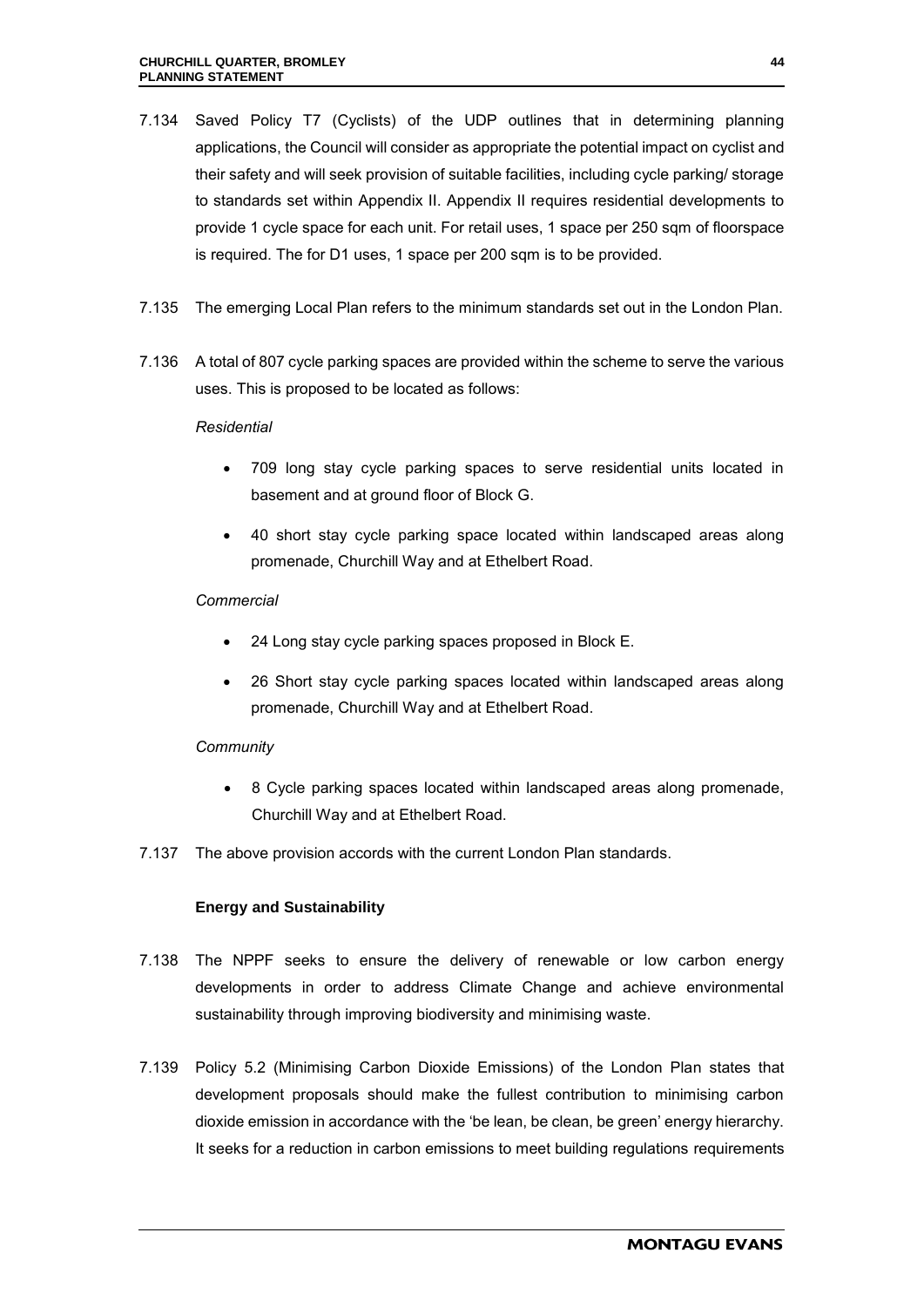for new non-domestic development from 2016 – 2019 and for residential buildings to be zero carbon.

7.140 Saved Policy ER4 (Sustainable and Energy Efficient Development) of the UDP expects all new developments to either include or be capable of accommodating the resource efficiency measures such:

> i) Siting, design, layout and building orientation to maximise sun lighting and day lighting;

> ii) Landscape or planting design to optimise screening or shading where necessary;

> iii) Sustainable urban drainage systems, including rainwater or wastewater collection and recycling; and

> iv) The installation and use of other devices that minimise energy and waste consumption.

- 7.141 In the case of non-residential development of 100sqm or more and residential development comprising 10 dwellings or more, applications will be required to include the use of on-site renewable power generation equipment to provide at least 10% of the projected energy requirements.
- 7.142 Emerging Policy 124 (Carbon Dioxide Reduction, Decentralised Energy Networks and Renewal Energy) of the LBB Draft Local Plan outlines that all major developments should aim to reduce their carbon dioxide emissions in accordance with the levels set out in the London Plan. Planning applications for major developments should include evidence of how the energy requirements and carbon dioxide emissions of proposed developments have been assessed.
- 7.143 An Energy Statement and Sustainability Statement, prepared by RPS are submitted in support of the Application. This report details that to maximise the energy efficiency of the proposed scheme, the following design principles have been incorporated:
	- Building fabric elements and glazing specifications significantly improved to the Building Regulation requirements.
	- Reduced air permeability compared to maximum required standards.
	- Specification of efficient heating services and control systems.
	- Energy efficient lighting through the development.
- 7.144 A combined heat and power (CHP) system is proposed alongside the installation of photovoltaic panels for the residential units to be located on the roofs and air source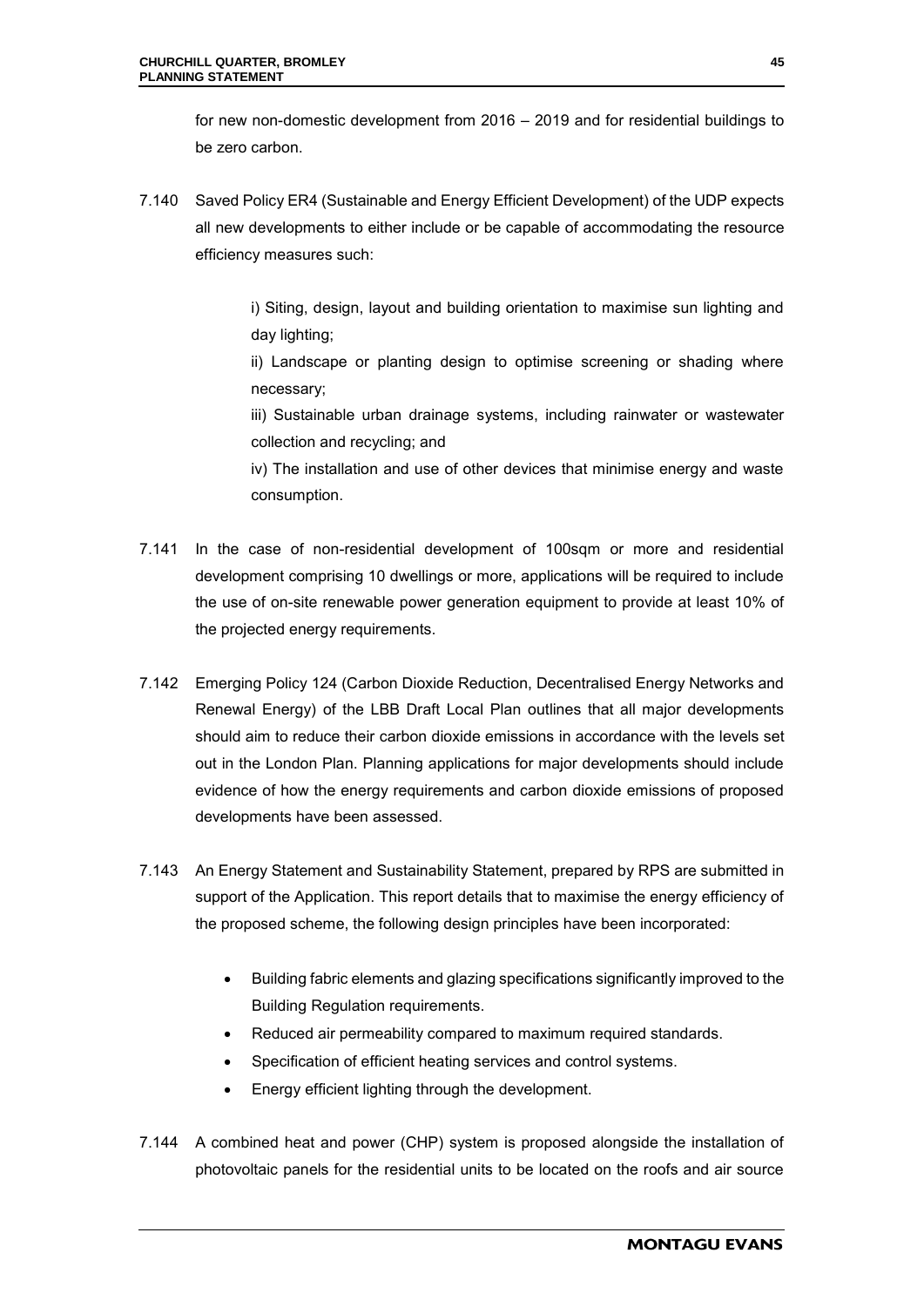heat pumps (ASHP) in the commercial units. These measures achieve a site wide reduction of carbon dioxide emissions of 41% over Building Regulations 2013. The report outlines that it is not possible to meet zero carbon on site and so an offset payment of £587,502 is calculated.

7.145 The proposed energy strategy and sustainability measures detailed in the above reports demonstrate that the proposed scheme meets relevant planning policy requirements at a national, regional and local level.

#### **Flood Risk**

- 7.146 A Flood Risk Assessment (FRA) has been produced by Brand Consulting and accompanies this application. The Site lies within Flood Zone 1 and therefore has a low probability of flooding.
- 7.147 Policy 5.12 (Flood Risk management) of the London Plan notes development proposals must comply with national requirements and have regard to measures proposed in Thames Estuary 2100 and Catchment Flood Management Plans. A flood risk assessment should demonstrate the development will:
	- Remain safe and operational under flood conditions;
	- A strategy of either safe evacuation and/or safely remaining in the building is followed under flood conditions;
	- Key services including electricity, water etc will continue to be provided under flood conditions; and
	- Buildings are designed for quick recovery following a flood.
- 7.148 Saved Policy ER12 (Controlling Development in Flood Risk Areas) of the UDP considers development in Flood Risk Areas. Based on the Environmental Agency's Flood map, the Site is located within Flood Zone 1. The site is therefore considered to be at a low risk of fluvial flood from the nearest water course. With regards to this policy even though the Site is within a low risk area the development proposals should not increase the risk of flooding within this area or downstream, materially impede the flow of floodwater or reduce the capacity of floorplains to store water.
- 7.149 Sustainable drainage is considered in Policy 5.13 (Sustainable Drainage) of the London Plan. This policy states a drainage hierarchy in which drainage strategies outlined in development proposals should adhere to. This includes storing rainwater for later use, use infiltration techniques and discharge rainwater direct to a surface water sewer/drain discharge rainwater to the combined sewer.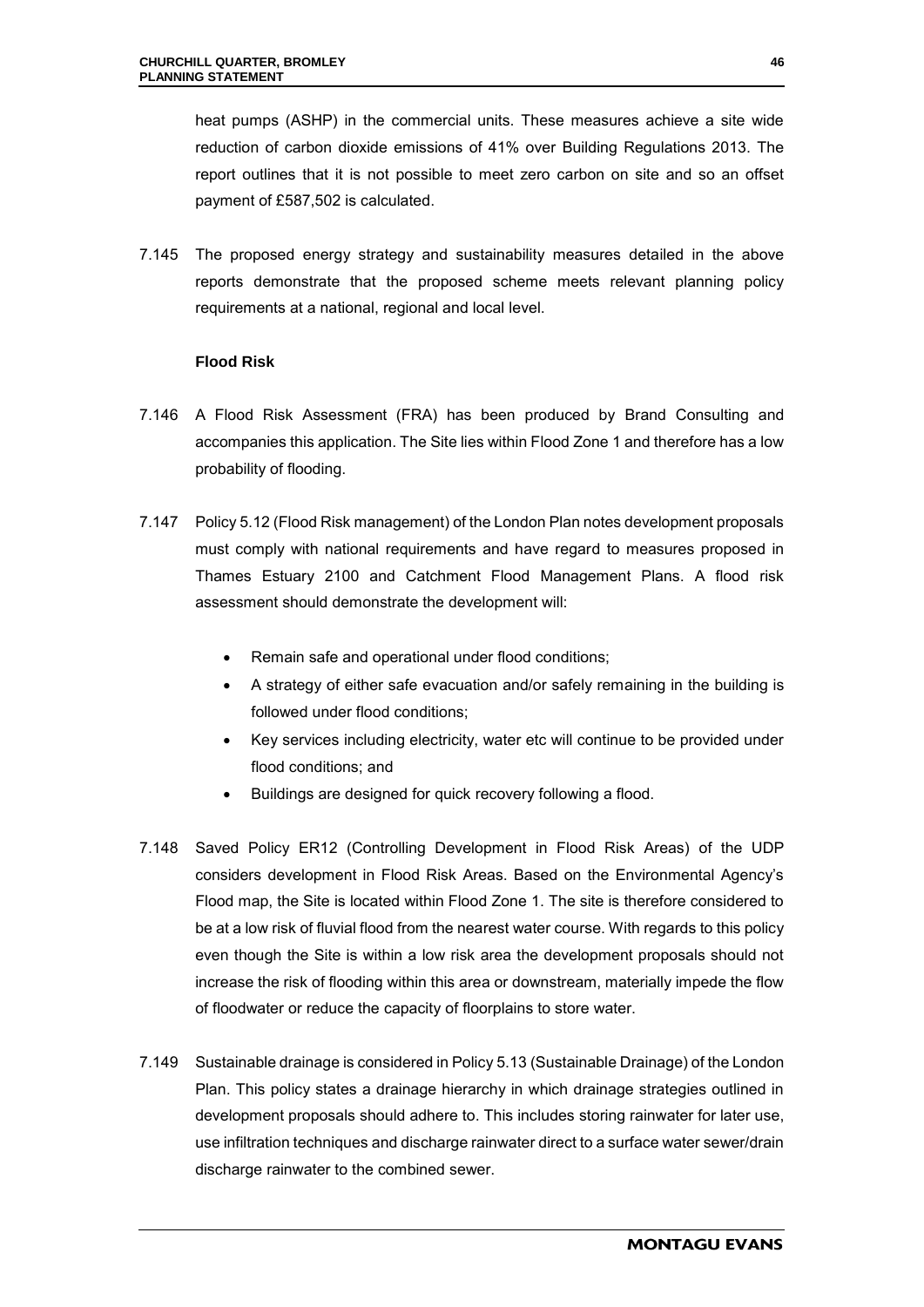- 7.150 Foul and surface water discharges are regarded in Policy ER13 (Four and Surface Water Discharges from Development) of the UDP. The development proposals will not increase the risk of flooding with appropriate detailed in the drainage strategy.
- 7.151 Emerging Policy 115 (Reducing Flood Risk) of the LBB Draft Local Plan states that in order to address existing flood risk and reduce the impact of new development, the council will ensure all new development proposals reduce surface water run –off entering the sewage network reduce rainwater run  $-$  off through the use of suitable Sustainable Drainage Systems (SUDS) as far as possible.
- 7.152 The Flood Risk Assessment outlines that there is capacity in the existing network and the runoff from the proposed scheme will follow the same principles of catchment as the existing development area, but will control discharges from uncontrolled to greenfield runoff. There will be a significant reduction in discharge rates that will ease any existing burden on the Thames Water utilities network. The proposal maximise opportunities for brown roof and Permavoid storage which ensures there is no on-site surface water flooding for the 1:100 + 40% climate change event. The report concludes that the proposed scheme is suitable in this location and acceptable in terms of flood risk and drainage.

#### **Archaeology**

- 7.153 The Site is located within an Area of Archaeological Significance.
- 7.154 Policy 7.8 (Heritage Assets and archaeology) of the London Plan highlights development should identify, value, conserve, restore, re-use and incorporate heritage assets, where appropriate.
- 7.155 At a local level, Emerging Policy 46 (Ancient Monuments and Archaeology) of the LBB Draft Local Plan requires developments within defined Areas of Archaeological Significance to submit a written statement, in the form of an archaeological assessment, identifying the likely impact this development may have.
- 7.156 An Archaeological Assessment has been produced by CgMs accompanies this application. The report details that no designated or non-designated archaeological assets, as defined in the NPPF are recorded on or in close proximity to the Site. It is The assessment concludes that the proposed scheme will not impact any known archaeological assets, however, it does have a generally low to moderate potential to impact any as yet to be discovered non-designated assets. It is recommended that any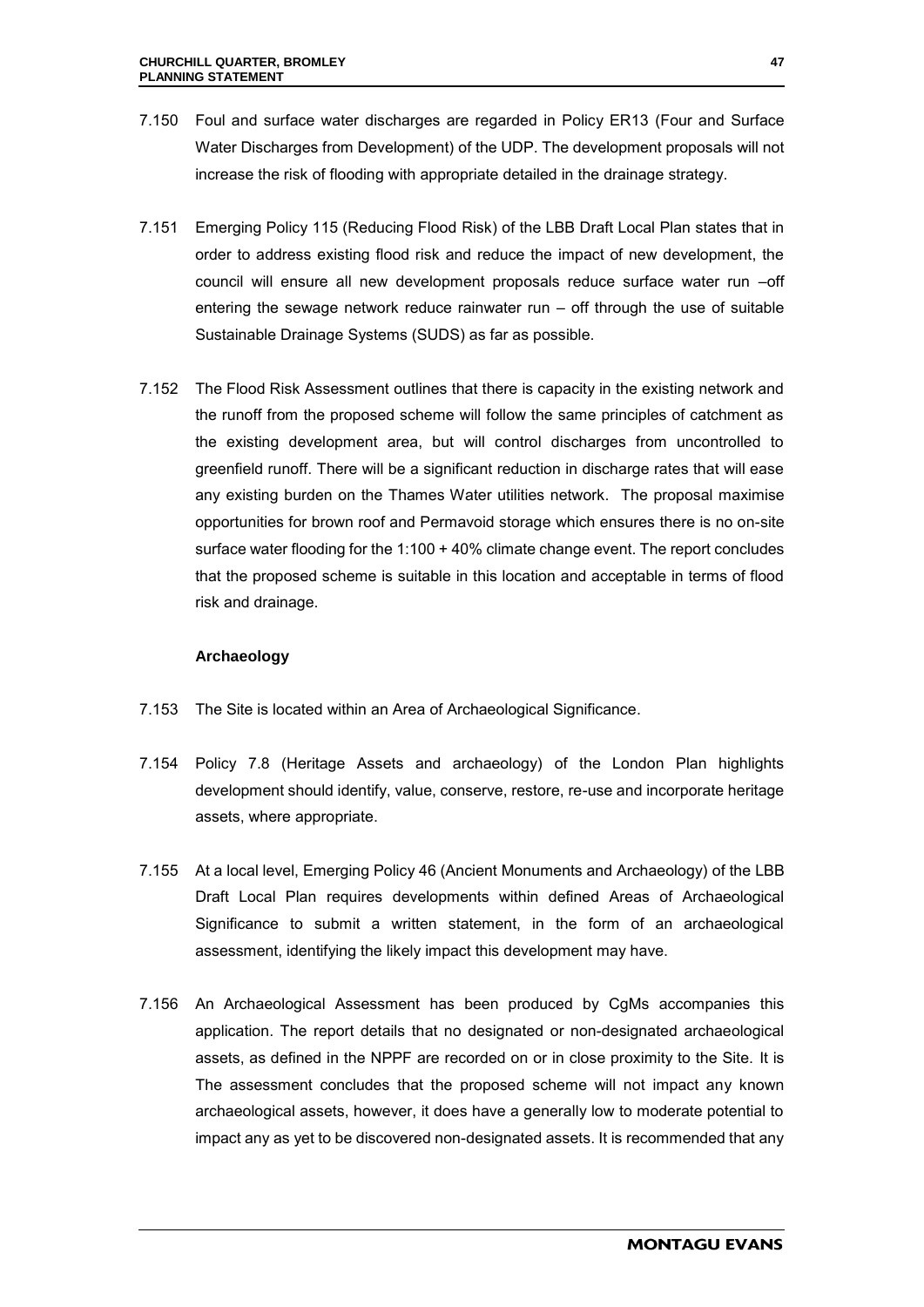further archaeological works, if required, could be secured by way of a planning condition attached to the planning permission.

#### **Biodiversity**

- 7.157 With regards to conserving and enhancing the natural environment at a national level, paragraph 109 of the NPPF outlines how the planning system can achieve this by:
	- Protecting and enhancing valued landscapes, geological conservation interests and soils;
	- Recognising the wider benefits of ecosystem services;
	- Minimising impacts on biodiversity and providing net gains in biodiversity where possible, contributing to the Government's commitment to halt the overall decline in biodiversity, including by establishing coherent ecological networks that are more resilient to current and future pressures;
	- Preventing both new and existing development from contributing to or being put at unacceptable risk from, or being adversely affected by unacceptable levels of soil, air, water or noise pollution or land instability; and
	- Remediating and mitigating despoiled, degraded, derelict, contaminated and unstable land, where appropriate.
- 7.158 This is then replicated into Regional and Local guidance to ensure the planning system delivers the above objectives. Policy 7.19 (Biodiversity and access to nature) of the London Plan states development proposals should "*make a positive contribution to the protection, enhancement, creation and management of biodiversity*".
- 7.159 Emerging Policy 79 (Biodiversity and Access to Nature) of the LBB Draft Local Plan outlines that the Council will enhance biodiversity across the Borough through assisting ecological restoration and address spatial deficiencies in access to nature.
- 7.160 A Phase 1 Ecological Appraisal prepared by RPS identifies that ten of the existing buildings on site has high potential to support roosting bats. Dawn and dusk Bat Surveys are currently being undertaken and will be submitted as part of the application when available. In addition, scattered trees, vegetation and some existing buildings on site provide suitable habitat to support nesting birds. Therefore, it is recommended that any vegetation clearance is carried out outside of the breeding bird season.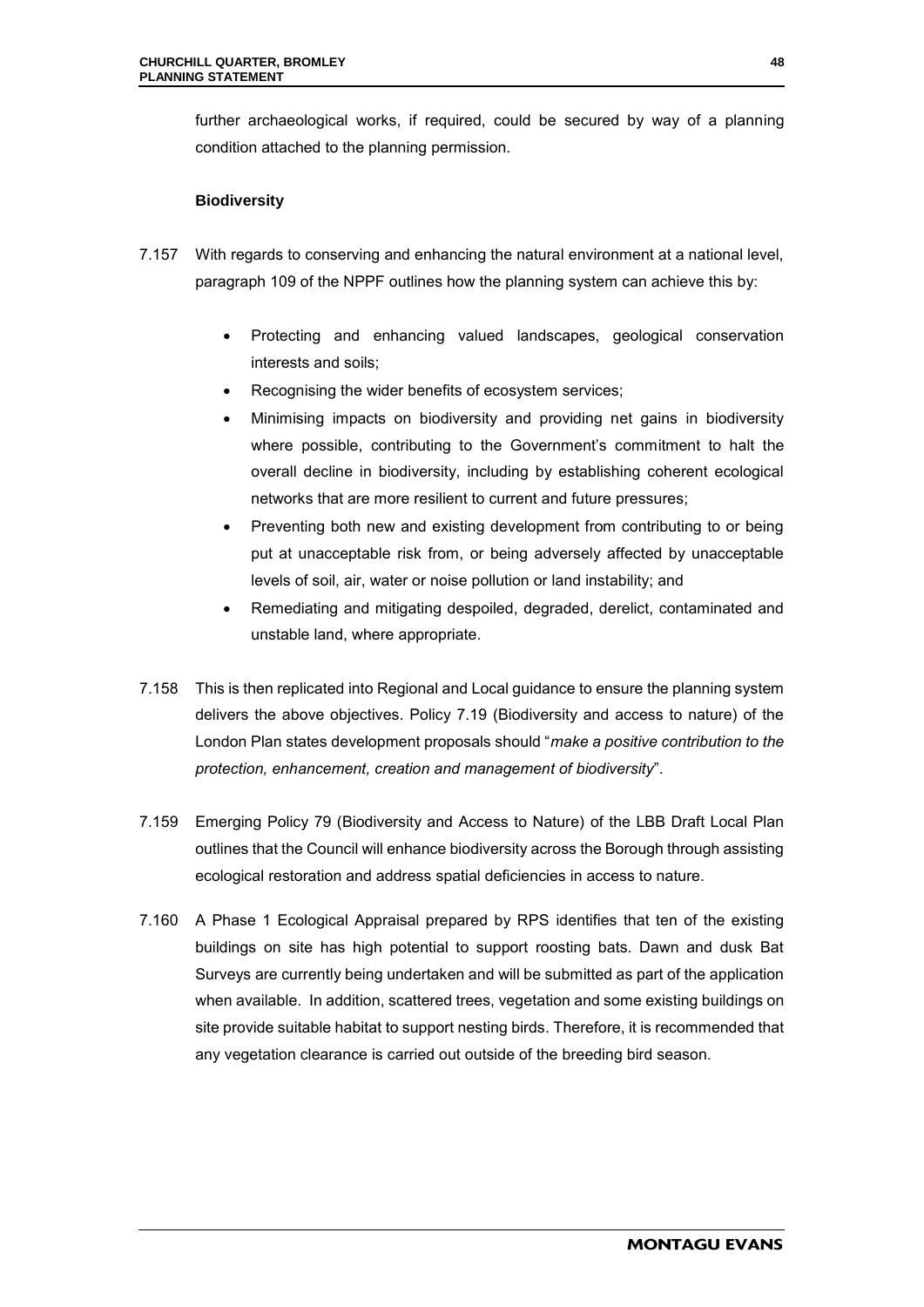#### **Trees**

- 7.161 Policy 7.21 (Trees and Woodlands) of the London Plan emphasises the need for trees and woodlands to be protected, maintained and enhanced. In terms of development proposals the policy states "*existing trees of value should be retained*".
- 7.162 Saved Policy NE7 (Development and Trees) states that proposals for new development will be required to take particular account of existing trees on the site and on adjoining land, which in the interests of visual amenity and/or wildlife habitat, are considered desirable to be retained. Tree preservation orders will be used to protect trees of environmental importance and visual amenity.
- 7.163 Emerging Policy 73 (Development and Trees) of the LBB Draft Local Plan outlines that proposals for new developments will be required to take particular account of existing trees on the site and on adjoining land.
- 7.164 Further to this, Emerging Policy 43 (Trees In Conservation Areas) of the LBB Draft Local Plan states that development will not be permitted if it will damage or lead to the loss of one or more significant and/or important tress in the Conservation Area, unless the removal of the tree is necessary in the interest of good Arboricultural practice or the benefit of the development outweighs the amenity value of the trees. The policy further states that in granting permission for the development, one or more appropriate replacement trees of a native specifies will be sought on site through the use of conditions or planning obligations.
- 7.165 An Arboricultural Impact Assessment and Tree Survey has been prepared by Ruskin and accompanies this application. This divides the existing trees on site as those located in public and private owned areas. All trees in the private realm will be removed to facilitate the proposed scheme. These are a mix of Category U and C trees. Trees in the northern and western part of the site are within Library and Church House Gardens and are therefore public. A total of 37 trees within this area are proposed to be removed to facilitate the new public realm works and the construction of the proposed scheme. The report notes that it may be possible to transplant some of the ornamental trees which are to be removed from within Library Gardens. It is then recommended that these saved trees could then be moved to off-site locations.
- 7.166 The landscaping scheme seek to retain 4 trees located on site including a valued Category B cedar tree within Library Garden. The report also recommends tree protection measures during the construction phase to ensure the retained trees can sustain growth post development.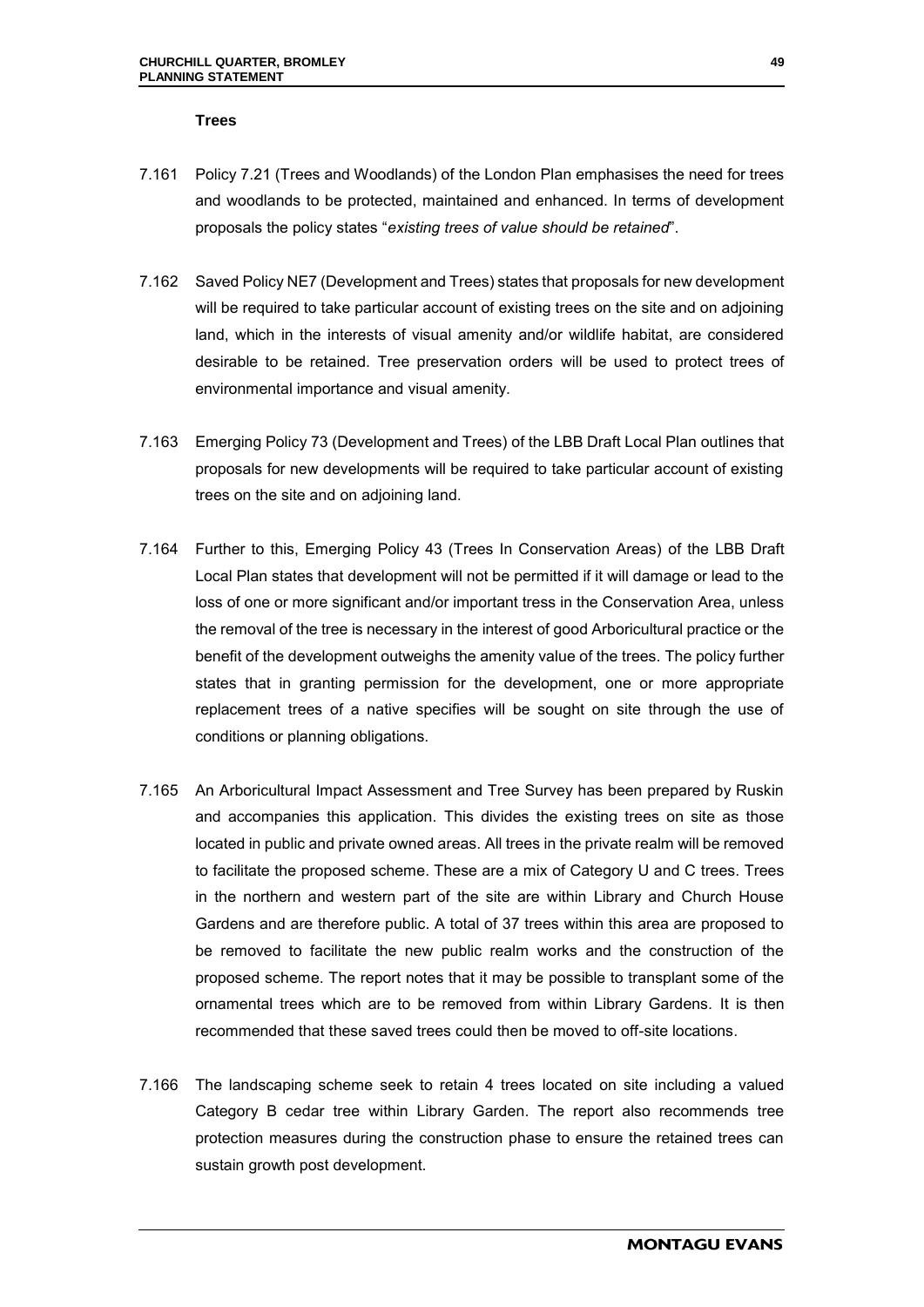7.167 The Assessment concludes that taking into account the size, quality and limited amenity value of the trees to be removed when considering the overall planning benefits of the proposed scheme, the level of tree removal is deemed justifiable.

#### **Waste and Refuse**

- 7.168 Policy 5.16 (Waste net self- sufficiency) of the London Plan outlines waste policies and targets for waste treatment and disposal in addition to setting targets for the recycling and composting of household municipal waste. Targets for recycling or composting levels in municipal waste are set at 70% by 2020 and for the recycling and reuse of construction, evacuation and demolition, waste a target of 95% by 2020 is set.
- 7.169 The Mayor's SPG on Sustainable Design and Construction also identifies a set of essential standards in relation to waste. These include:
	- Minimise, reuse and recycle demolition waste;
	- Specify use of reused or recycled construction materials; and
	- Recycling facilities should be as easy to access as waste facilities.
- 7.170 Policy ER1 (Water Management Principle) of the UDP highlights waste management principles. This sets out a waste hierarchy of waste avoidance, reuse, recycling, composting, energy recovery and landfill.
- 7.171 In order to encourage recycling and minimise the amount of waste going to landfill, dedicated space is provided for refuse and recycling bins for each of the houses and a shared refuse and recycling area for the apartments. In accordance with LBB guidance ('Waste Services: Notes for Developers and Architects 2014'), capacity is provided for general waste bins and recyclables.
- 7.172 Emerging Policy 112 (Planning for Sustainable Waste Management) of the LBB Draft Local Plan indicates that the Council will support sustainable waste management by implementing the waste hierarchy in its approach to future waste management and meeting the London Plan waste appointment targets.
- 7.173 Dedicated waste and recycling bins for residential blocks A-F are located in the basement. Access to the basement is controlled by a secure fob system which has been agreed with LBB highways are acceptable in terms of servicing from refuse vehicles. Waste and recycling bins for apartments in Block G and for all commercial units is in Blocks E, F and G are at podium level and accessed from Churchill Way. In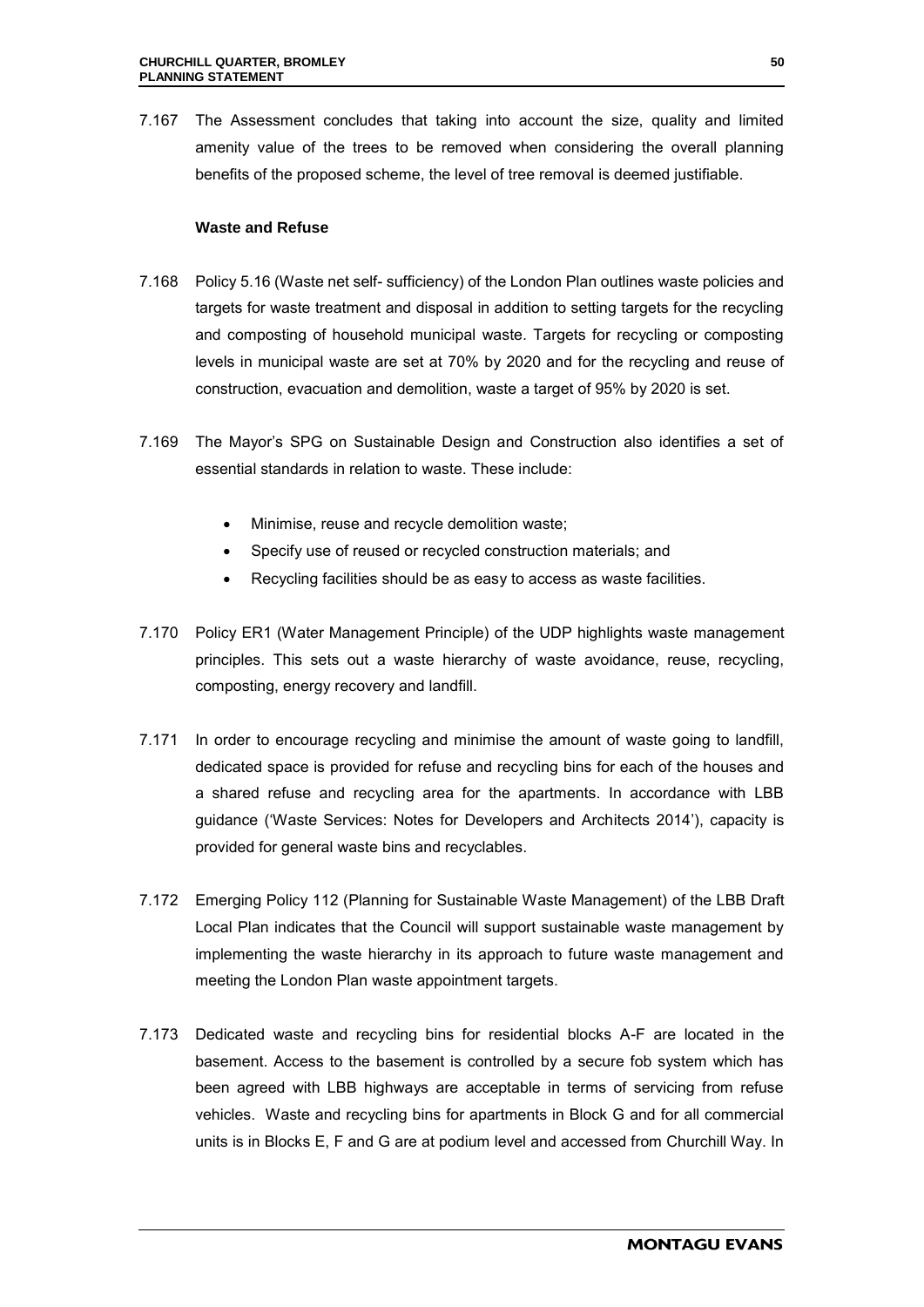accordance with the above policy and guidance, the following provision has been incorporated:

- Refuse 1 x 1100lt per 6 flats;
- Paper 1x 240l bin per 6 flats;
- Glass / plastic / cans 1x 240l per 6 flats; and
- Food 1x 240l per 20 flats.
- 7.174 The waste and recycling storage provision is in accordance with the above policy and guidance.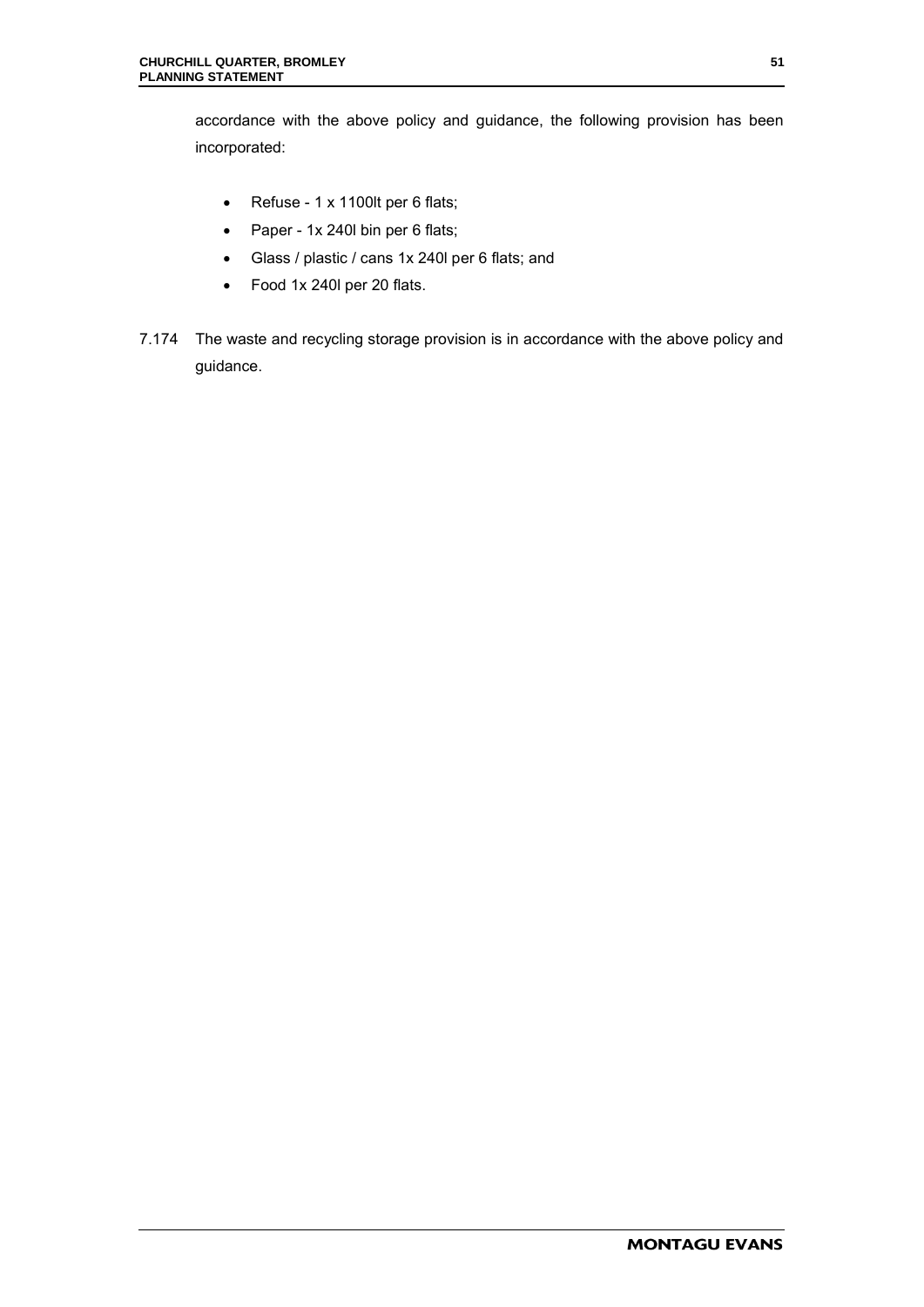#### **8.0 COMMUNITY INFRASTRUCTURE LEVY AND PLANNING OBLIGATIONS**

#### **Community Infrastructure Levy**

- 8.1 The Mayoral Community Infrastructure Levy (CIL) applies to developments across all London Boroughs which propose new build floorspace above 100 sqm. This formally came into effect on  $1<sup>st</sup>$  April 2012. For LB Bromley, this is applied at a rate of £35 per sqm.
- 8.2 LB Bromley has yet to adopt its CIL, however, consultation took place on a preliminary draft charging schedule between January and March 2018. The preliminary drafting schedule sets out a charging schedule of:
	- Residential C3 £100 per sq m
	- Retail Warehousing over  $1000m^2$  £100 per sq m
	- Supermarkets / food store over 280m<sup>2</sup> £100 per sq m
	- Other forms of development £0 per sq m
- 8.3 For the purposes of this application, only Mayoral CIL applies. The estimated CIL liability is £1,399,983. This includes indexation and relief for the current proposed social housing floorspace. The existing buildings on site has been occupied in its lawful use for at least six months of the last three years, so this can be discounted from the CIL liability and is taken into account in the above figure.

#### **Planning Obligations**

- 8.4 Saved Policy IMP1 (Planning Obligations) of the UDP states that the Council will, where appropriate, enter into legal agreements with developers, and seek the attainment of planning obligations, in accordance with Government Guidance.
- 8.5 In addition to CIL, planning obligations will be secured to mitigate impacts arising from the scheme in accordance with the CIL Regulations. The draft heads of terms potentially include:
	- Health contributions;
	- Education contributions;
	- Public realm contributions;
	- Carbon offsetting payment;
	- Car Club Membership;
	- Travel Plan; and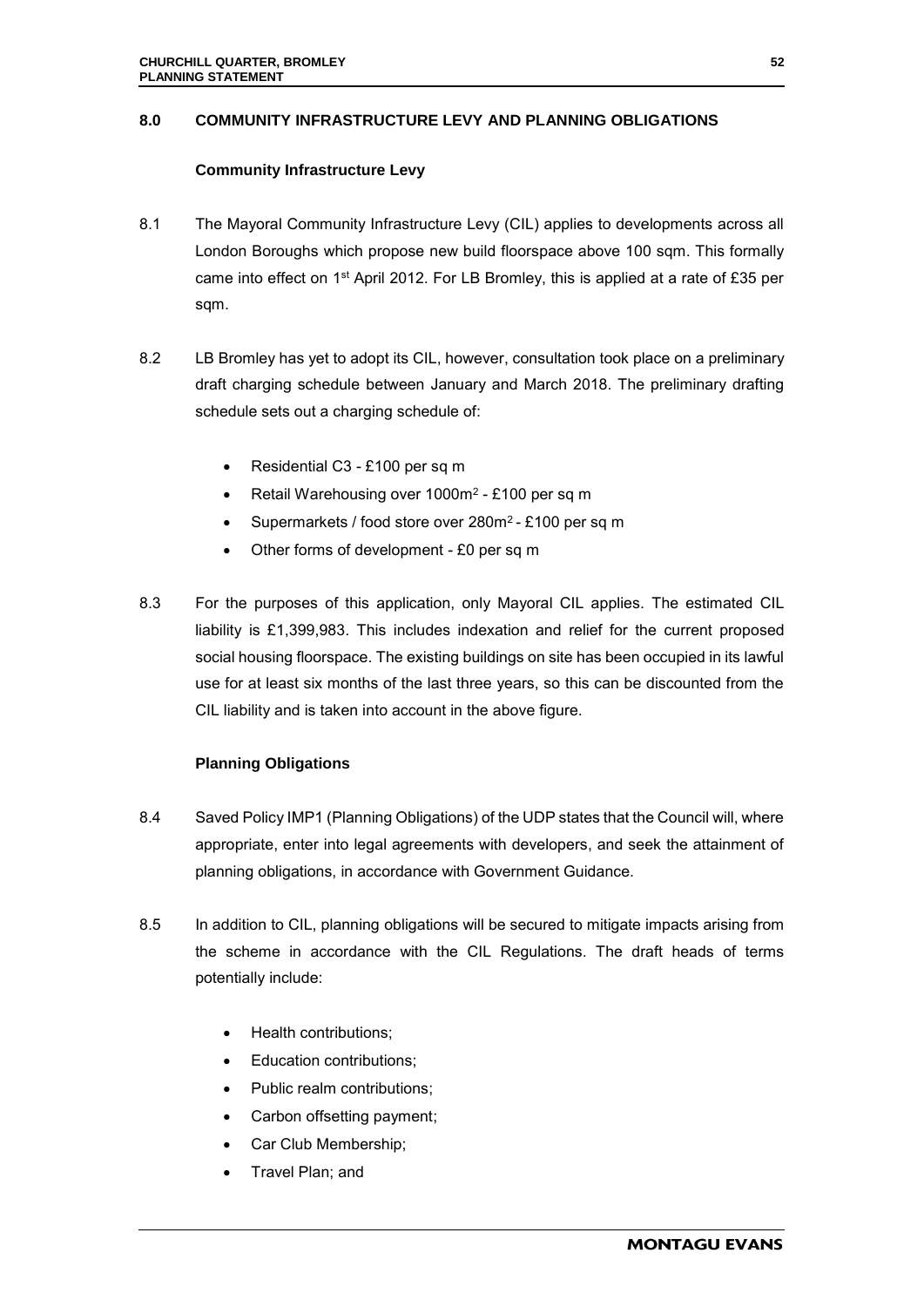- Future Traffic scheme contribution.
- 8.6 This is ultimately for negotiation with the local planning authority as part of the wider viability negotiations.

### *Affordable Housing*

- 8.7 Policy 3.12 (Negotiating Affordable Housing on Individual Private Residential and Mixed Use Schemes) of the London Plan requires borough councils to seek the maximum reasonable amount of affordable housing, having regard to its own overall target for the amount of affordable housing provision. It states that negotiations on sites should take account of their individual circumstances including development viability. Policy 3.11 requires that 60% of affordable housing should be for social rent and 40% for intermediate rent or sale.
- 8.8 The London Plan seeks for developments to provide the maximum reasonable amount of affordable housing.
- 8.9 The Mayor's Affordable Housing and Viability SPG seeks to deliver 35% affordable housing across all developments. Where schemes are able to provide this, a viability assessment will not be required as part of the planning application.
- 8.10 The LB Bromley Affordable Housing SPD (June 2015 as amended) states that an affordable housing contribution will be sought on all housing sites capable of providing 11 dwellings or more, or housing sites of 0.4ha or larger. The Council will seek 35% provision, with 70% social / affordable rented housing and 30% intermediate provision.
- 8.11 Emerging Policy 2 (Provision of Affordable Housing) of the LLB Draft Local Plan outlines the need to provide a 35% affordable housing provision on all developments capable of providing 11 residential units or more or where the residential floorspace is more than 1000sqm, irrespective of the number of dwellings. The draft policy requires however this at a split of 60% social-rented/affordable rented housing and 40% intermediate provision, unless it can be demonstrated otherwise.
- 8.12 Paragraph 3.17 of the London Plan 2016 makes specific reference to the provision of development appraisals to demonstrate that each scheme maximises affordable housing output.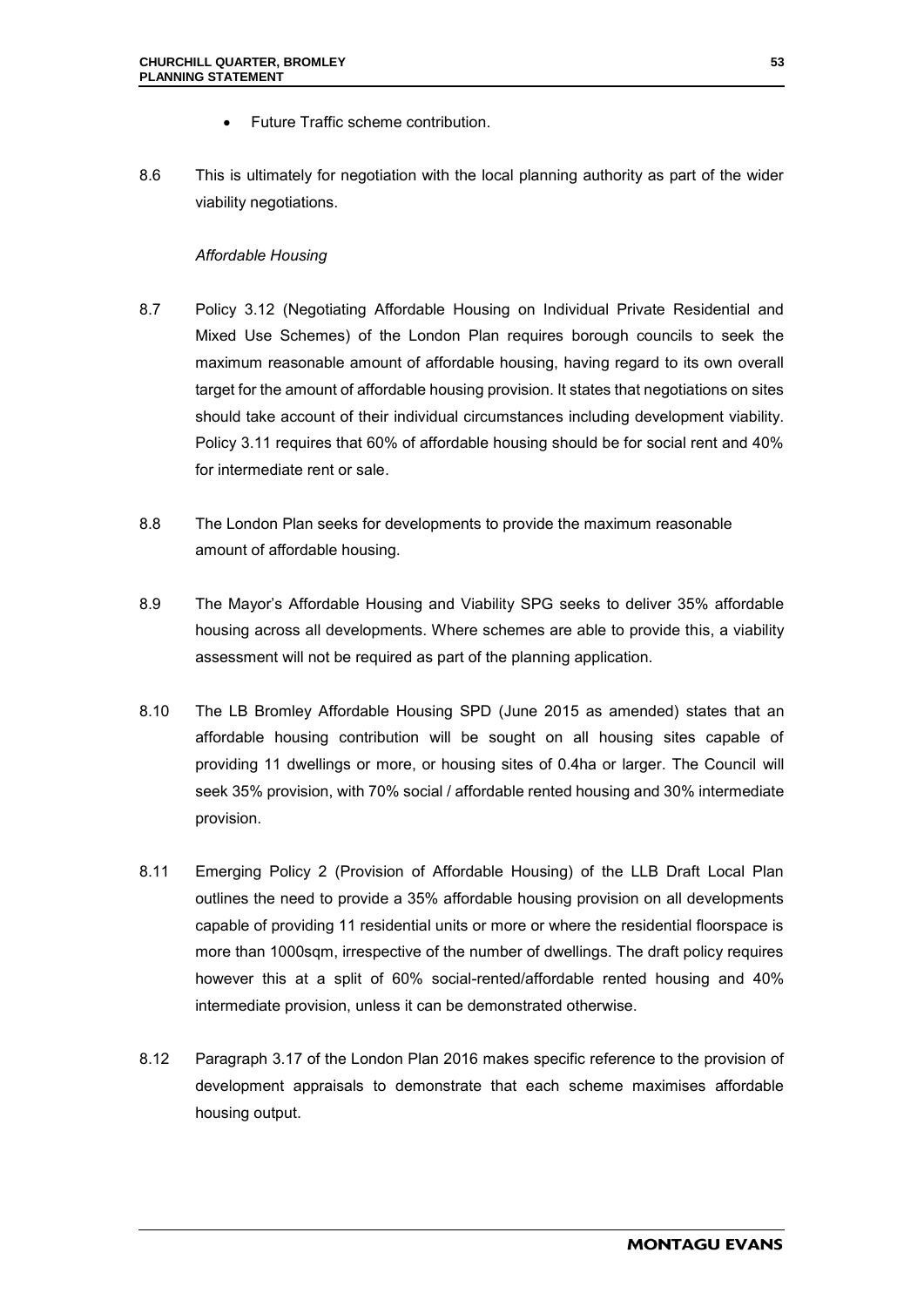8.13 The Viability Assessment submitted with the application demonstrates that there will be provision for on-site affordable housing. Currently, the provision proposed is 35% affordable housing with a tenure split of 44:56 towards affordable rent. This is subject to discussions during the determination of the Application and will be controlled through the Section 106 Agreement.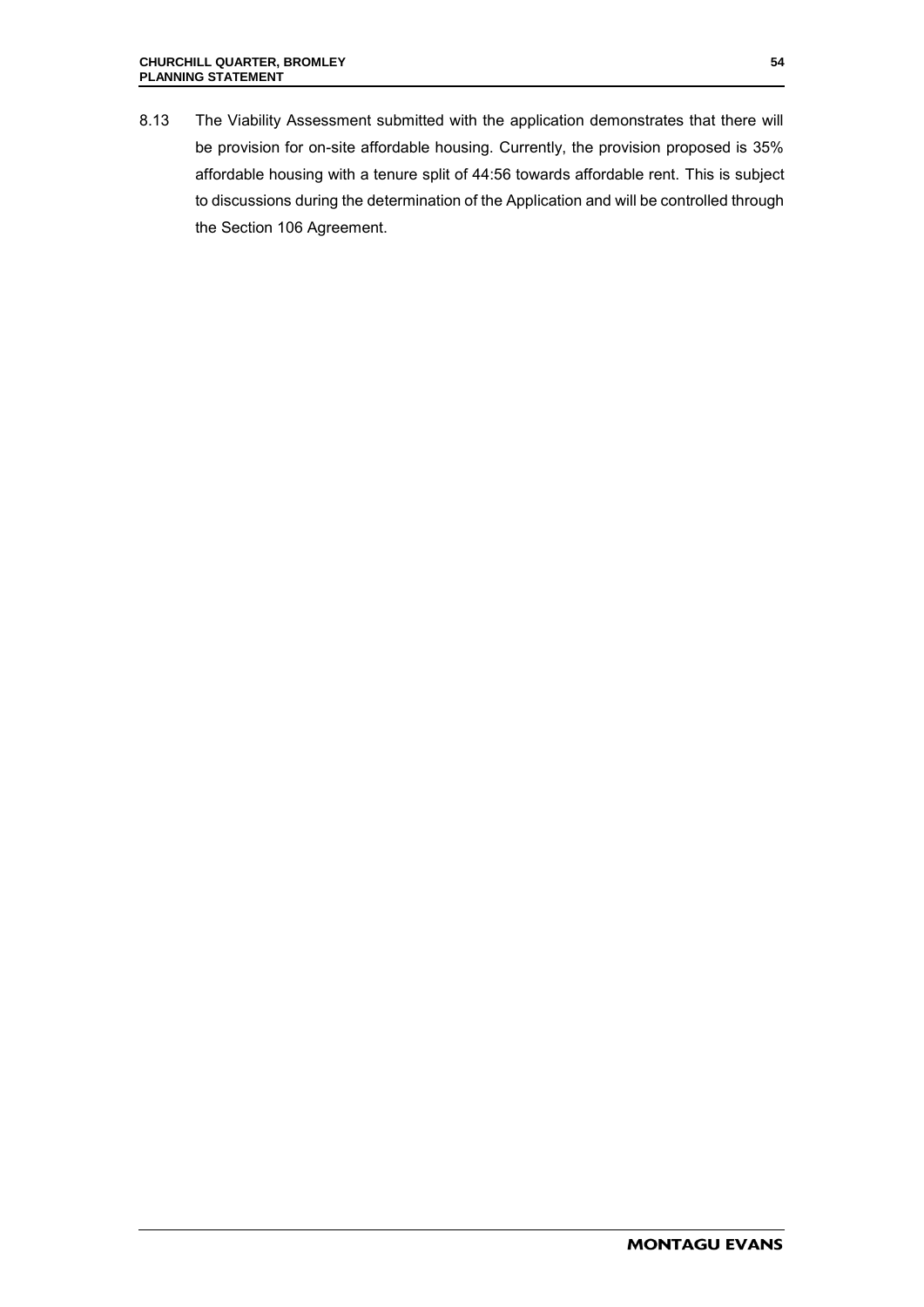#### **9.0 THE PLANNING BALANCE**

- 9.1 This section of the Planning Statement provides a planning balance assessment as required under the policies and section 38(6) of the 2004 Act.
- 9.2 Having regard to the assessment undertaken within this Statement, we consider the planning benefits arising from this scheme can be summarised as follows:
	- Has evolved through extensive pre-application discussions with officers at LBB, the GLA and Design Council CABE;
	- Optimises a previously developed site in a town centre location with a mixed use scheme;
	- Mix of uses align with the GLA and LBB objectives for Bromley Town Centre Opportunity Area and its Metropolitan Centre status as well as those of the adopted and emerging site allocations;
	- Reprovides commercial floorspace which will enhance the viability and vitality of the town centre;
	- Reprovides an increased quantum of community floorspace from that as existing on site;
	- Provides new business floorspace which will meet the needs of small, new start-up and creative businesses, seeking a town centre location;
	- Delivers high quality residential accommodation with a quantum which is both a strategic and local priority;
	- Provides a mix of residential units which addresses an identified need;
	- Includes on-site affordable housing units;
	- Delivers high quality public realm including dedicated play space;
	- Results in a net gain of Urban Open Space;
	- Delivers a high quality design which responds to the character of the surrounding area whilst respecting Bromley Town Conservation Area;
	- Provides a quantum of development in terms of bulk, scale and massing that respects the surrounding area; and
	- Is in accordance with relevant planning policy at the national, regional and local level and delivers sustainable development.
- 9.3 The proposed development is compliant with the adopted and emerging Development Plan. The emerging Local Plan and the above benefits arising from the scheme represent significant and overriding material considerations in favour of the grant of planning permission.
- 9.4 It is considered that on the basis of the above, even in the event of any identified harm arising from the proposed development, the planning benefits brought about by and through the scheme represent significant material considerations which outweigh any such harm.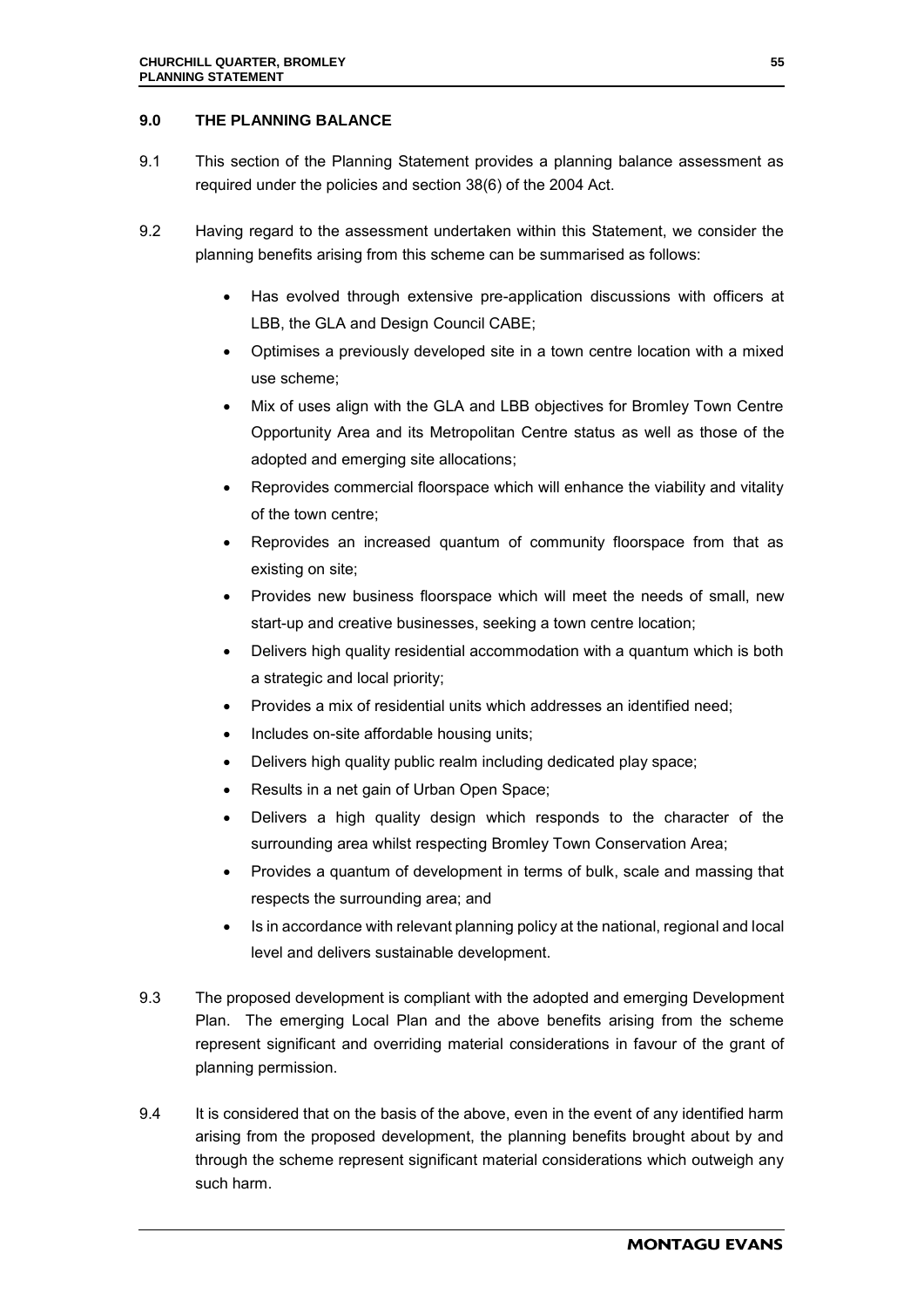#### **10.0 SUMMARY AND CONCLUSIONS**

- 10.1 This Application for planning permission comprises:
	- i. Demolition of existing buildings and structures, including 20 x residential maisonette properties (40 x 2 bedroom units) at Ethelbert Close, Bromley Town Church, three commercial units at Bromley High Street, Library Gardens toilet block and underpass;
	- ii. Redevelopment of site with a mixed use scheme comprising up to 410 residential units with a mix of Use Class A1, A2, A3, B1, D1, D2 uses at ground floor (part);
	- iii. Associated basement car and cycle parking;
	- iv. Car parking, access and servicing arrangements at Churchill Way; and
	- v. Public realm works including Library Gardens.
- 10.2 This Statement has provided an assessment of the proposals against the Statutory Development Plan, as required by Section 38(6) of the Planning and Compulsory Purchase Act 2004.
- 10.3 The proposals have been developed in the context of extensive pre-application consultation with officers at LBB, the GLA, Design Council CABE and other key stakeholders.
- 10.4 Redevelopment of the Site with a mixed scheme will ensure this brownfield site in a town centre location is being optimised in accordance with London Plan policy requirements. This also aligns with the GLA and LBB objectives for Bromley Town Centre Opportunity Area and its Metropolitan Centre status.
- 10.5 The proposals seek to replace the existing retail units on the north eastern corner and create a continuation into the Site. This will enhance the viability and vitality of the Town Centre and will provide for active frontages below the residential units. The proposed retail use will complement the High Street and work as a mechanism to encourage footfall into the public spaces within the Site.
- 10.6 An increased quantum of community floorspace from that existing (643 sqm) is proposed (672 sqm uplift). Although this space has been designed to accommodate the needs of Bromley Town Church, the facilities do, however, lend themselves to accommodating other community uses. This will ensure the longevity and continued occupation of this space and ensure use of this space is optimised.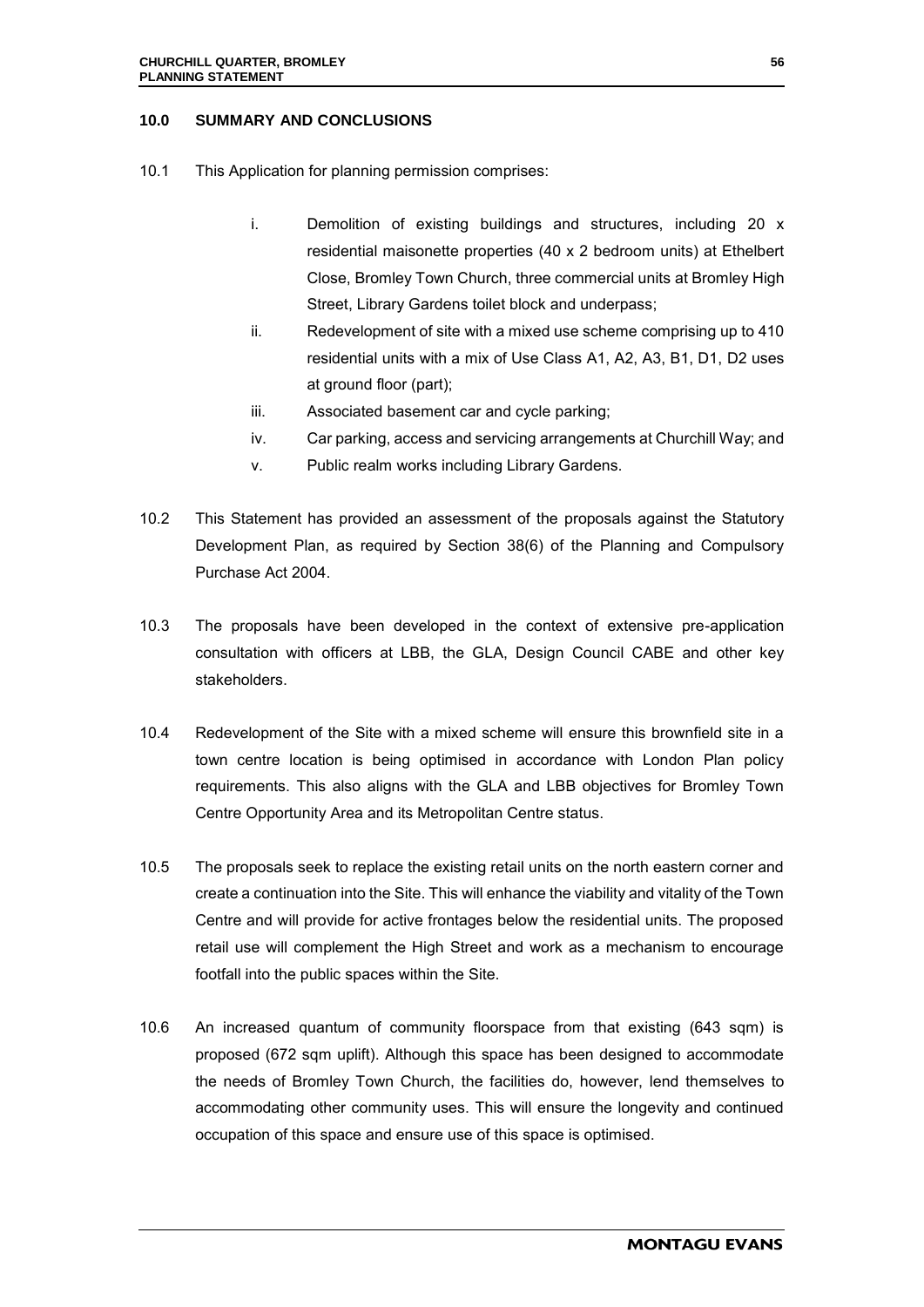- 10.7 The proposed development will provide new small business floorspace to be occupied as office / light industrial units. It is intended that these units are occupied by small, new start-up and creative businesses, seeking a town centre location. The relatively small delivery of office floor space will ensure the viability and viability of the town centre is not compromised.
- 10.8 As the site has been allocated for residential development, the redevelopment of the site to include residential uses is in line with the objectives of both the adopted and emerging local plans. In addition at a national level the introduction of additional residential units is in line with the objectives of the NPPF, which encourages the effective use of land, particularly previously developed land. It will also deliver housing within the opportunity area which is a strategic priority for the GLA in terms of where residential redevelopment is directed. The residential apartments will also sit within a mixed use scheme which aligns with LBB's objectives for this area.
- 10.9 The development has been carefully designed to optimise the density of the development. Although the density is above regional and local matrix, having regard to the tests of local context, design and the Site's high PTAL level, the proposed density is considered to be acceptable and consistent with the future optimisation of the wider Bromley Town Centre. The scheme will deliver a significant contrition to the Council's strategic housing targets for the town centre.
- 10.10 The scheme will be high quality exceeding all design standards and will deliver a mix of accommodation that the borough's housing need whilst complementing the Site's town centre location.
- 10.11 The development will include the provision of onsite affordable housing. This provision is subject to viability. Currently, the provision proposed is 35% affordable housing with a tenure split of 44:56 towards affordable rent.
- 10.12 The surrounding context has been fully considered. A red based brick will be used within the materials palate, which directly reflects the local heritage and character of Bromley Town Centre. In addition, the Scheme's design responds to the surrounding character including heights and massing.
- 10.13 The proposed scheme is considered to cause a degree of harm to the character and appearance of the Conservation Area. When giving weight to that harm, the town centre context for the Conservation Area, and the inevitability of some change must be considered. The proposals will provide a demonstrable improvement to the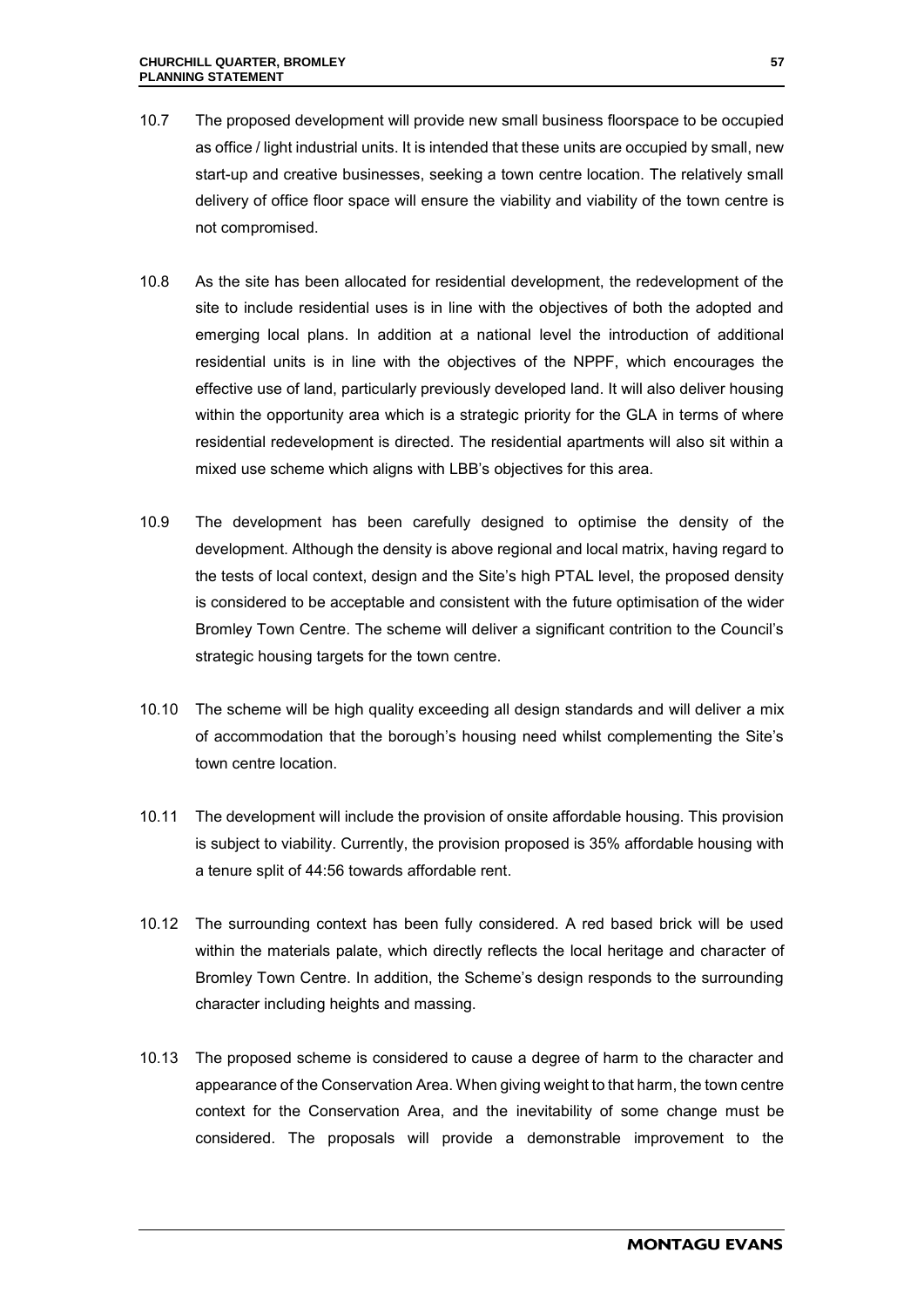appearance, character and function of the townscape whilst meeting the AAP vision for the Site.

- 10.14 The proposals seek to develop on areas which are part of the existing Urban Open Space. However, these areas are predominantly existing structures such as the toilet block and areas of hardstanding alongside soft landscaping within Library Gardens. It is then proposed that areas which are currently existing buildings outside of the designation will be included. This shows that 342 sqm will be taken from the designation but through the amended boundary, there will be a net gain of 341.5 sqm. The proposals have been designed to ensure that the existing boundary of Library Gardens is maintained so that no built form is located here.
- 10.5 In conclusion, the proposed development is considered to be in accordance with the relevant national planning policy guidance, the development plan and the emerging planning policy.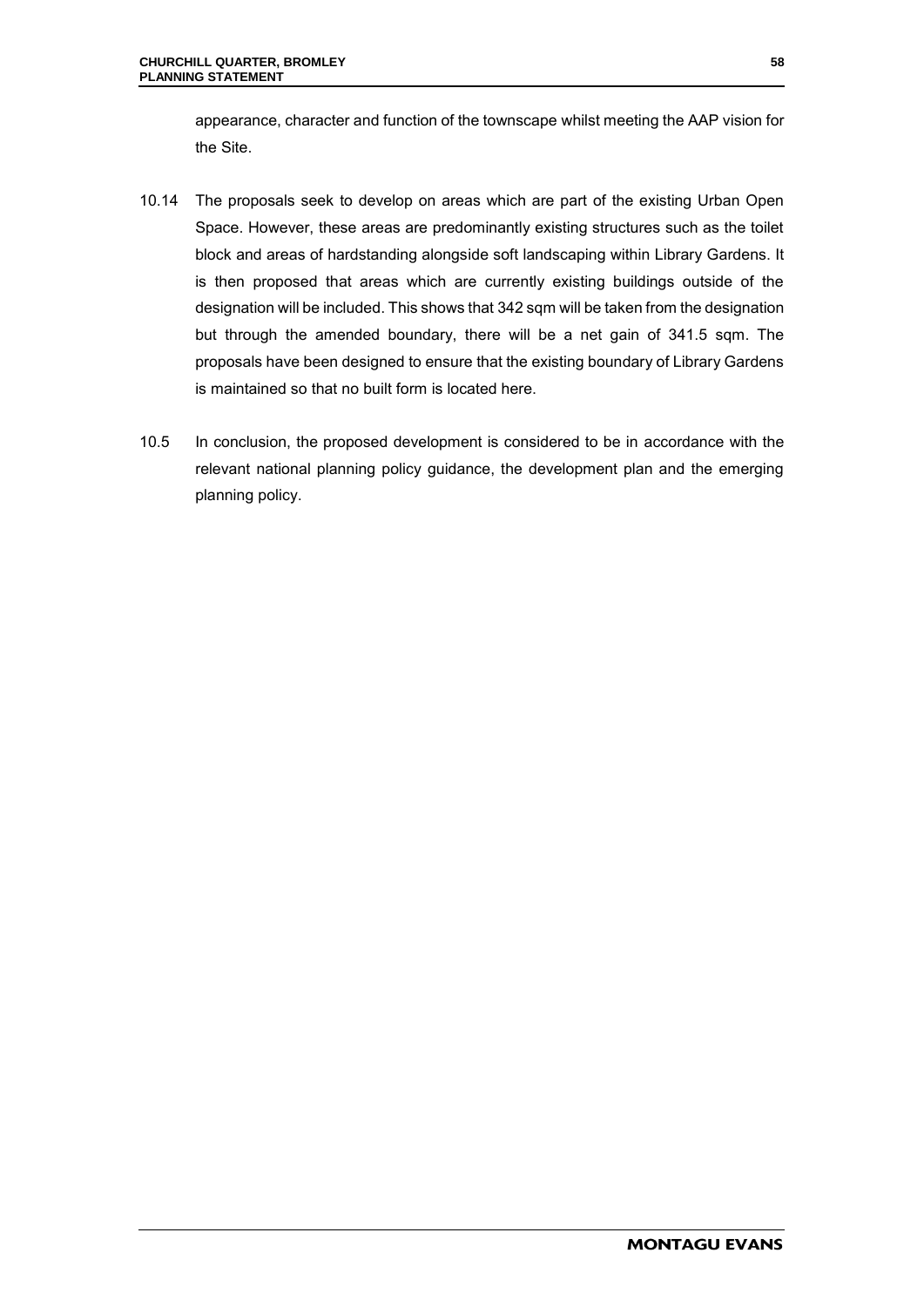# **APPENDIX 1 LB BROMLEY EIA SCREENING OPINION APRIL 2018**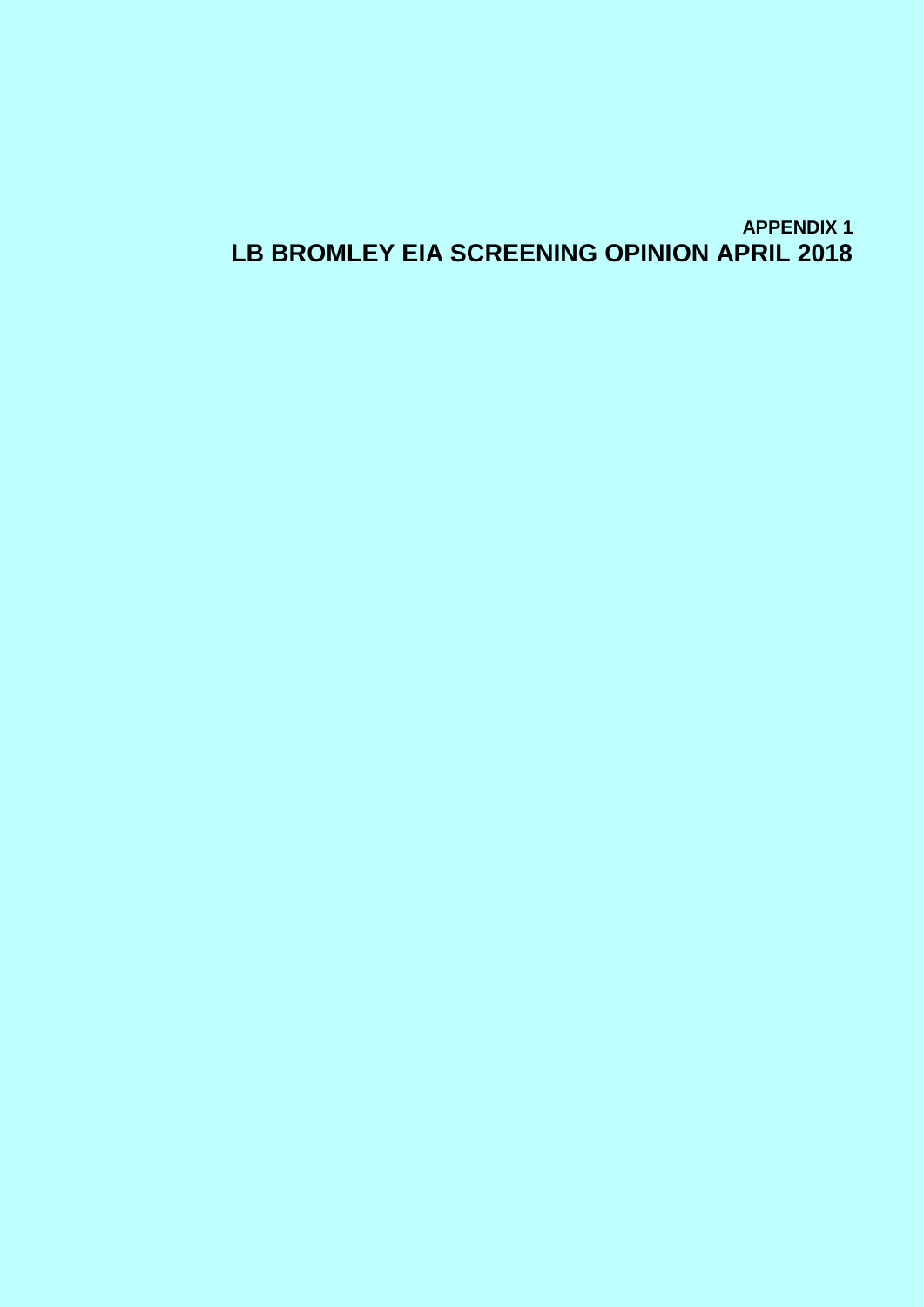

Chloe Saunter Montagu Evans LLP 5 Bolton Street London<br>W1.I 8BA

 $25<sup>th</sup>$  April 2018 18/01645/EIA

Dear Ms Saunter,

**Re: 1 Ethelbert Close, Bromley, BR1 1JB** 

**Screening Opinion pursuant to Regulation 5 of the Town and Country Planning (Environmental Impact Assessment) (England and Wales) Regulations 2017 in respect of an application for the redevelopment of the site comprising the demolition of the existing residential, commercial and church buildings and the construction of 410 residential dwellings, approx. 100 parking spaces, 1800sqm of commercial floor space (retail, café, restaurants and businesses), 1350sqm of community space and public realm improvements at a maximum height of 15 storeys.** 

I refer to the above application validated on the  $10<sup>th</sup>$  April 2018.

The Council is required to make a screening opinion as to whether the proposal is "EIA development" within the meaning of the Regulations.

The relevant regulations are Directive 2014/52/EU of the European Parliament and the Town & Country Planning (Environmental Impact Assessment) Regulations 2017 (the Regulations). Guidance on procedures under the Regulations is set out within the Planning Practice Guidance (as amended July 2017).

The 2017 Regulations identify two types of development projects: Schedule 1 developments, for which an EIA is mandatory, and Schedule 2 developments, for which EIA may be required. The proposed development is not Schedule 1 development but is considered to be Schedule 2 development (under paragraph 10(b)), being an "urban development project" providing in excess of 150 dwellings (410 actual). Determination of whether an EIA is required is considered in relation to Schedule 3 of the Regulations, by virtue of factors such as its characteristics, location and the characteristics of the potential impact.

The PPG (2017) gives further advice on screening development proposals. The guidance states:

*Environmental Impact Assessment is unlikely to be required for the redevelopment of land unless the new development is on a significantly greater scale than the previous use, or the types of impact are of a markedly different nature or there is a high level of contamination*.

The provisions of the adopted development plan will clearly be material to the eventual determination of the planning application for the proposed development. However, they are not directly relevant to the decision on whether Environmental Impact Assessment should be required.

The development proposed involves a scheme of 410 units and therefore falls within the description of development under paragraph 10(b) of Schedule 2 to the Regulations and exceeds the threshold in column 2 of the table in Schedule 2 of the 2017 Regulations. However the site is not within a sensitive area as defined by The Regulations.

The proposed development is partially sited within Urban Open Space and the Bromley Town Conservation Area whilst being adjacent to a Site of Importance for Nature Conservation (SINC). The application site